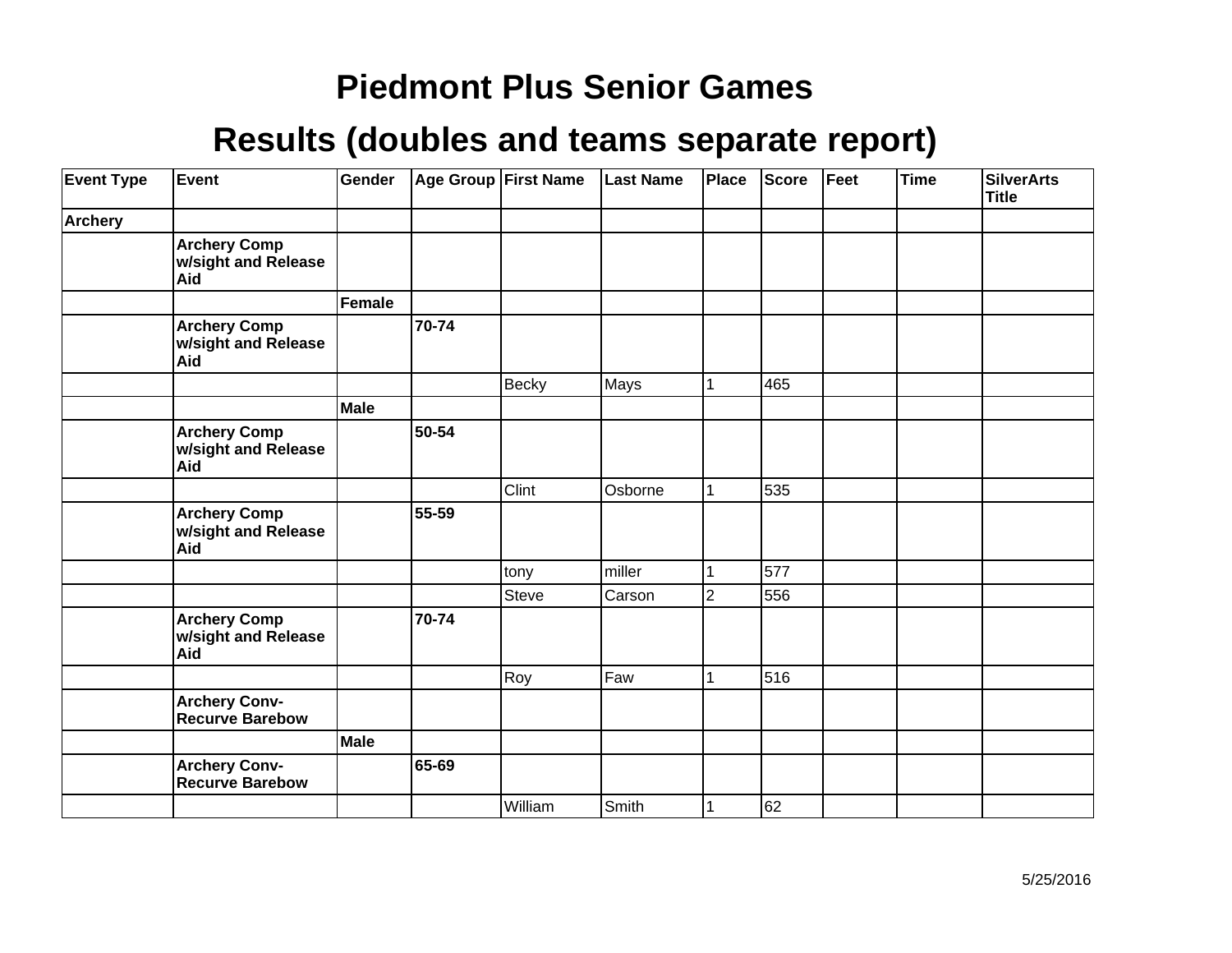| <b>Event Type</b>                    | Event                      | Gender      |       | Age Group First Name | <b>Last Name</b> | Place          | <b>Score</b>            | Feet | <b>Time</b> | <b>SilverArts</b><br><b>Title</b> |
|--------------------------------------|----------------------------|-------------|-------|----------------------|------------------|----------------|-------------------------|------|-------------|-----------------------------------|
| <b>Basketball</b><br><b>Shooting</b> |                            |             |       |                      |                  |                |                         |      |             |                                   |
|                                      | <b>Basketball Shooting</b> |             |       |                      |                  |                |                         |      |             |                                   |
|                                      |                            | Female      |       |                      |                  |                |                         |      |             |                                   |
|                                      | <b>Basketball Shooting</b> |             | 60-64 |                      |                  |                |                         |      |             |                                   |
|                                      |                            |             |       | <b>Barbara</b>       | White            |                | 5                       |      |             |                                   |
|                                      | <b>Basketball Shooting</b> |             | 65-69 |                      |                  |                |                         |      |             |                                   |
|                                      |                            |             |       | <b>Bettie</b>        | Steelman         |                | $\overline{\mathbf{4}}$ |      |             |                                   |
|                                      | <b>Basketball Shooting</b> |             | 70-74 |                      |                  |                |                         |      |             |                                   |
|                                      |                            |             |       | Marie                | Alley            |                | 3                       |      |             |                                   |
|                                      |                            | <b>Male</b> |       |                      |                  |                |                         |      |             |                                   |
|                                      | <b>Basketball Shooting</b> |             | 55-59 |                      |                  |                |                         |      |             |                                   |
|                                      |                            |             |       | Thomas               | Todd             |                | $\overline{8}$          |      |             |                                   |
|                                      |                            |             |       | Arthur               | <b>Brown</b>     | $\overline{2}$ | 3                       |      |             |                                   |
|                                      | <b>Basketball Shooting</b> |             | 60-64 |                      |                  |                |                         |      |             |                                   |
|                                      |                            |             |       | Tom                  | Hamilton         |                | 9                       |      |             |                                   |
|                                      |                            |             |       | Robert               | Little           | $\overline{2}$ | $\overline{7}$          |      |             |                                   |
|                                      |                            |             |       | Robin                | Lipford          | 3              | $\overline{\mathbf{4}}$ |      |             |                                   |
|                                      | <b>Basketball Shooting</b> |             | 65-69 |                      |                  |                |                         |      |             |                                   |
|                                      |                            |             |       | Doug                 | Hill             |                | 12                      |      |             |                                   |
|                                      |                            |             |       | Charles<br>(Barry)   | Edgerton         | $\overline{2}$ | 10                      |      |             |                                   |
|                                      |                            |             |       | MC                   | Davis            | 3              | 8                       |      |             |                                   |
|                                      | <b>Basketball Shooting</b> |             | 70-74 |                      |                  |                |                         |      |             |                                   |
|                                      |                            |             |       | Tim                  | Kute             |                | $\overline{7}$          |      |             |                                   |
|                                      |                            |             |       | Carlton              | Alley            | 2              | 5                       |      |             |                                   |
|                                      |                            |             |       | Wesley (Ray) Jenkins |                  | 3              | $\overline{5}$          |      |             |                                   |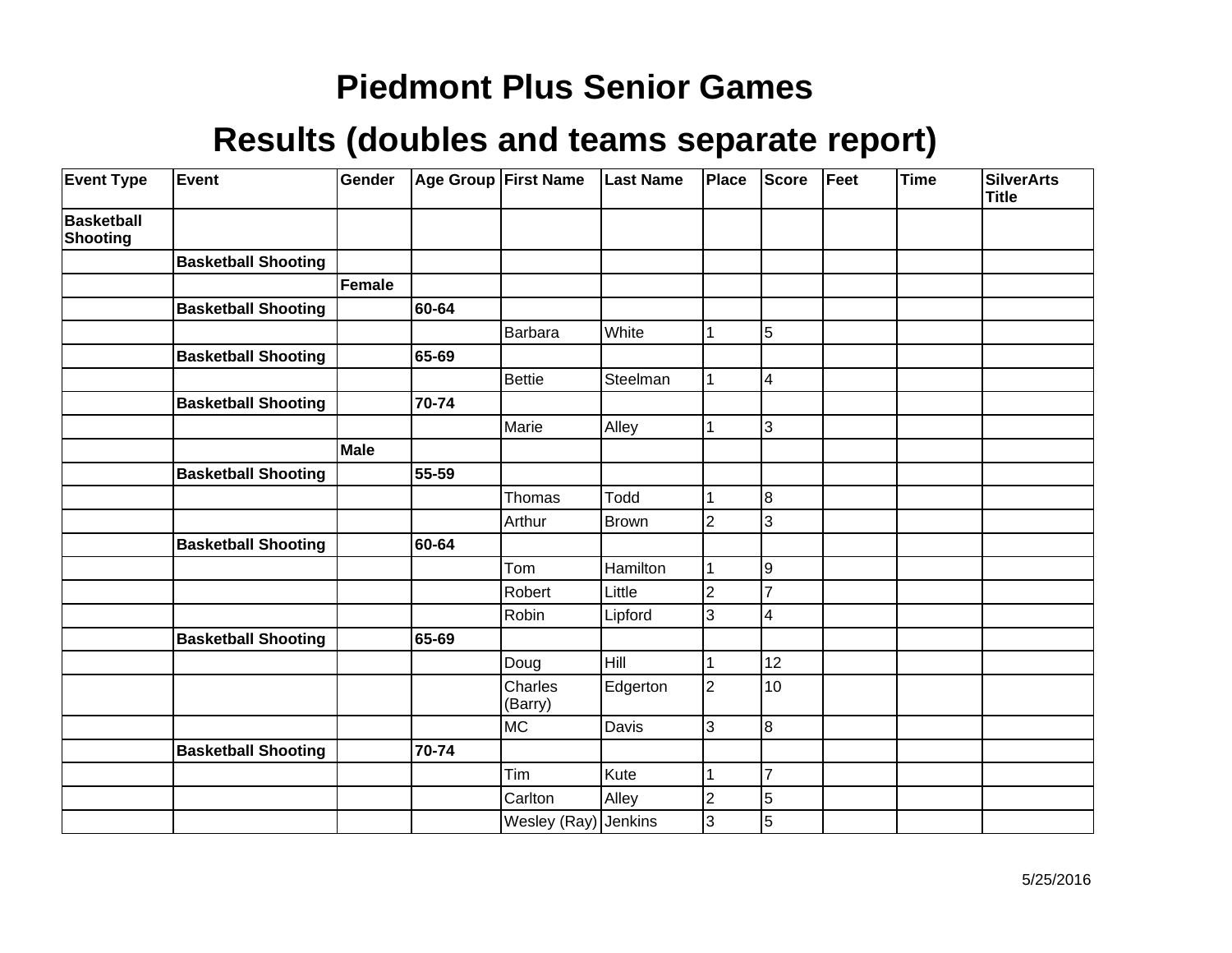| <b>Event Type</b> | Event                      | Gender      |       | Age Group First Name | <b>Last Name</b> | Place          | <b>Score</b> | Feet | <b>Time</b> | <b>SilverArts</b><br><b>Title</b> |
|-------------------|----------------------------|-------------|-------|----------------------|------------------|----------------|--------------|------|-------------|-----------------------------------|
|                   | <b>Basketball Shooting</b> |             | 75-79 |                      |                  |                |              |      |             |                                   |
|                   |                            |             |       | Bobby                | Key              | 1              | 11           |      |             |                                   |
|                   | <b>Basketball Shooting</b> |             | 80-84 |                      |                  |                |              |      |             |                                   |
|                   |                            |             |       | Craven               | Page             | 1              | 10           |      |             |                                   |
| <b>Billiards</b>  |                            |             |       |                      |                  |                |              |      |             |                                   |
|                   | <b>Billiards</b>           |             |       |                      |                  |                |              |      |             |                                   |
|                   |                            | Female      |       |                      |                  |                |              |      |             |                                   |
|                   | <b>Billiards</b>           |             | 50-54 |                      |                  |                |              |      |             |                                   |
|                   |                            |             |       | Deidre               | Williams         | 1              |              |      |             |                                   |
|                   | <b>Billiards</b>           |             | 60-64 |                      |                  |                |              |      |             |                                   |
|                   |                            |             |       | Gwendolyn            | Brogsdale        | 1              |              |      |             |                                   |
|                   |                            |             |       | Patricia             | Johnson          | $\overline{2}$ |              |      |             |                                   |
|                   | <b>Billiards</b>           |             | 70-74 |                      |                  |                |              |      |             |                                   |
|                   |                            |             |       | Marie                | Alley            | 1              |              |      |             |                                   |
|                   |                            | <b>Male</b> |       |                      |                  |                |              |      |             |                                   |
|                   | <b>Billiards</b>           |             | 55-59 |                      |                  |                |              |      |             |                                   |
|                   |                            |             |       | Thomas               | Todd             | 1              |              |      |             |                                   |
|                   | <b>Billiards</b>           |             | 60-64 |                      |                  |                |              |      |             |                                   |
|                   |                            |             |       | Tom                  | Hamilton         | 1              |              |      |             |                                   |
|                   | <b>Billiards</b>           |             | 65-69 |                      |                  |                |              |      |             |                                   |
|                   |                            |             |       | David                | Combs            | 1              |              |      |             |                                   |
|                   |                            |             |       | John                 | Storrier         | $\overline{c}$ |              |      |             |                                   |
|                   |                            |             |       | William              | Smith            | 3              |              |      |             |                                   |
|                   | <b>Billiards</b>           |             | 70-74 |                      |                  |                |              |      |             |                                   |
|                   |                            |             |       | Chan                 | Chandler         | 1              |              |      |             |                                   |
|                   |                            |             |       | Carlton              | Alley            | $\overline{2}$ |              |      |             |                                   |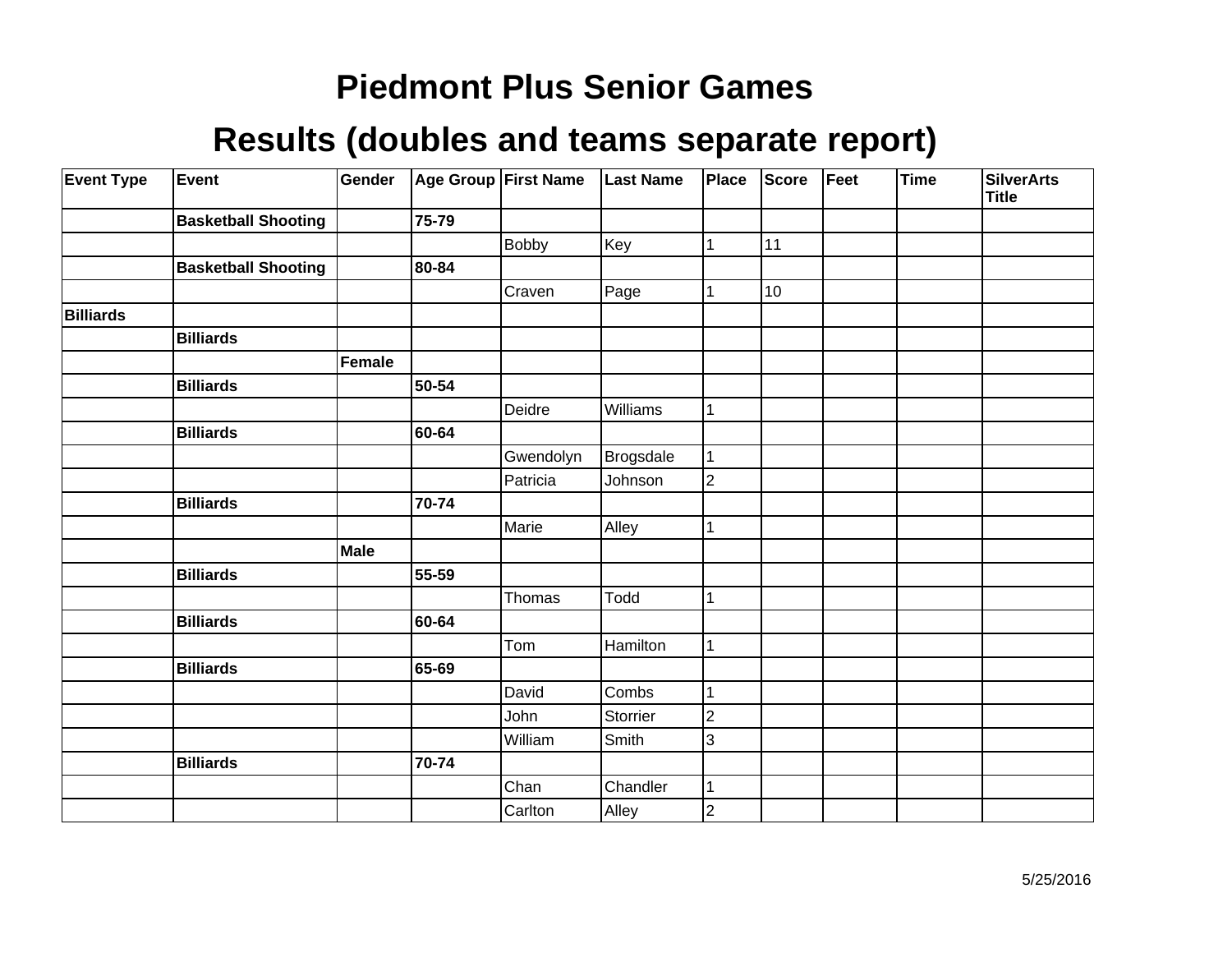| <b>Event Type</b> | Event            | Gender        |       | Age Group First Name | <b>Last Name</b> | Place          | Score | Feet | <b>Time</b> | <b>SilverArts</b><br>Title |
|-------------------|------------------|---------------|-------|----------------------|------------------|----------------|-------|------|-------------|----------------------------|
|                   |                  |               |       | Harry                | Liggett          | $\overline{3}$ |       |      |             |                            |
|                   | <b>Billiards</b> |               | 75-79 |                      |                  |                |       |      |             |                            |
|                   |                  |               |       | <b>Bobby</b>         | Key              | 1              |       |      |             |                            |
|                   |                  |               |       | Terrance<br>(Terry)  | Radkin           | $\overline{2}$ |       |      |             |                            |
|                   | <b>Billiards</b> |               | 80-84 |                      |                  |                |       |      |             |                            |
|                   |                  |               |       | Charles              | Duckett          | $\mathbf{1}$   |       |      |             |                            |
|                   |                  |               |       | Vance                | Vanhoy           | $\overline{c}$ |       |      |             |                            |
|                   |                  |               |       | David                | Riffe            | 3              |       |      |             |                            |
|                   | <b>Billiards</b> |               | 85-89 |                      |                  |                |       |      |             |                            |
|                   |                  |               |       | Sam                  | Zachary          | $\mathbf 1$    |       |      |             |                            |
|                   |                  |               |       | Paul                 | Marshall         | $\overline{2}$ |       |      |             |                            |
|                   | <b>Billiards</b> |               | 90-94 |                      |                  |                |       |      |             |                            |
|                   |                  |               |       | Jeff $(J.E.)$        | Smith            | 1              |       |      |             |                            |
| <b>Bocce</b>      |                  |               |       |                      |                  |                |       |      |             |                            |
|                   | <b>Bocce</b>     |               |       |                      |                  |                |       |      |             |                            |
|                   |                  | <b>Female</b> |       |                      |                  |                |       |      |             |                            |
|                   | <b>Bocce</b>     |               | 50-54 |                      |                  |                |       |      |             |                            |
|                   |                  |               |       | Deidre               | Williams         | $\mathbf{1}$   |       |      |             |                            |
|                   | <b>Bocce</b>     |               | 60-64 |                      |                  |                |       |      |             |                            |
|                   |                  |               |       | Patricia             | Johnson          | $\mathbf{1}$   |       |      |             |                            |
|                   |                  |               |       | Gwendolyn            | <b>Brogsdale</b> | $\overline{2}$ |       |      |             |                            |
|                   | <b>Bocce</b>     |               | 65-69 |                      |                  |                |       |      |             |                            |
|                   |                  |               |       | Karen                | Parsons          | $\mathbf{1}$   |       |      |             |                            |
|                   |                  |               |       | Tina                 | Bogunia          | $\overline{2}$ |       |      |             |                            |
|                   |                  |               |       | Theresa<br>(Terri)   | Brown            | 3              |       |      |             |                            |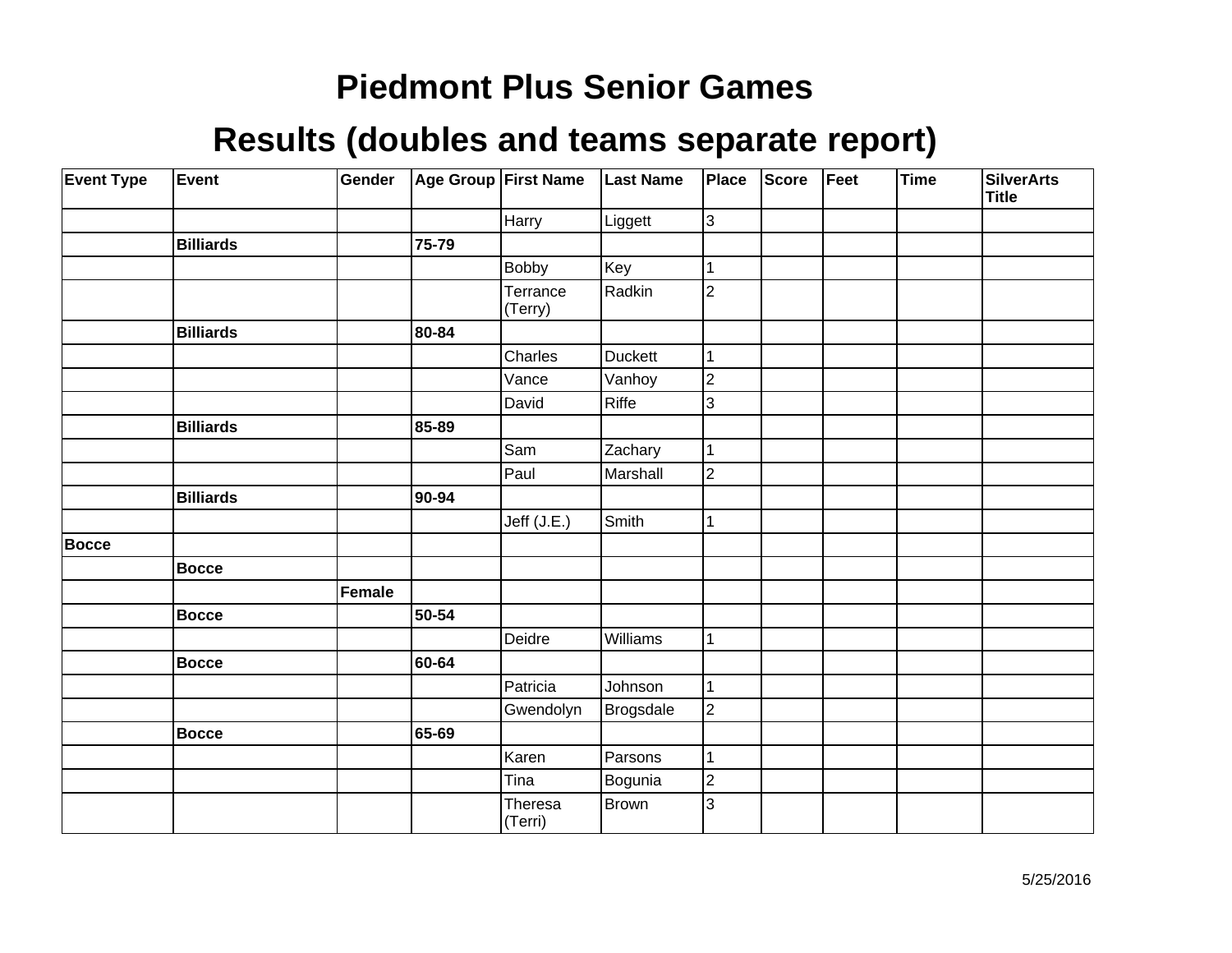| <b>Event Type</b> | Event        | Gender |       | Age Group First Name | <b>Last Name</b> | <b>Place</b>   | Score | Feet | Time | <b>SilverArts</b><br><b>Title</b> |
|-------------------|--------------|--------|-------|----------------------|------------------|----------------|-------|------|------|-----------------------------------|
|                   | Bocce        |        | 70-74 |                      |                  |                |       |      |      |                                   |
|                   |              |        |       | <b>Staples</b>       | Kute             | 1              |       |      |      |                                   |
|                   |              |        |       | Marie                | Alley            | $\overline{2}$ |       |      |      |                                   |
|                   |              |        |       | Brenda               | Hales            | 3              |       |      |      |                                   |
|                   | <b>Bocce</b> |        | 75-79 |                      |                  |                |       |      |      |                                   |
|                   |              |        |       | Mary                 | Grubbs           | $\mathbf{1}$   |       |      |      |                                   |
|                   | <b>Bocce</b> |        | 80-84 |                      |                  |                |       |      |      |                                   |
|                   |              |        |       | Yvonne               | Terry            | 1              |       |      |      |                                   |
|                   | <b>Bocce</b> |        | 85-89 |                      |                  |                |       |      |      |                                   |
|                   |              |        |       | Mo                   | Roberts          | 1              |       |      |      |                                   |
|                   |              |        |       | Lela                 | Hauser           | $\overline{2}$ |       |      |      |                                   |
|                   |              |        |       | Sarah                | Brooks           | 3              |       |      |      |                                   |
|                   |              | Male   |       |                      |                  |                |       |      |      |                                   |
|                   | Bocce        |        | 50-54 |                      |                  |                |       |      |      |                                   |
|                   |              |        |       | Tomas                | Tabili           | 1              |       |      |      |                                   |
|                   |              |        |       | Jay                  | <b>Bradley</b>   | $\overline{2}$ |       |      |      |                                   |
|                   | Bocce        |        | 55-59 |                      |                  |                |       |      |      |                                   |
|                   |              |        |       | Thomas               | Todd             | 1              |       |      |      |                                   |
|                   | <b>Bocce</b> |        | 60-64 |                      |                  |                |       |      |      |                                   |
|                   |              |        |       | Andy                 | Watkin           | 1              |       |      |      |                                   |
|                   |              |        |       | Clarence             | Robinson         | $\overline{2}$ |       |      |      |                                   |
|                   | Bocce        |        | 65-69 |                      |                  |                |       |      |      |                                   |
|                   |              |        |       | Doug                 | Hill             | 1              |       |      |      |                                   |
|                   |              |        |       | John                 | Storrier         | $\overline{2}$ |       |      |      |                                   |
|                   |              |        |       | MC                   | Davis            | 3              |       |      |      |                                   |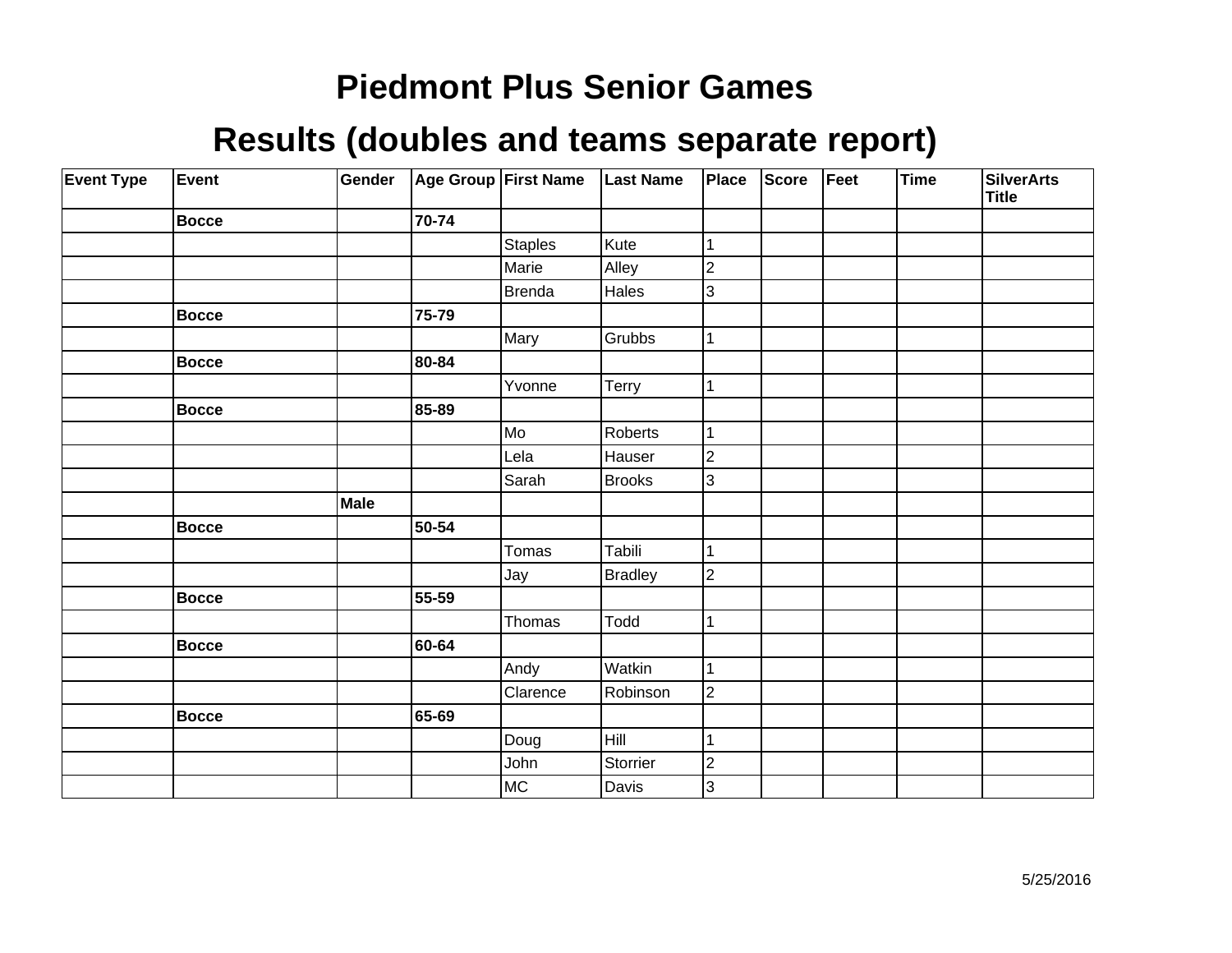| <b>Event Type</b> | Event                  | Gender |       | Age Group First Name | <b>Last Name</b> | Place          | Score | Feet | <b>Time</b> | <b>SilverArts</b><br>Title |
|-------------------|------------------------|--------|-------|----------------------|------------------|----------------|-------|------|-------------|----------------------------|
|                   | <b>Bocce</b>           |        | 70-74 |                      |                  |                |       |      |             |                            |
|                   |                        |        |       | Joseph               | Volk             | 1              |       |      |             |                            |
|                   |                        |        |       | Tim                  | Kute             | $\overline{2}$ |       |      |             |                            |
|                   | <b>Bocce</b>           |        | 75-79 |                      |                  |                |       |      |             |                            |
|                   |                        |        |       | John                 | Greco            | 1              |       |      |             |                            |
|                   |                        |        |       | Floyd                | Cox              | $\overline{2}$ |       |      |             |                            |
|                   |                        |        |       | Jerry                | Grubbs           | 3              |       |      |             |                            |
|                   | <b>Bocce</b>           |        | 80-84 |                      |                  |                |       |      |             |                            |
|                   |                        |        |       | Giuseppe             | Dilembo          | 1              |       |      |             |                            |
|                   | <b>Bocce</b>           |        | 85-89 |                      |                  |                |       |      |             |                            |
|                   |                        |        |       | Fred                 | Hauser           | 1              |       |      |             |                            |
|                   |                        |        |       | Joe                  | Dovi             | $\overline{c}$ |       |      |             |                            |
|                   | <b>Bocce</b>           |        | 90-94 |                      |                  |                |       |      |             |                            |
|                   |                        |        |       | Jeff (J.E.)          | Smith            | 1              |       |      |             |                            |
| <b>Bowling</b>    |                        |        |       |                      |                  |                |       |      |             |                            |
|                   | <b>Bowling Singles</b> |        |       |                      |                  |                |       |      |             |                            |
|                   |                        | Female |       |                      |                  |                |       |      |             |                            |
|                   | <b>Bowling Singles</b> |        | 55-59 |                      |                  |                |       |      |             |                            |
|                   |                        |        |       | Vera                 | Guthrie          | 1              | 551   |      |             |                            |
|                   | <b>Bowling Singles</b> |        | 60-64 |                      |                  |                |       |      |             |                            |
|                   |                        |        |       | Melanie              | Newsome          | 1              | 543   |      |             |                            |
|                   |                        |        |       | Lynn                 | Hogan            | $\overline{2}$ | 397   |      |             |                            |
|                   |                        |        |       | Deborah<br>(Debbie)  | Motsinger        | 3              | 374   |      |             |                            |
|                   | <b>Bowling Singles</b> |        | 65-69 |                      |                  |                |       |      |             |                            |
|                   |                        |        |       | Beverly              | Casper           | $\overline{c}$ | 450   |      |             |                            |
|                   |                        |        |       | Irma                 | Jackson          | 3              | 432   |      |             |                            |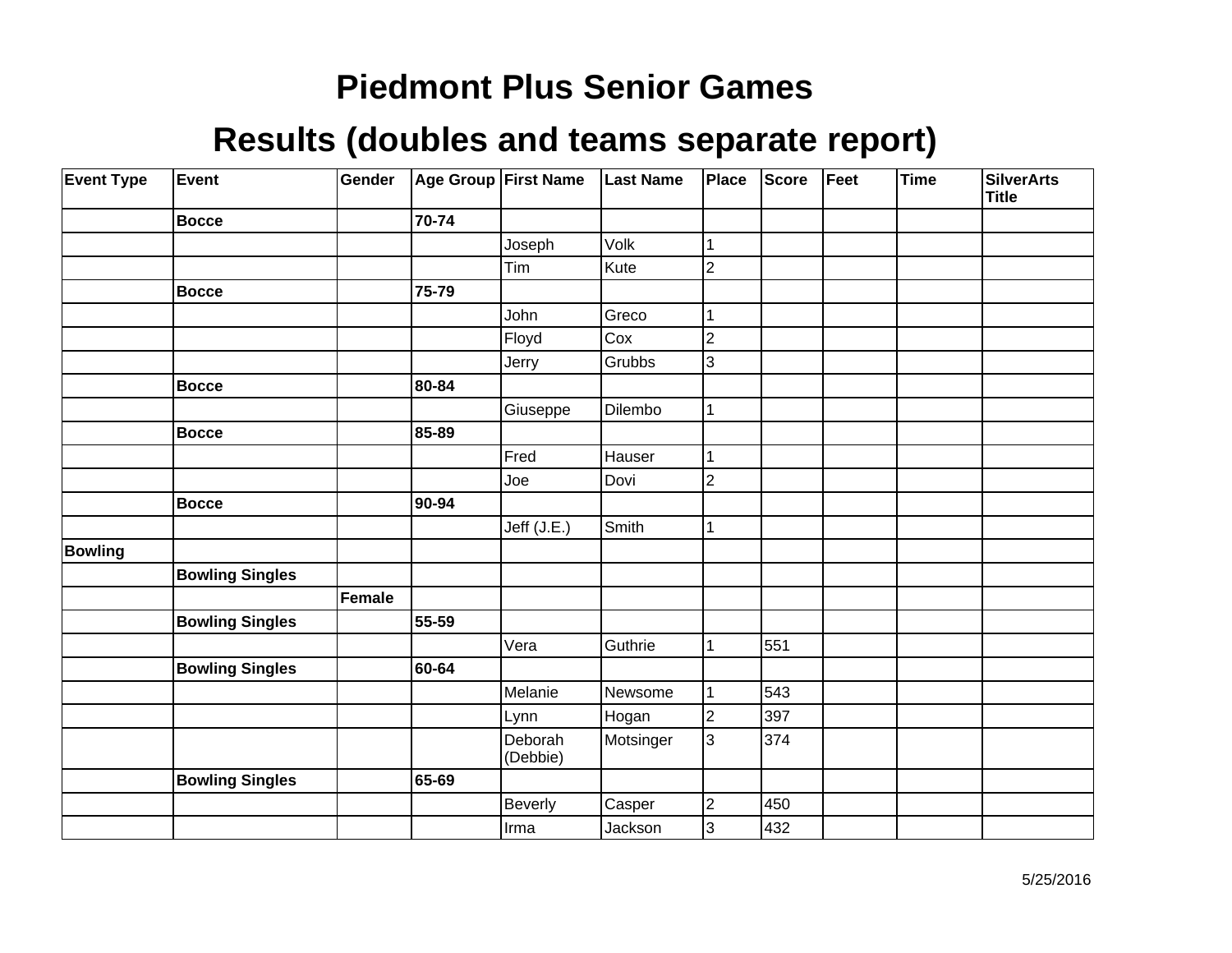| <b>Event Type</b> | <b>Event</b>           | Gender |       | Age Group First Name | <b>Last Name</b> | <b>Place</b>   | <b>Score</b> | Feet | <b>Time</b> | <b>SilverArts</b><br><b>Title</b> |
|-------------------|------------------------|--------|-------|----------------------|------------------|----------------|--------------|------|-------------|-----------------------------------|
|                   | <b>Bowling Singles</b> |        | 70-74 |                      |                  |                |              |      |             |                                   |
|                   |                        |        |       | Edith                | Bailey           |                | 486          |      |             |                                   |
|                   |                        |        |       | Toby                 | Steele           | $\overline{2}$ | 480          |      |             |                                   |
|                   |                        |        |       | Marie                | Alley            | 3              | 474          |      |             |                                   |
|                   | <b>Bowling Singles</b> |        | 75-79 |                      |                  |                |              |      |             |                                   |
|                   |                        |        |       | Elizabeth            | Todd             |                | 480          |      |             |                                   |
|                   |                        |        |       | Eva                  | McKenzie         | 2              | 467          |      |             |                                   |
|                   |                        |        |       | Willie               | Joins            | 3              | 444          |      |             |                                   |
|                   | <b>Bowling Singles</b> |        | 85-89 |                      |                  |                |              |      |             |                                   |
|                   |                        |        |       | Mo                   | Roberts          |                | 500          |      |             |                                   |
|                   |                        |        |       | Sarah                | <b>Brooks</b>    | 2              | 440          |      |             |                                   |
|                   |                        |        |       | Shirley              | Stump            | 3              | 367          |      |             |                                   |
|                   |                        | Male   |       |                      |                  |                |              |      |             |                                   |
|                   | <b>Bowling Singles</b> |        | 50-54 |                      |                  |                |              |      |             |                                   |
|                   |                        |        |       | William              | Brown            |                | 588          |      |             |                                   |
|                   | <b>Bowling Singles</b> |        | 55-59 |                      |                  |                |              |      |             |                                   |
|                   |                        |        |       | James                | Smith            |                | 551          |      |             |                                   |
|                   |                        |        |       | Charles              | Rivera           | 3              | 176          |      |             |                                   |
|                   | <b>Bowling Singles</b> |        | 60-64 |                      |                  |                |              |      |             |                                   |
|                   |                        |        |       | Jerry                | Motsinger        |                | 502          |      |             |                                   |
|                   |                        |        |       | Ricky                | Morris           | 3              | 200          |      |             |                                   |
|                   | <b>Bowling Singles</b> |        | 65-69 |                      |                  |                |              |      |             |                                   |
|                   |                        |        |       | Barry                | <b>Nichols</b>   |                | 565          |      |             |                                   |
|                   |                        |        |       | Jesse                | Wesley           | $\overline{c}$ | 522          |      |             |                                   |
|                   |                        |        |       | Jasper               | Horton           | 3              | 502          |      |             |                                   |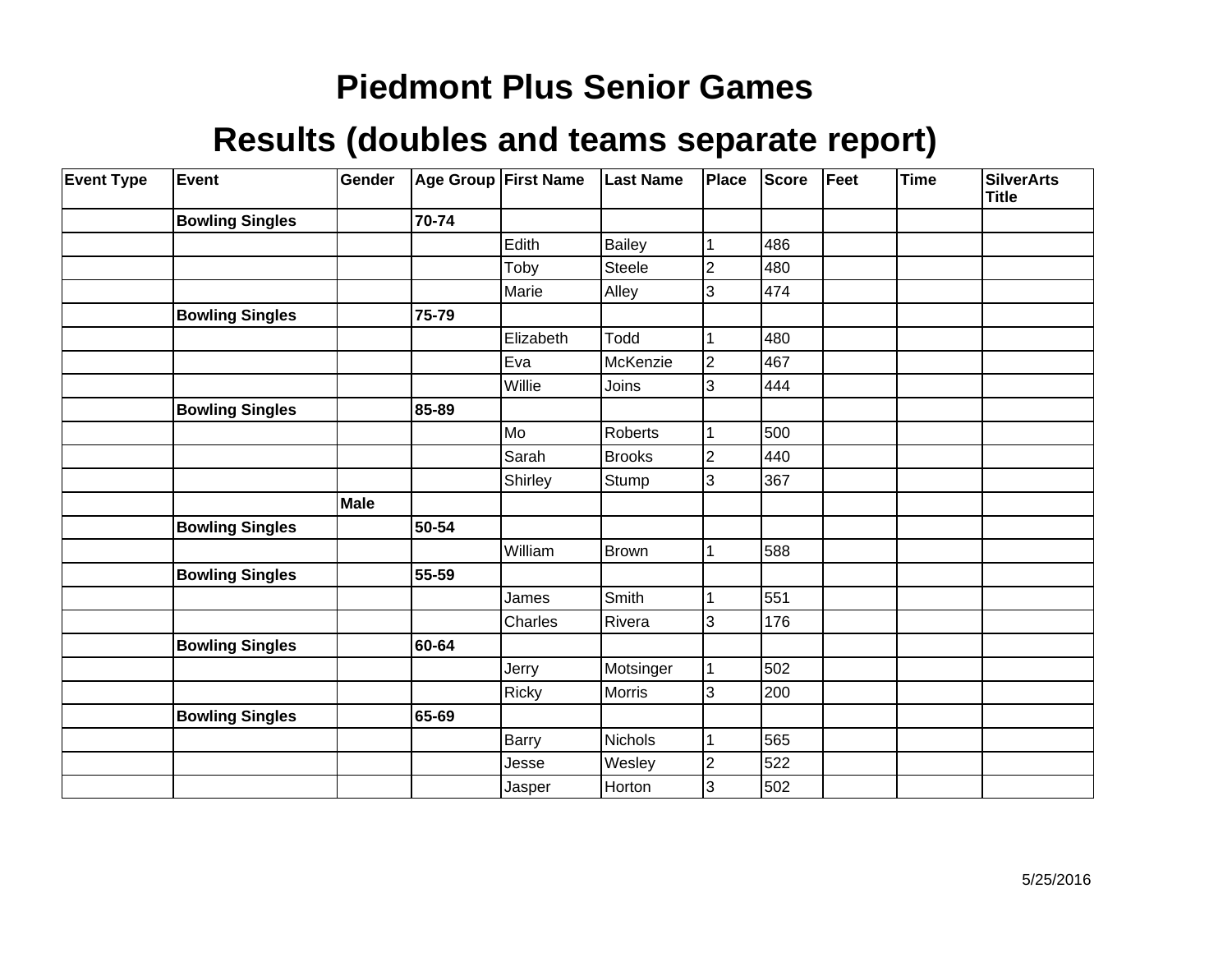| <b>Event Type</b> | Event                  | Gender        |       | Age Group First Name | <b>Last Name</b> | Place          | Score | Feet | <b>Time</b> | <b>SilverArts</b><br>Title |
|-------------------|------------------------|---------------|-------|----------------------|------------------|----------------|-------|------|-------------|----------------------------|
|                   | <b>Bowling Singles</b> |               | 70-74 |                      |                  |                |       |      |             |                            |
|                   |                        |               |       | Tony                 | Eldreth          | $\overline{c}$ | 487   |      |             |                            |
|                   |                        |               |       | Thomas               | Baird            | 3              | 469   |      |             |                            |
|                   | <b>Bowling Singles</b> |               | 75-79 |                      |                  |                |       |      |             |                            |
|                   |                        |               |       | Larry                | Wilson           | 1              | 548   |      |             |                            |
|                   |                        |               |       | Charles              | Bledsoe          | $\overline{2}$ | 485   |      |             |                            |
|                   |                        |               |       | Dale                 | Greer            | 3              | 475   |      |             |                            |
|                   | <b>Bowling Singles</b> |               | 85-89 |                      |                  |                |       |      |             |                            |
|                   |                        |               |       | <b>Bobby</b>         | Bollinger        | 1              | 504   |      |             |                            |
|                   | <b>Bowling Singles</b> |               | 90-94 |                      |                  |                |       |      |             |                            |
|                   |                        |               |       | Jeff (J.E.)          | Smith            | 1              | 382   |      |             |                            |
| <b>Cornhole</b>   |                        |               |       |                      |                  |                |       |      |             |                            |
|                   | Cornhole               |               |       |                      |                  |                |       |      |             |                            |
|                   |                        | <b>Female</b> |       |                      |                  |                |       |      |             |                            |
|                   | <b>Cornhole</b>        |               | 55-59 |                      |                  |                |       |      |             |                            |
|                   |                        |               |       | <b>Bonita</b>        | Parrish          | 1              |       |      |             |                            |
|                   |                        |               |       | Lillian (Beth)       | Lancaster        | $\overline{2}$ |       |      |             |                            |
|                   | <b>Cornhole</b>        |               | 60-64 |                      |                  |                |       |      |             |                            |
|                   |                        |               |       | Christina            | Ellinger         | $\mathbf{1}$   |       |      |             |                            |
|                   |                        |               |       | Cynthia              | Waddell          | $\overline{2}$ |       |      |             |                            |
|                   | <b>Cornhole</b>        |               | 65-69 |                      |                  |                |       |      |             |                            |
|                   |                        |               |       | Mary                 | Hargraves        | 1              |       |      |             |                            |
|                   | <b>Cornhole</b>        |               | 70-74 |                      |                  |                |       |      |             |                            |
|                   |                        |               |       | Marie                | Alley            | $\mathbf{1}$   |       |      |             |                            |
|                   |                        |               |       | Margaret<br>(Becky)  | McKenzie         | $\overline{c}$ |       |      |             |                            |
|                   |                        |               |       | <b>Brenda</b>        | Hales            | 3              |       |      |             |                            |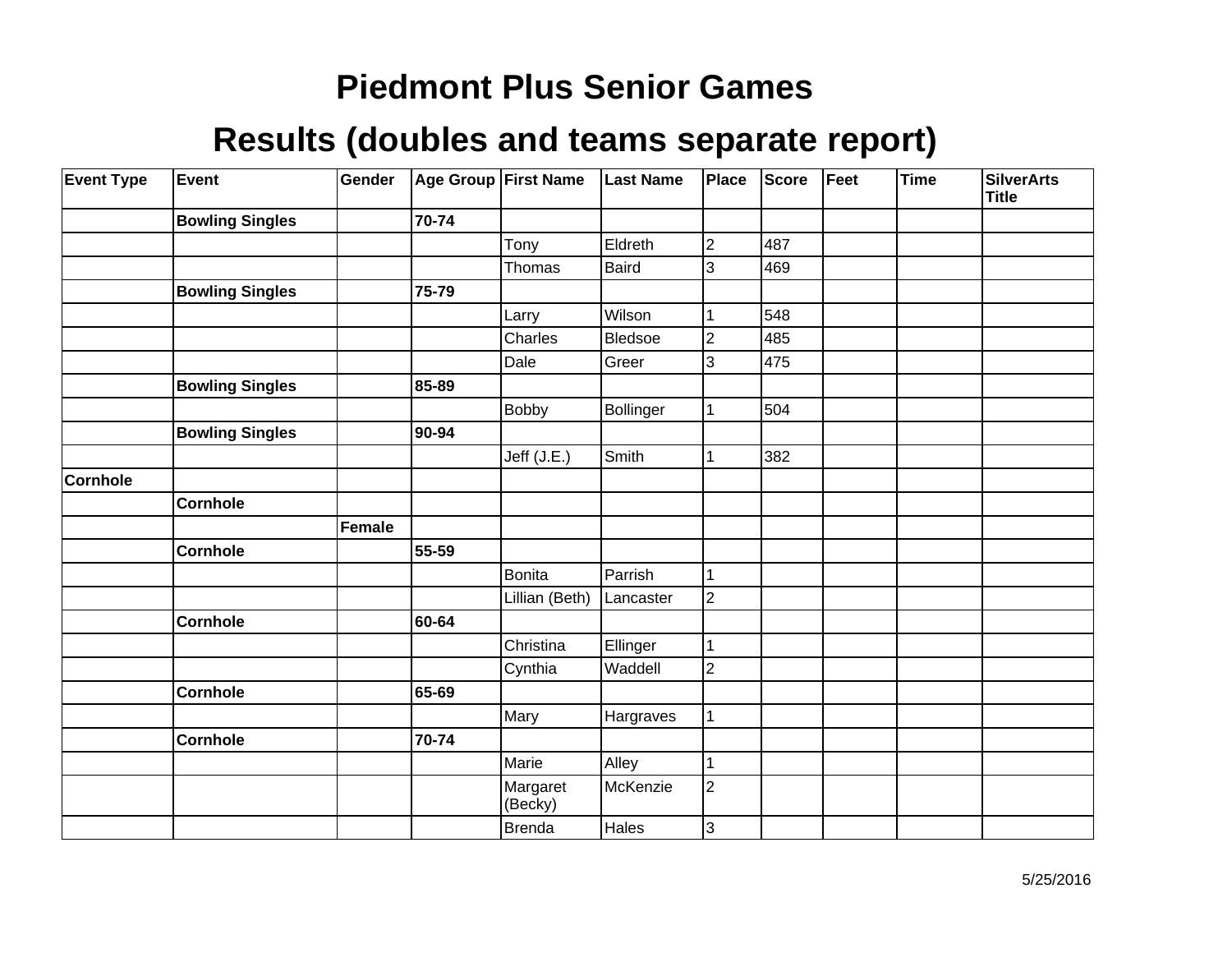| <b>Event Type</b> | Event           | Gender | Age Group First Name |         | <b>Last Name</b> | Place          | <b>Score</b> | Feet | Time | <b>SilverArts</b><br><b>Title</b> |
|-------------------|-----------------|--------|----------------------|---------|------------------|----------------|--------------|------|------|-----------------------------------|
|                   | <b>Cornhole</b> |        | 75-79                |         |                  |                |              |      |      |                                   |
|                   |                 |        |                      | Frances | King             | 1              |              |      |      |                                   |
|                   |                 |        |                      | Roberta | Grantham         | $\overline{c}$ |              |      |      |                                   |
|                   |                 |        |                      | Mittie  | Glymph-<br>Cooke | $\overline{3}$ |              |      |      |                                   |
|                   | <b>Cornhole</b> |        | 80-84                |         |                  |                |              |      |      |                                   |
|                   |                 |        |                      | Yvonne  | Terry            | 1              |              |      |      |                                   |
|                   | <b>Cornhole</b> |        | 85-89                |         |                  |                |              |      |      |                                   |
|                   |                 |        |                      | Mo      | Roberts          | 1              |              |      |      |                                   |
|                   |                 |        |                      | Lela    | Hauser           | $\overline{2}$ |              |      |      |                                   |
|                   |                 | Male   |                      |         |                  |                |              |      |      |                                   |
|                   | <b>Cornhole</b> |        | 50-54                |         |                  |                |              |      |      |                                   |
|                   |                 |        |                      | David   | Cservenko        | 1              |              |      |      |                                   |
|                   | <b>Cornhole</b> |        | 55-59                |         |                  |                |              |      |      |                                   |
|                   |                 |        |                      | Jack    | Moore Jr.        | 1              |              |      |      |                                   |
|                   |                 |        |                      | Thomas  | Todd             | $\overline{c}$ |              |      |      |                                   |
|                   |                 |        |                      | Arthur  | <b>Brown</b>     | 3              |              |      |      |                                   |
|                   | <b>Cornhole</b> |        | 60-64                |         |                  |                |              |      |      |                                   |
|                   |                 |        |                      | Robin   | Lipford          | 1              |              |      |      |                                   |
|                   |                 |        |                      | Lee     | Senter           | $\overline{c}$ |              |      |      |                                   |
|                   |                 |        |                      | Ricky   | Morris           | 3              |              |      |      |                                   |
|                   | <b>Cornhole</b> |        | 65-69                |         |                  |                |              |      |      |                                   |
|                   |                 |        |                      | Albert  | Noda             | 1              |              |      |      |                                   |
|                   |                 |        |                      | Doug    | Hill             | $\overline{2}$ |              |      |      |                                   |
|                   |                 |        |                      | Leon    | Haynes           | 3              |              |      |      |                                   |
|                   | <b>Cornhole</b> |        | 70-74                |         |                  |                |              |      |      |                                   |
|                   |                 |        |                      | Carlton | Alley            |                |              |      |      |                                   |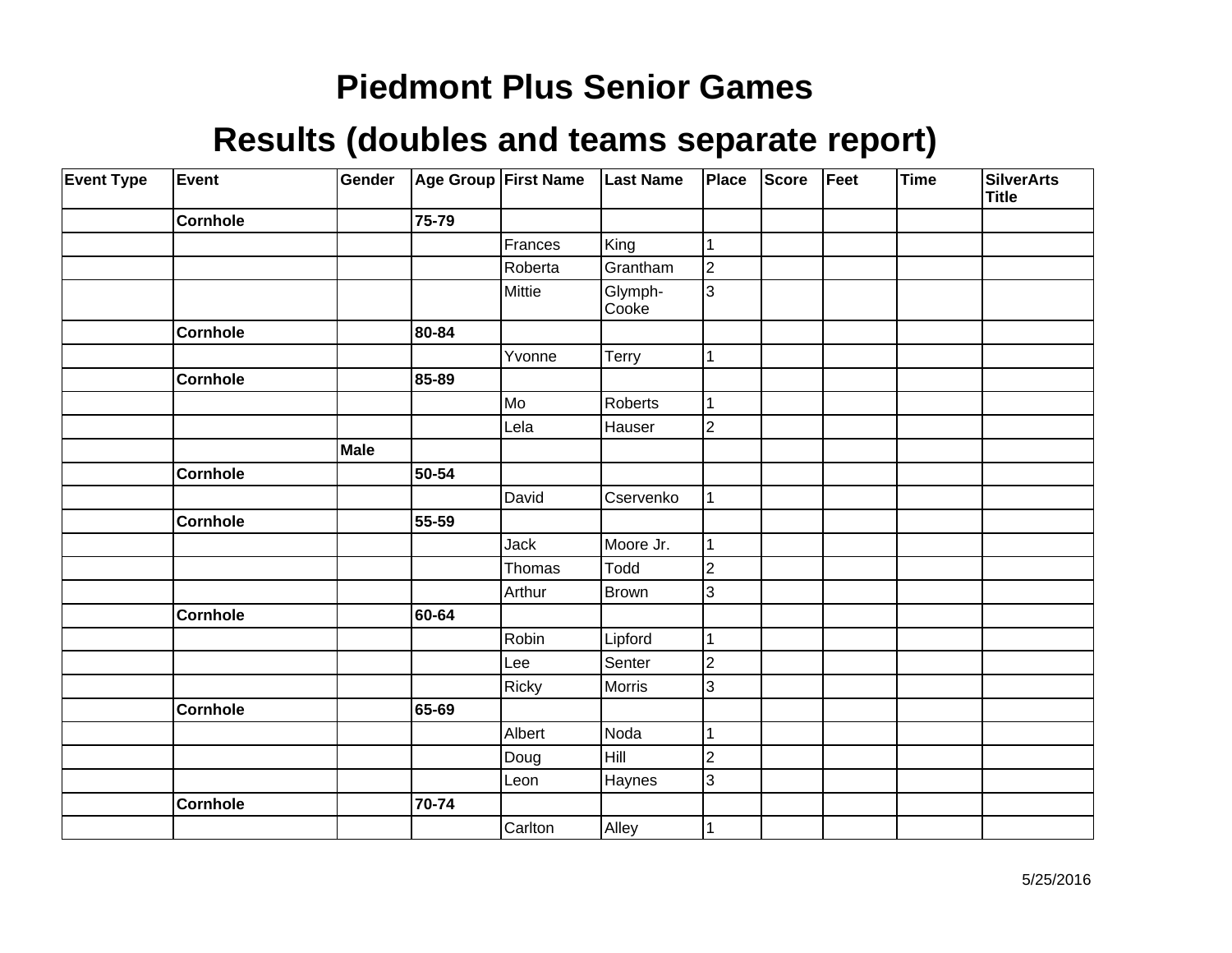| <b>Event Type</b> | Event           | Gender |       | Age Group First Name | <b>Last Name</b> | Place            | <b>Score</b> | Feet | <b>Time</b> | <b>SilverArts</b><br><b>Title</b> |
|-------------------|-----------------|--------|-------|----------------------|------------------|------------------|--------------|------|-------------|-----------------------------------|
|                   |                 |        |       | Roger                | Hall             | $\boldsymbol{2}$ |              |      |             |                                   |
|                   |                 |        |       | Wesley (Ray)         | Jenkins          | 3                |              |      |             |                                   |
|                   | <b>Cornhole</b> |        | 75-79 |                      |                  |                  |              |      |             |                                   |
|                   |                 |        |       | <b>Bobby</b>         | Key              | 1                |              |      |             |                                   |
|                   |                 |        |       | Floyd                | Cox              | $\overline{2}$   |              |      |             |                                   |
|                   |                 |        |       | Jerry                | Grubbs           | 3                |              |      |             |                                   |
|                   | <b>Cornhole</b> |        | 80-84 |                      |                  |                  |              |      |             |                                   |
|                   |                 |        |       | <b>Stuart</b>        | Cooke            | 1                |              |      |             |                                   |
|                   |                 |        |       | Craven               | Page             | $\overline{c}$   |              |      |             |                                   |
|                   | <b>Cornhole</b> |        | 85-89 |                      |                  |                  |              |      |             |                                   |
|                   |                 |        |       | Fred                 | Hauser           | 1                |              |      |             |                                   |
|                   | Cornhole        |        | 90-94 |                      |                  |                  |              |      |             |                                   |
|                   |                 |        |       | Jeff (J.E.)          | Smith            | 1                |              |      |             |                                   |
| <b>Croquet</b>    |                 |        |       |                      |                  |                  |              |      |             |                                   |
|                   | <b>Croquet</b>  |        |       |                      |                  |                  |              |      |             |                                   |
|                   |                 | Female |       |                      |                  |                  |              |      |             |                                   |
|                   | <b>Croquet</b>  |        | 60-64 |                      |                  |                  |              |      |             |                                   |
|                   |                 |        |       | Christina            | Ellinger         | 1                |              |      |             |                                   |
|                   | Croquet         |        | 70-74 |                      |                  |                  |              |      |             |                                   |
|                   |                 |        |       | Winborne             | Chandler         | 1                |              |      |             |                                   |
|                   |                 |        |       | <b>Staples</b>       | Kute             | $\boldsymbol{2}$ |              |      |             |                                   |
|                   |                 |        |       | Marie                | Alley            | 3                |              |      |             |                                   |
|                   | <b>Croquet</b>  |        | 75-79 |                      |                  |                  |              |      |             |                                   |
|                   |                 |        |       | Elisabeth            | Vinson           | $\mathbf 1$      |              |      |             |                                   |
|                   | <b>Croquet</b>  |        | 80-84 |                      |                  |                  |              |      |             |                                   |
|                   |                 |        |       | Emily                | Lambeth          | 1                |              |      |             |                                   |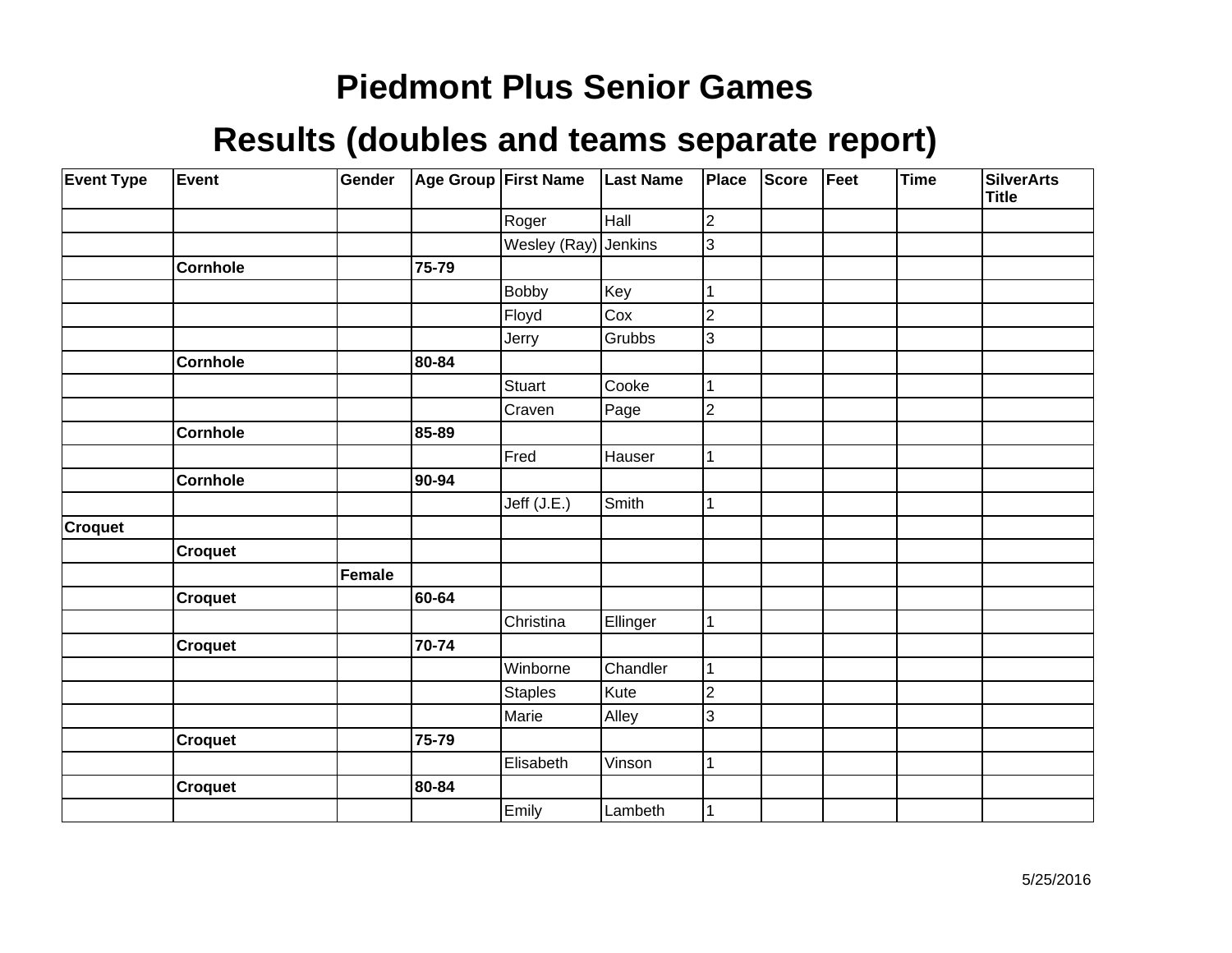| <b>Event Type</b> | Event                   | Gender |       | Age Group First Name | <b>Last Name</b> | Place          | <b>Score</b> | Feet | Time                 | <b>SilverArts</b><br><b>Title</b> |
|-------------------|-------------------------|--------|-------|----------------------|------------------|----------------|--------------|------|----------------------|-----------------------------------|
|                   |                         |        |       | Yvonne               | Terry            | $\overline{c}$ |              |      |                      |                                   |
|                   | <b>Croquet</b>          |        | 85-89 |                      |                  |                |              |      |                      |                                   |
|                   |                         |        |       | Lela                 | Hauser           |                |              |      |                      |                                   |
|                   | <b>Croquet</b>          |        | 95-99 |                      |                  |                |              |      |                      |                                   |
|                   |                         |        |       | <b>Betty</b>         | Richardson       |                |              |      |                      |                                   |
|                   |                         | Male   |       |                      |                  |                |              |      |                      |                                   |
|                   | <b>Croquet</b>          |        | 70-74 |                      |                  |                |              |      |                      |                                   |
|                   |                         |        |       | Chan                 | Chandler         | 1              |              |      |                      |                                   |
|                   |                         |        |       | Carlton              | Alley            | 2              |              |      |                      |                                   |
|                   | <b>Croquet</b>          |        | 75-79 |                      |                  |                |              |      |                      |                                   |
|                   |                         |        |       | <b>Bobby</b>         | Key              |                |              |      |                      |                                   |
|                   |                         |        |       | Wade                 | Lefler           | 2              |              |      |                      |                                   |
|                   |                         |        |       | Ronald               | Vinson           | 3              |              |      |                      |                                   |
|                   | <b>Croquet</b>          |        | 80-84 |                      |                  |                |              |      |                      |                                   |
|                   |                         |        |       | Charles              | <b>Duckett</b>   |                |              |      |                      |                                   |
|                   | <b>Croquet</b>          |        | 85-89 |                      |                  |                |              |      |                      |                                   |
|                   |                         |        |       | Fred                 | Hauser           | 1              |              |      |                      |                                   |
|                   | <b>Croquet</b>          |        | 90-94 |                      |                  |                |              |      |                      |                                   |
|                   |                         |        |       | Jeff (J.E.)          | Smith            |                |              |      |                      |                                   |
| <b>Cycling</b>    |                         |        |       |                      |                  |                |              |      |                      |                                   |
|                   | <b>Cycling - 1 Mile</b> |        |       |                      |                  |                |              |      |                      |                                   |
|                   |                         | Female |       |                      |                  |                |              |      |                      |                                   |
|                   | <b>Cycling - 1 Mile</b> |        | 50-54 |                      |                  |                |              |      |                      |                                   |
|                   |                         |        |       | Debby                | Knott            |                |              |      | 00:03:27.7<br>200000 |                                   |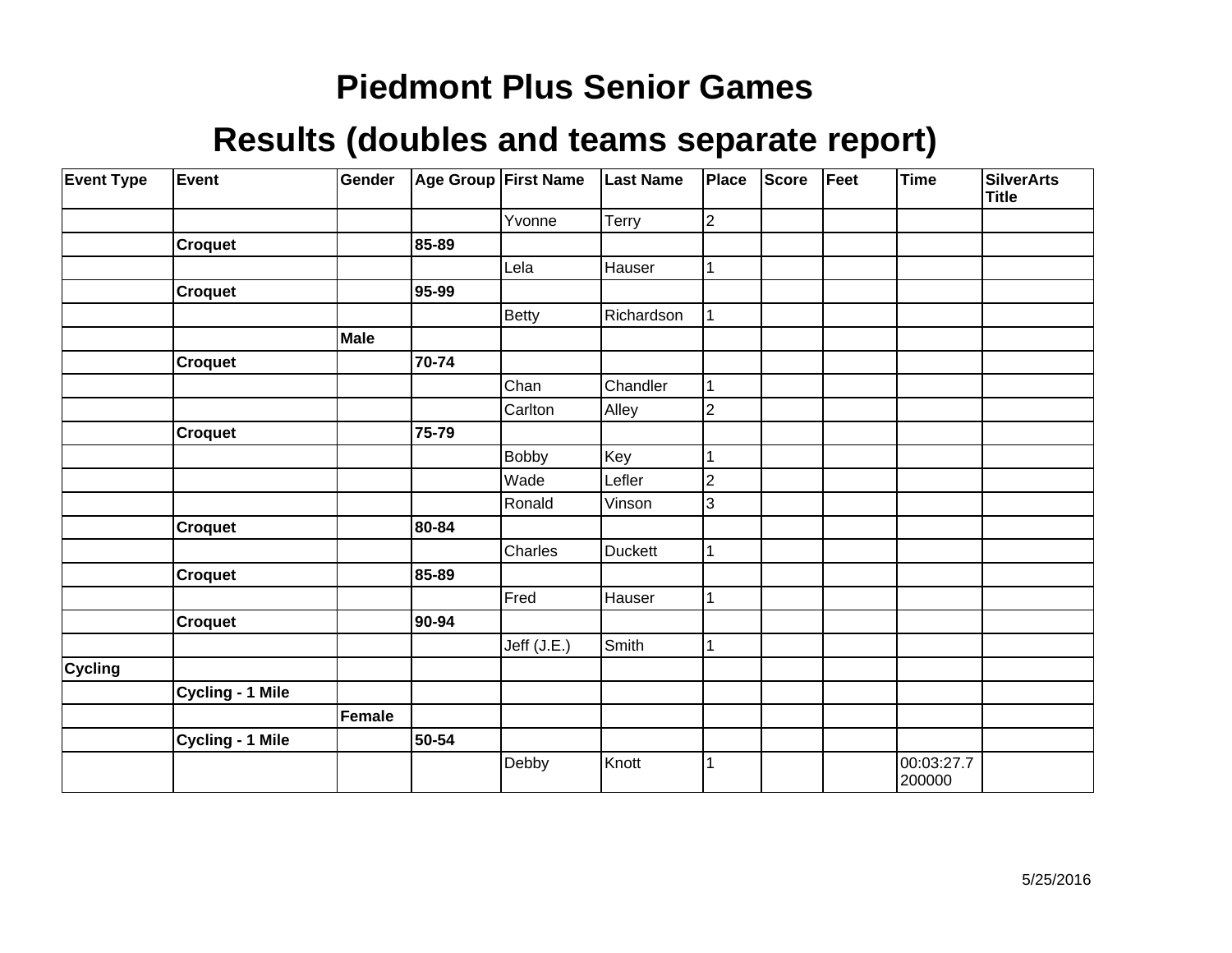| <b>Event Type</b> | Event                   | Gender |       | Age Group First Name | <b>Last Name</b> | Place          | <b>Score</b> | Feet | <b>Time</b>          | <b>SilverArts</b><br><b>Title</b> |
|-------------------|-------------------------|--------|-------|----------------------|------------------|----------------|--------------|------|----------------------|-----------------------------------|
|                   | <b>Cycling - 1 Mile</b> |        | 55-59 |                      |                  |                |              |      |                      |                                   |
|                   |                         |        |       | Laura                | Hull             | 1              |              |      | 00:02:49.0<br>100000 |                                   |
|                   | Cycling - 1 Mile        |        | 65-69 |                      |                  |                |              |      |                      |                                   |
|                   |                         |        |       | Sue                  | Murray           | 1              |              |      | 00:02:55.1<br>200000 |                                   |
|                   | <b>Cycling - 1 Mile</b> |        | 70-74 |                      |                  |                |              |      |                      |                                   |
|                   |                         |        |       | Margaret<br>(Becky)  | McKenzie         | 1              |              |      | 00:05:10.7<br>200000 |                                   |
|                   |                         | Male   |       |                      |                  |                |              |      |                      |                                   |
|                   | Cycling - 1 Mile        |        | 65-69 |                      |                  |                |              |      |                      |                                   |
|                   |                         |        |       | James                | Farthing         | 1              |              |      | 00:02:32             |                                   |
|                   |                         |        |       | James                | Kauffman         | $\overline{2}$ |              |      | 00:02:49.0<br>900000 |                                   |
|                   |                         |        |       | John                 | Danforth         | 3              |              |      | 00:02:55.4<br>000000 |                                   |
|                   | <b>Cycling - 1 Mile</b> |        | 70-74 |                      |                  |                |              |      |                      |                                   |
|                   |                         |        |       | Charles              | Skinner          | 1              |              |      | 00:02:54.3<br>400000 |                                   |
|                   |                         |        |       | John                 | McKenzie         | $\overline{2}$ |              |      | 00:05:12.0<br>300000 |                                   |
|                   | <b>Cycling - 1 Mile</b> |        | 75-79 |                      |                  |                |              |      |                      |                                   |
|                   |                         |        |       | Thorns               | Craven           | 1              |              |      | 00:02:51             |                                   |
|                   |                         |        |       | Greg                 | Bean             | $\overline{2}$ |              |      | 00:03:03             |                                   |
|                   | Cycling - 10K           |        |       |                      |                  |                |              |      |                      |                                   |
|                   |                         | Female |       |                      |                  |                |              |      |                      |                                   |
|                   | Cycling - 10K           |        | 50-54 |                      |                  |                |              |      |                      |                                   |
|                   |                         |        |       | Debby                | Knott            | 1              |              |      | 00:24:14.0<br>400000 |                                   |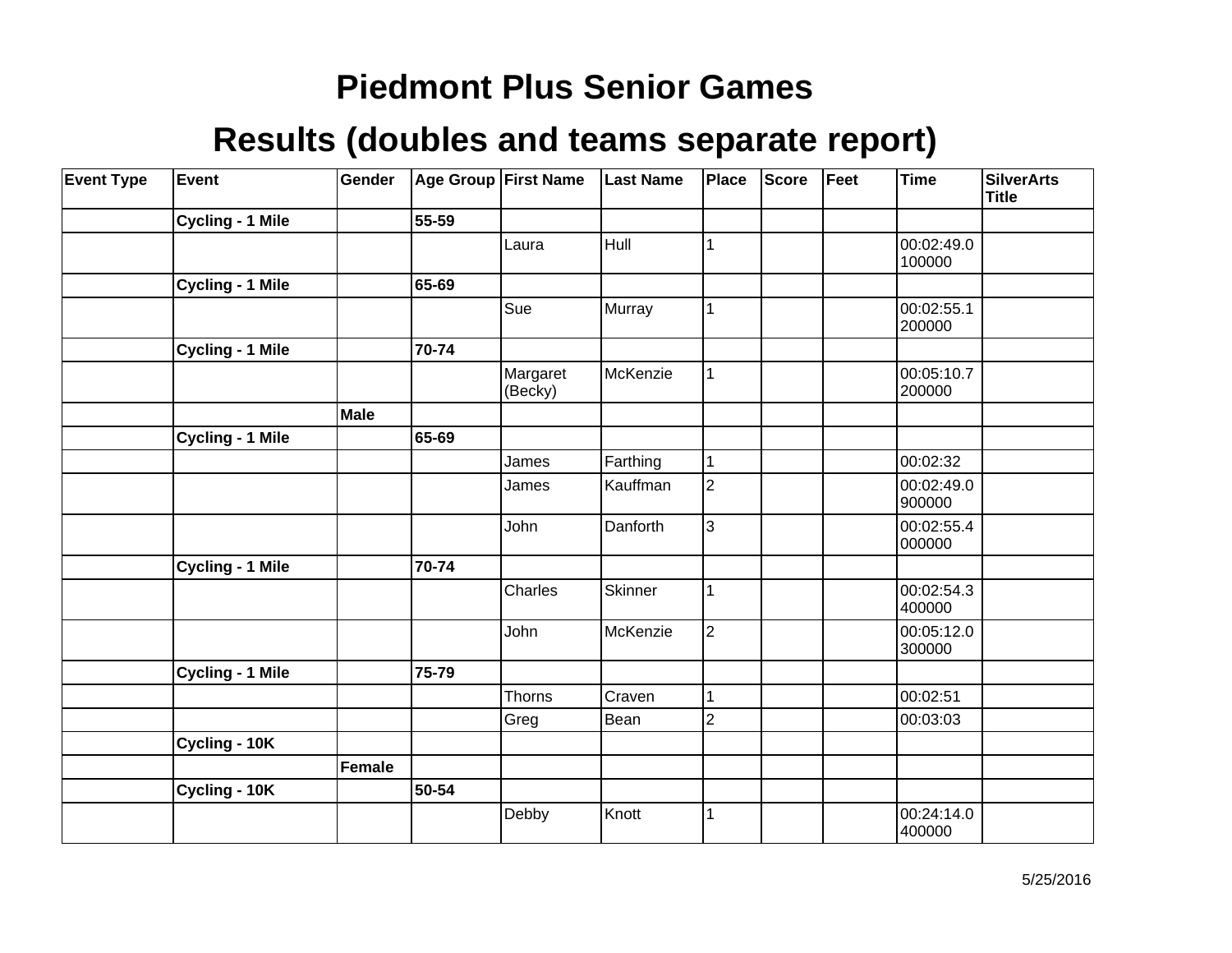| <b>Event Type</b> | Event         | Gender |       | Age Group First Name | <b>Last Name</b> | Place          | Score | Feet | <b>Time</b>          | <b>SilverArts</b><br><b>Title</b> |
|-------------------|---------------|--------|-------|----------------------|------------------|----------------|-------|------|----------------------|-----------------------------------|
|                   | Cycling - 10K |        | 55-59 |                      |                  |                |       |      |                      |                                   |
|                   |               |        |       | Laura                | Hull             |                |       |      | 00:18:01.3<br>900000 |                                   |
|                   | Cycling - 10K |        | 65-69 |                      |                  |                |       |      |                      |                                   |
|                   |               |        |       | Sue                  | Murray           |                |       |      | 00:20:21             |                                   |
|                   |               | Male   |       |                      |                  |                |       |      |                      |                                   |
|                   | Cycling - 10K |        | 65-69 |                      |                  |                |       |      |                      |                                   |
|                   |               |        |       | James                | Farthing         | 1              |       |      | 00:17:02             |                                   |
|                   |               |        |       | John                 | Danforth         | $\overline{2}$ |       |      | 00:18:41             |                                   |
|                   |               |        |       | James                | Kauffman         | 3              |       |      | 00:18:43.7<br>800000 |                                   |
|                   | Cycling - 10K |        | 70-74 |                      |                  |                |       |      |                      |                                   |
|                   |               |        |       | Charles              | Skinner          |                |       |      | 00:18:42             |                                   |
|                   | Cycling - 10K |        | 75-79 |                      |                  |                |       |      |                      |                                   |
|                   |               |        |       | Thorns               | Craven           |                |       |      | 00:18:43             |                                   |
|                   |               |        |       | Greg                 | Bean             | $\overline{2}$ |       |      | 00:19:44             |                                   |
|                   | Cycling - 5K  |        |       |                      |                  |                |       |      |                      |                                   |
|                   |               | Female |       |                      |                  |                |       |      |                      |                                   |
|                   | Cycling - 5K  |        | 50-54 |                      |                  |                |       |      |                      |                                   |
|                   |               |        |       | Debby                | Knott            |                |       |      | 00:11:48.1<br>500000 |                                   |
|                   | Cycling - 5K  |        | 55-59 |                      |                  |                |       |      |                      |                                   |
|                   |               |        |       | Laura                | Hull             |                |       |      | 00:09:03.2<br>700000 |                                   |
|                   | Cycling - 5K  |        | 65-69 |                      |                  |                |       |      |                      |                                   |
|                   |               |        |       | Sue                  | Murray           |                |       |      | 00:10:29.1<br>200000 |                                   |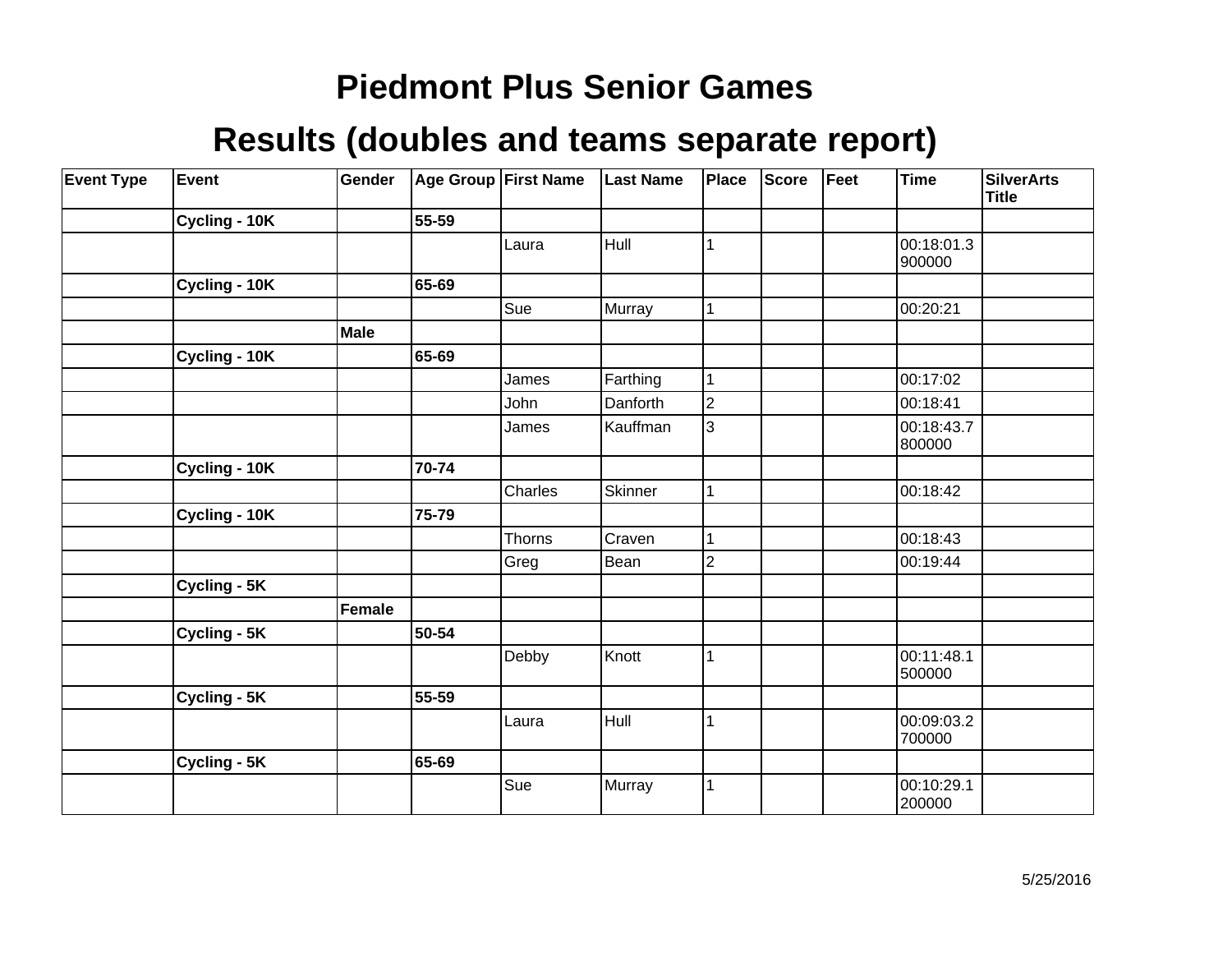| <b>Event Type</b>   | Event               | Gender |       | Age Group First Name | <b>Last Name</b>     | <b>Place</b>   | <b>Score</b> | Feet   | <b>Time</b>          | <b>SilverArts</b><br><b>Title</b> |
|---------------------|---------------------|--------|-------|----------------------|----------------------|----------------|--------------|--------|----------------------|-----------------------------------|
|                     | Cycling - 5K        |        | 70-74 |                      |                      |                |              |        |                      |                                   |
|                     |                     |        |       | Margaret<br>(Becky)  | McKenzie             |                |              |        | 00:17:03.5<br>900000 |                                   |
|                     |                     | Male   |       |                      |                      |                |              |        |                      |                                   |
|                     | Cycling - 5K        |        | 65-69 |                      |                      |                |              |        |                      |                                   |
|                     |                     |        |       | James                | Farthing             |                |              |        | 00:08:30             |                                   |
|                     |                     |        |       | John                 | Danforth             | $\overline{2}$ |              |        | 00:09:13             |                                   |
|                     |                     |        |       | James                | Kauffman             | 3              |              |        | 00:09:14.0<br>300000 |                                   |
|                     | Cycling - 5K        |        | 70-74 |                      |                      |                |              |        |                      |                                   |
|                     |                     |        |       | Charles              | Skinner              | 1              |              |        | 00:09:14.0<br>600000 |                                   |
|                     | Cycling - 5K        |        | 75-79 |                      |                      |                |              |        |                      |                                   |
|                     |                     |        |       | Thorns               | Craven               |                |              |        | 00:09:14             |                                   |
|                     |                     |        |       | Greg                 | Bean                 | 2              |              |        | 00:09:51             |                                   |
| <b>Discus Throw</b> |                     |        |       |                      |                      |                |              |        |                      |                                   |
|                     | <b>Discus Throw</b> |        |       |                      |                      |                |              |        |                      |                                   |
|                     |                     | Female |       |                      |                      |                |              |        |                      |                                   |
|                     | <b>Discus Throw</b> |        | 60-64 |                      |                      |                |              |        |                      |                                   |
|                     |                     |        |       | Lynn                 | Martens              |                |              | 29' 1" |                      |                                   |
|                     | <b>Discus Throw</b> |        | 65-69 |                      |                      |                |              |        |                      |                                   |
|                     |                     |        |       | Charli               | McDaniel             |                |              | 42' 8" |                      |                                   |
|                     |                     |        |       | Flora                | Phillips             | 2              |              | 36' 6" |                      |                                   |
|                     | <b>Discus Throw</b> |        | 70-74 |                      |                      |                |              |        |                      |                                   |
|                     |                     |        |       | Marie                | Alley                |                |              | 29' 9" |                      |                                   |
|                     |                     |        |       | Joyce                | Fowler<br>Richardson | $\overline{2}$ |              | 26' 5" |                      |                                   |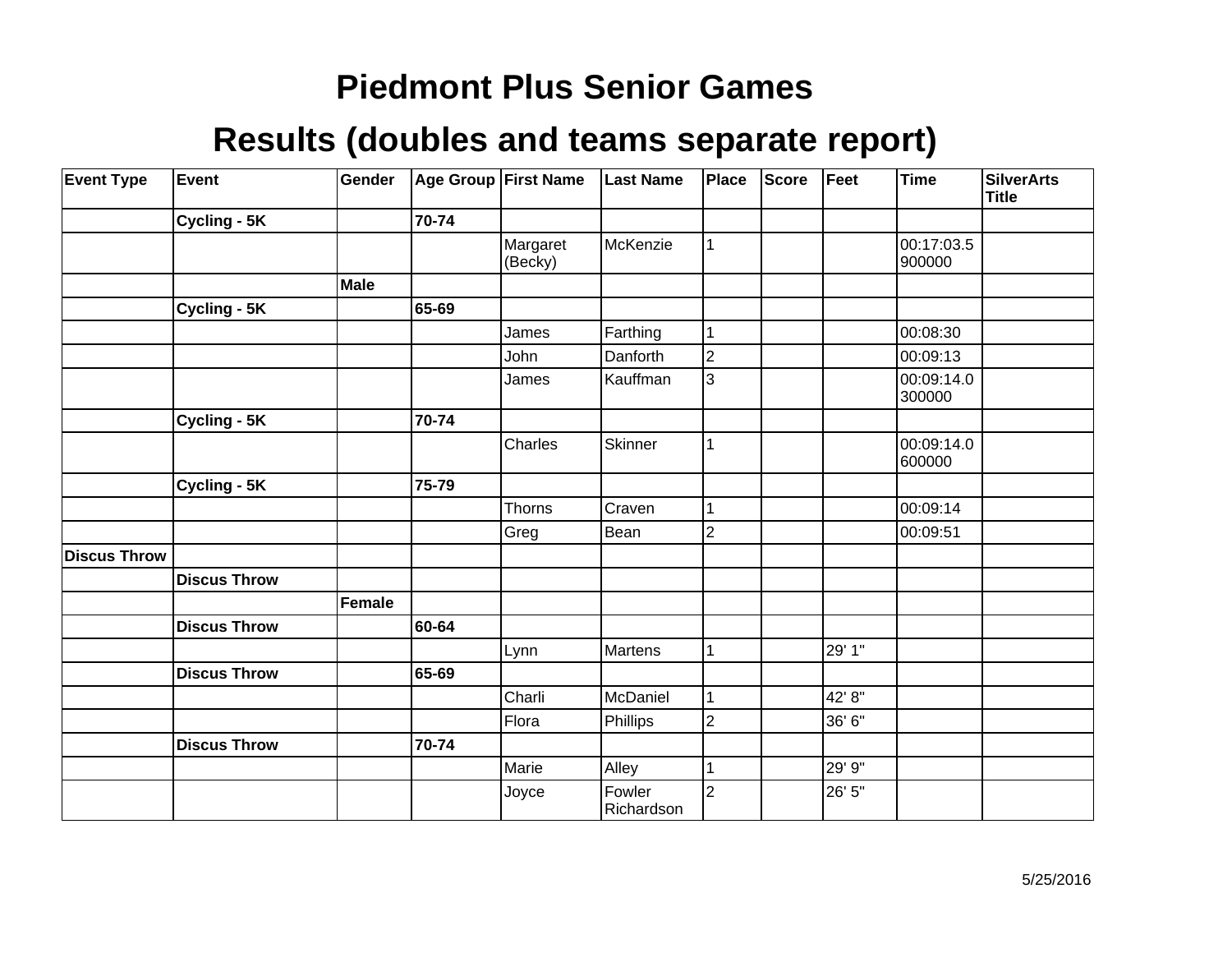| <b>Event Type</b>        | Event                 | Gender      |       | Age Group First Name | <b>Last Name</b> | Place          | <b>Score</b> | Feet    | <b>Time</b> | <b>SilverArts</b><br><b>Title</b> |
|--------------------------|-----------------------|-------------|-------|----------------------|------------------|----------------|--------------|---------|-------------|-----------------------------------|
|                          | <b>Discus Throw</b>   |             | 85-89 |                      |                  |                |              |         |             |                                   |
|                          |                       |             |       | Mo                   | Roberts          | 1              |              | 21' 11" |             |                                   |
|                          |                       | <b>Male</b> |       |                      |                  |                |              |         |             |                                   |
|                          | <b>Discus Throw</b>   |             | 60-64 |                      |                  |                |              |         |             |                                   |
|                          |                       |             |       | <i>i</i> im          | randall          |                |              | 85' 1"  |             |                                   |
|                          |                       |             |       | Tom                  | Hamilton         | $\overline{2}$ |              | 53'6"   |             |                                   |
|                          |                       |             |       | Clarence             | Robinson         | 3              |              | 52' 0"  |             |                                   |
|                          | <b>Discus Throw</b>   |             | 65-69 |                      |                  |                |              |         |             |                                   |
|                          |                       |             |       | Leon                 | Haynes           | $\mathbf 1$    |              | 58' 9"  |             |                                   |
|                          |                       |             |       | Charles<br>(Barry)   | Edgerton         | $\overline{2}$ |              | 57' 2"  |             |                                   |
|                          |                       |             |       | John                 | Singleton        | 3              |              | 52' 3"  |             |                                   |
|                          | <b>Discus Throw</b>   |             | 70-74 |                      |                  |                |              |         |             |                                   |
|                          |                       |             |       | Johnie               | Hopkins          | 1              |              | 60' 5"  |             |                                   |
|                          |                       |             |       | Carlton              | Alley            | $\overline{c}$ |              | 29' 4"  |             |                                   |
|                          | <b>Discus Throw</b>   |             | 80-84 |                      |                  |                |              |         |             |                                   |
|                          |                       |             |       | William (Bill)       | Gramley          |                |              | 96' 10" |             |                                   |
| Football<br><b>Throw</b> |                       |             |       |                      |                  |                |              |         |             |                                   |
|                          | <b>Football Throw</b> |             |       |                      |                  |                |              |         |             |                                   |
|                          |                       | Female      |       |                      |                  |                |              |         |             |                                   |
|                          | <b>Football Throw</b> |             | 65-69 |                      |                  |                |              |         |             |                                   |
|                          |                       |             |       | Charli               | McDaniel         |                | 90           |         |             |                                   |
|                          |                       |             |       | <b>Bettie</b>        | Steelman         | $\overline{2}$ | 60           |         |             |                                   |
|                          | <b>Football Throw</b> |             | 70-74 |                      |                  |                |              |         |             |                                   |
|                          |                       |             |       | Mazie                | Speas            |                | 70           |         |             |                                   |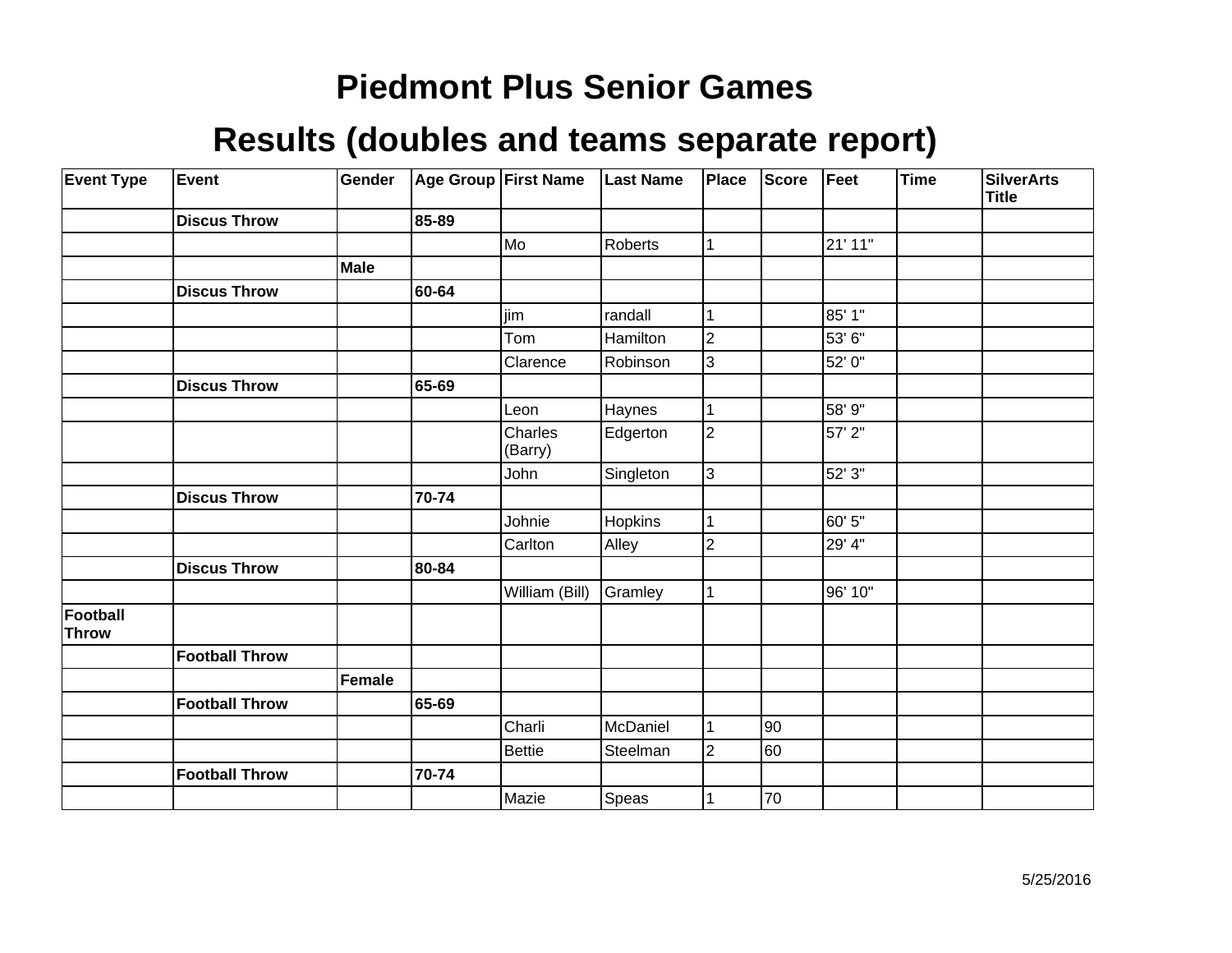| <b>Event Type</b> | Event                 | Gender |       | Age Group First Name | <b>Last Name</b> | Place          | Score | Feet | <b>Time</b> | <b>SilverArts</b><br><b>Title</b> |
|-------------------|-----------------------|--------|-------|----------------------|------------------|----------------|-------|------|-------------|-----------------------------------|
|                   |                       |        |       | Margaret<br>(Becky)  | McKenzie         | $\overline{2}$ | 50    |      |             |                                   |
|                   |                       |        |       | Marie                | Alley            | 3              | 30    |      |             |                                   |
|                   | <b>Football Throw</b> |        | 75-79 |                      |                  |                |       |      |             |                                   |
|                   |                       |        |       | Mary                 | Grubbs           |                | 20    |      |             |                                   |
|                   | <b>Football Throw</b> |        | 85-89 |                      |                  |                |       |      |             |                                   |
|                   |                       |        |       | Mo]                  | Roberts          |                | 70    |      |             |                                   |
|                   |                       | Male   |       |                      |                  |                |       |      |             |                                   |
|                   | <b>Football Throw</b> |        | 55-59 |                      |                  |                |       |      |             |                                   |
|                   |                       |        |       | Kenneth              | Partridge        |                | 50    |      |             |                                   |
|                   | <b>Football Throw</b> |        | 60-64 |                      |                  |                |       |      |             |                                   |
|                   |                       |        |       | Tom                  | Hamilton         |                | 40    |      |             |                                   |
|                   |                       |        |       | Donald               | Robinson         | $\overline{2}$ | 30    |      |             |                                   |
|                   |                       |        |       | Gerthalen<br>(Gert)  | Best             | 3              | 10    |      |             |                                   |
|                   | <b>Football Throw</b> |        | 65-69 |                      |                  |                |       |      |             |                                   |
|                   |                       |        |       | Doug                 | Hill             |                | 60    |      |             |                                   |
|                   |                       |        |       | Charles<br>(Barry)   | Edgerton         | $\overline{2}$ | 20    |      |             |                                   |
|                   |                       |        |       | Tommy                | <b>Wilcox</b>    | 3              | 10    |      |             |                                   |
|                   | <b>Football Throw</b> |        | 70-74 |                      |                  |                |       |      |             |                                   |
|                   |                       |        |       | John                 | Sangimino        |                | 90    |      |             |                                   |
|                   |                       |        |       | Wesley (Ray)         | Jenkins          | $\overline{2}$ | 50    |      |             |                                   |
|                   |                       |        |       | Carlton              | Alley            | 3              | 40    |      |             |                                   |
|                   | <b>Football Throw</b> |        | 75-79 |                      |                  |                |       |      |             |                                   |
|                   |                       |        |       | <b>Bobby</b>         | Key              |                | 70    |      |             |                                   |
|                   |                       |        |       | Jerry                | Grubbs           | 2              | 50    |      |             |                                   |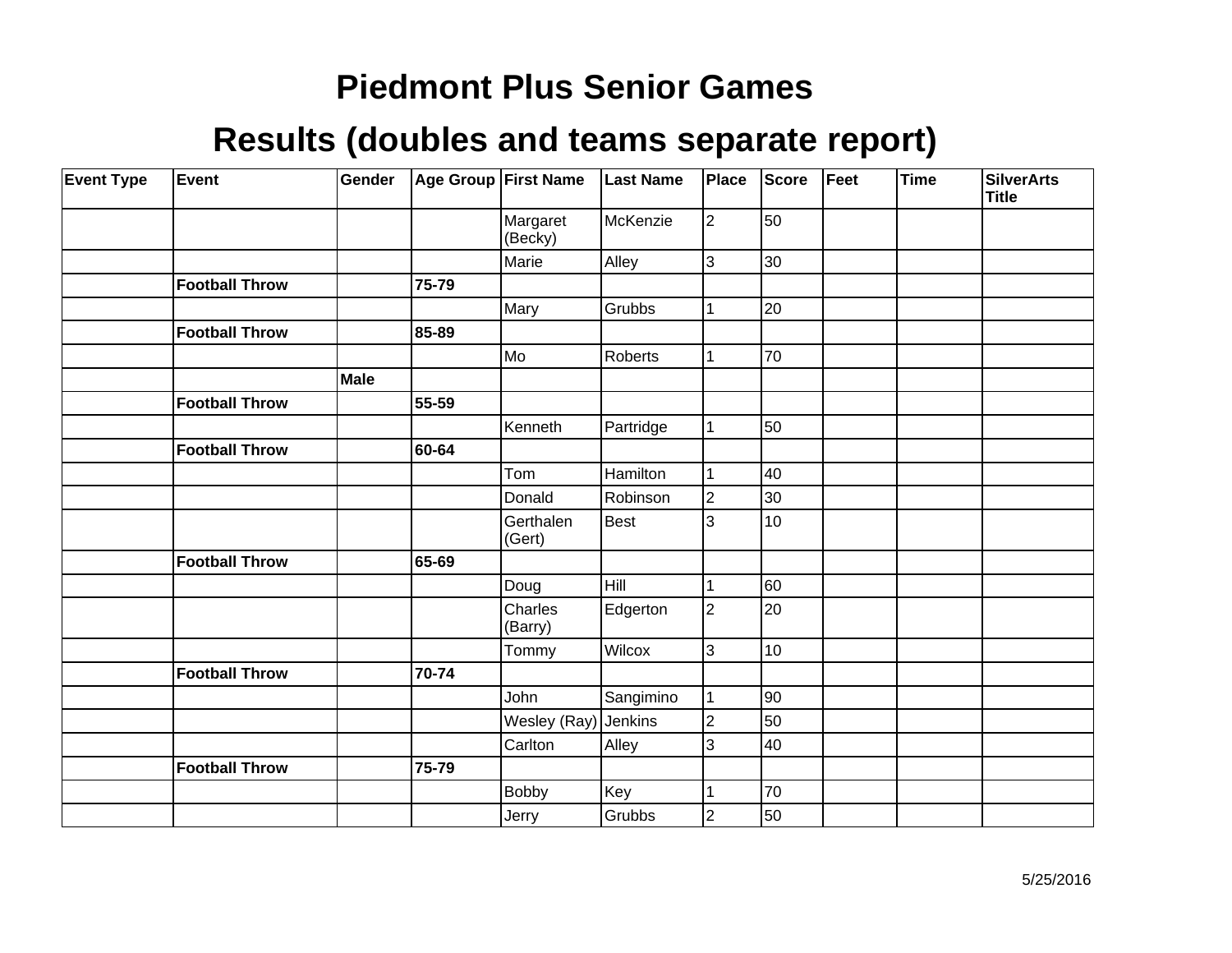| <b>Event Type</b> | Event                 | Gender |       | Age Group First Name | Last Name           | Place          | Score           | Feet | <b>Time</b> | <b>SilverArts</b><br><b>Title</b> |
|-------------------|-----------------------|--------|-------|----------------------|---------------------|----------------|-----------------|------|-------------|-----------------------------------|
|                   | <b>Football Throw</b> |        | 90-94 |                      |                     |                |                 |      |             |                                   |
|                   |                       |        |       | Jeff $(J.E.)$        | Smith               | 1              | 60              |      |             |                                   |
| Golf              |                       |        |       |                      |                     |                |                 |      |             |                                   |
|                   | Golf                  |        |       |                      |                     |                |                 |      |             |                                   |
|                   |                       | Female |       |                      |                     |                |                 |      |             |                                   |
|                   | Golf                  |        | 60-64 |                      |                     |                |                 |      |             |                                   |
|                   |                       |        |       | Melanie              | Newsome             | 1              | 112             |      |             |                                   |
|                   | Golf                  |        | 65-69 |                      |                     |                |                 |      |             |                                   |
|                   |                       |        |       | Carrie               | Russell             | 1              | 96              |      |             |                                   |
|                   | Golf                  |        | 70-74 |                      |                     |                |                 |      |             |                                   |
|                   |                       |        |       | Martha               | Ore                 | 1              | 78              |      |             |                                   |
|                   |                       | Male   |       |                      |                     |                |                 |      |             |                                   |
|                   | Golf                  |        | 55-59 |                      |                     |                |                 |      |             |                                   |
|                   |                       |        |       | Kelly                | Brown               | 1              | 93              |      |             |                                   |
|                   | Golf                  |        | 60-64 |                      |                     |                |                 |      |             |                                   |
|                   |                       |        |       | Larry                | Kiger               | 1              | $\overline{74}$ |      |             |                                   |
|                   |                       |        |       | Tom                  | Hamilton            | $\overline{2}$ | $\overline{87}$ |      |             |                                   |
|                   | Golf                  |        | 65-69 |                      |                     |                |                 |      |             |                                   |
|                   |                       |        |       | Danny                | Marlow              | 1              | 86              |      |             |                                   |
|                   |                       |        |       | David                | DePietropaol 2<br>o |                | 87              |      |             |                                   |
|                   |                       |        |       | Doug                 | Hill                | 3              | 94              |      |             |                                   |
|                   | Golf                  |        | 70-74 |                      |                     |                |                 |      |             |                                   |
|                   |                       |        |       | William              | Donohue             | 1              | 85              |      |             |                                   |
|                   |                       |        |       | James                | Blackburn           | $\overline{2}$ | 97              |      |             |                                   |
|                   | Golf                  |        | 75-79 |                      |                     |                |                 |      |             |                                   |
|                   |                       |        |       | Frank                | Rogers              | $\mathbf{1}$   | 82              |      |             |                                   |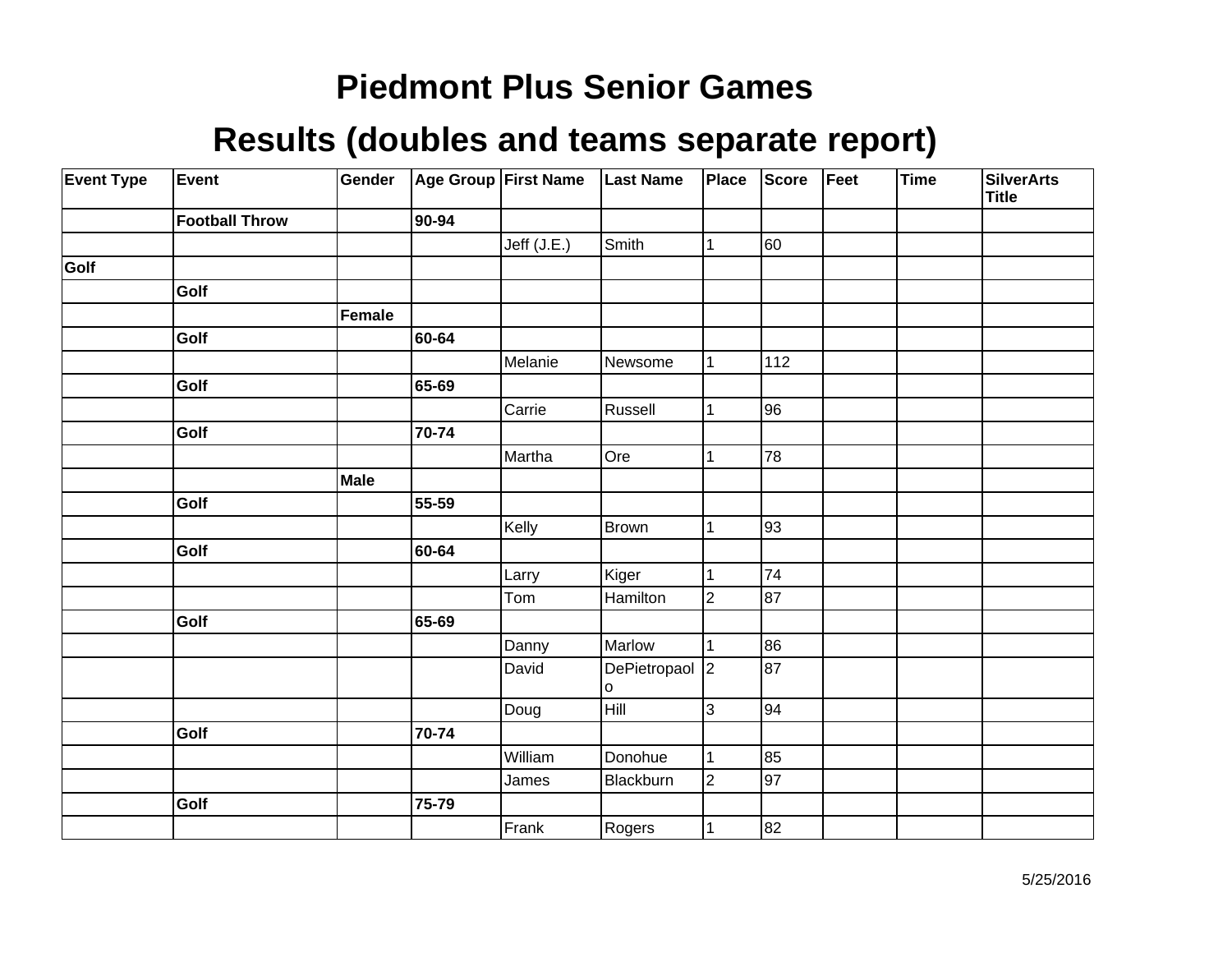| <b>Event Type</b>    | Event                 | Gender        |       | Age Group First Name | <b>Last Name</b> | Place          | Score | $ $ Feet | <b>Time</b> | <b>SilverArts</b><br><b>Title</b> |
|----------------------|-----------------------|---------------|-------|----------------------|------------------|----------------|-------|----------|-------------|-----------------------------------|
|                      |                       |               |       | Terry                | Chase            | $\overline{2}$ | 83    |          |             |                                   |
|                      |                       |               |       | <b>Bobby</b>         | Key              | 3              | 85    |          |             |                                   |
|                      | Golf                  |               | 80-84 |                      |                  |                |       |          |             |                                   |
|                      |                       |               |       | Vance                | Vanhoy           |                | 84    |          |             |                                   |
|                      |                       |               |       | David                | Queen            | $\overline{2}$ | 94    |          |             |                                   |
|                      |                       |               |       | William (Bill)       | Gramley          | 3              | 106   |          |             |                                   |
|                      | Golf                  |               | 95-99 |                      |                  |                |       |          |             |                                   |
|                      |                       |               |       | Lindsay              | Tise             |                | 84    |          |             |                                   |
| <b>Heritage Arts</b> |                       |               |       |                      |                  |                |       |          |             |                                   |
|                      | <b>Basket Weaving</b> |               |       |                      |                  |                |       |          |             |                                   |
|                      |                       | <b>Female</b> |       |                      |                  |                |       |          |             |                                   |
|                      | <b>Basket Weaving</b> |               | 60-64 |                      |                  |                |       |          |             |                                   |
|                      |                       |               |       | Patricia             | Smith            |                |       |          |             | Spring Market<br><b>Basket</b>    |
|                      | <b>Basket Weaving</b> |               | 65-69 |                      |                  |                |       |          |             |                                   |
|                      |                       |               |       | Diane                | Najdul           | $\overline{2}$ |       |          |             | Hand Woven<br>Basket              |
|                      | <b>Basket Weaving</b> |               | 70-74 |                      |                  |                |       |          |             |                                   |
|                      |                       |               |       | Ann                  | Winters          | 3              |       |          |             | Beads, Bows,<br>and Reeds         |
|                      | Crocheting            |               |       |                      |                  |                |       |          |             |                                   |
|                      |                       | <b>Female</b> |       |                      |                  |                |       |          |             |                                   |
|                      | <b>Crocheting</b>     |               | 55-59 |                      |                  |                |       |          |             |                                   |
|                      |                       |               |       | <b>Brenda</b>        | Mayes            | 3              |       |          |             | Baby<br><b>Blossoms</b>           |
|                      | <b>Crocheting</b>     |               | 60-64 |                      |                  |                |       |          |             |                                   |
|                      |                       |               |       | Connie               | Miller           | $\mathbf 2$    |       |          |             | Placemat Set                      |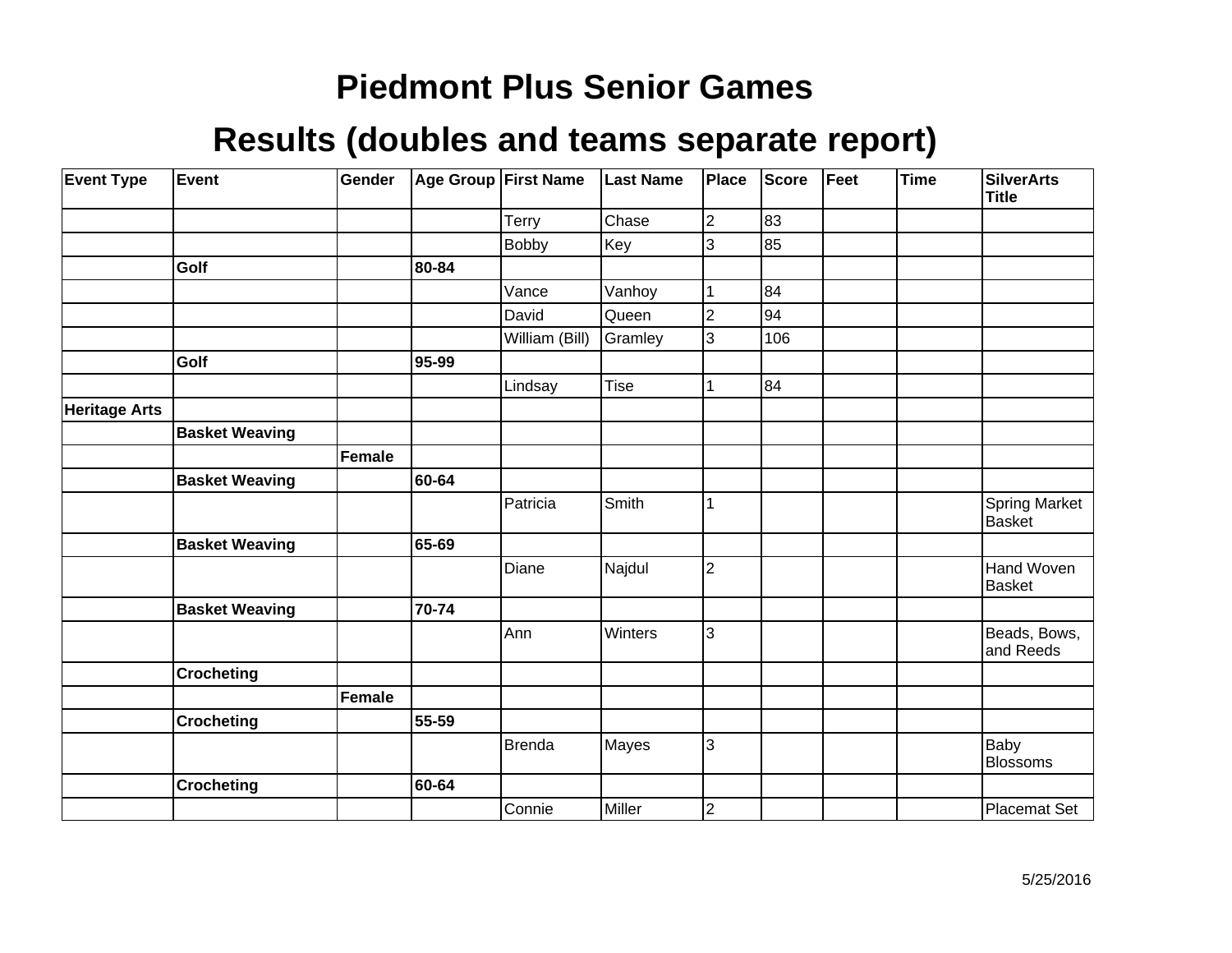| <b>Event Type</b> | Event                                    | Gender |       | Age Group First Name | <b>Last Name</b> | Place        | Score | Feet | <b>Time</b> | <b>SilverArts</b><br><b>Title</b>  |
|-------------------|------------------------------------------|--------|-------|----------------------|------------------|--------------|-------|------|-------------|------------------------------------|
|                   | <b>Crocheting</b>                        |        | 70-74 |                      |                  |              |       |      |             |                                    |
|                   |                                          |        |       | Margaret             | Graham           | 1            |       |      |             | Christmas<br>Dollie                |
|                   | <b>Jewelry</b>                           |        |       |                      |                  |              |       |      |             |                                    |
|                   |                                          | Female |       |                      |                  |              |       |      |             |                                    |
|                   | <b>Jewelry</b>                           |        | 80-84 |                      |                  |              |       |      |             |                                    |
|                   |                                          |        |       | Alice                | <b>Bess</b>      | 1            |       |      |             | Button Pin &<br><b>Earring Set</b> |
|                   | <b>Knitting</b>                          |        |       |                      |                  |              |       |      |             |                                    |
|                   |                                          | Female |       |                      |                  |              |       |      |             |                                    |
|                   | <b>Knitting</b>                          |        | 65-69 |                      |                  |              |       |      |             |                                    |
|                   |                                          |        |       | Diane                | Najdul           | $\mathbf{1}$ |       |      |             | <b>Baby Blanket</b>                |
|                   | <b>Knitting</b>                          |        | 70-74 |                      |                  |              |       |      |             |                                    |
|                   |                                          |        |       | Margaret             | Graham           | 2            |       |      |             | Love Knots<br>Shawl                |
|                   | Pottery (Thrown or<br><b>Hand Built)</b> |        |       |                      |                  |              |       |      |             |                                    |
|                   |                                          | Female |       |                      |                  |              |       |      |             |                                    |
|                   | Pottery (Thrown or<br><b>Hand Built)</b> |        | 60-64 |                      |                  |              |       |      |             |                                    |
|                   |                                          |        |       | Connie               | Miller           | $\mathbf{1}$ |       |      |             | <b>Butter Dish</b>                 |
|                   | Pottery (Thrown or<br><b>Hand Built)</b> |        | 70-74 |                      |                  |              |       |      |             |                                    |
|                   |                                          |        |       | Andrea               | Misel            | 2            |       |      |             | Leaf it to You                     |
|                   |                                          | Male   |       |                      |                  |              |       |      |             |                                    |
|                   | Pottery (Thrown or<br><b>Hand Built)</b> |        | 65-69 |                      |                  |              |       |      |             |                                    |
|                   |                                          |        |       | Joe                  | Verga            | 3            |       |      |             | Ceramic Tray                       |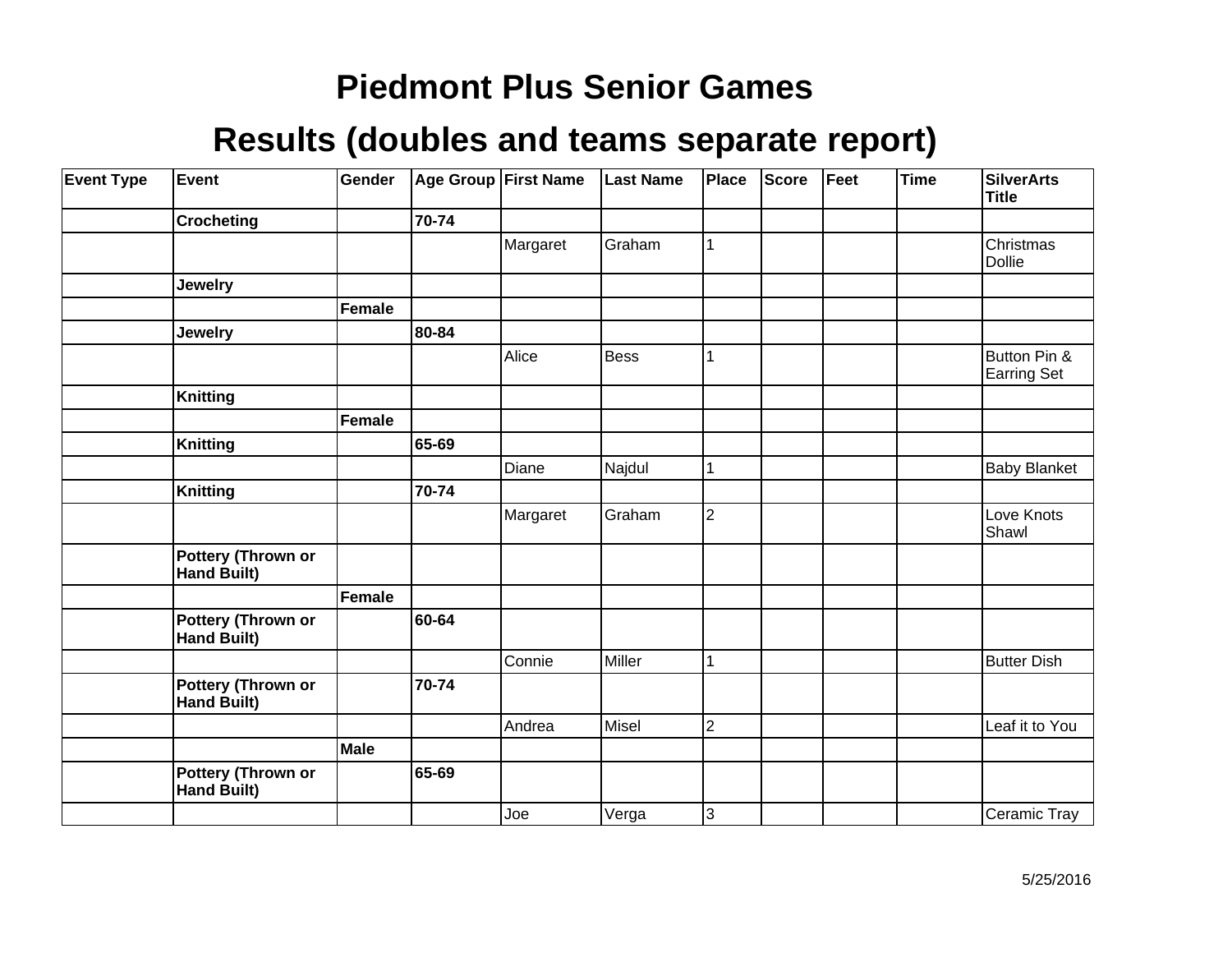| <b>Event Type</b> | Event                              | Gender |       | Age Group First Name | <b>Last Name</b> | Place          | Score | Feet | <b>Time</b> | <b>SilverArts</b><br>Title                |
|-------------------|------------------------------------|--------|-------|----------------------|------------------|----------------|-------|------|-------------|-------------------------------------------|
|                   | Quilting                           |        |       |                      |                  |                |       |      |             |                                           |
|                   |                                    | Female |       |                      |                  |                |       |      |             |                                           |
|                   | Quilting                           |        | 60-64 |                      |                  |                |       |      |             |                                           |
|                   |                                    |        |       | Ann                  | Haynes           | $ 2\rangle$    |       |      |             | Quilted                                   |
|                   | Quilting                           |        | 70-74 |                      |                  |                |       |      |             |                                           |
|                   |                                    |        |       | Ann                  | Siwinski         | 1              |       |      |             | Lap Quilts                                |
|                   | <b>Stained Glass</b>               |        |       |                      |                  |                |       |      |             |                                           |
|                   |                                    | Female |       |                      |                  |                |       |      |             |                                           |
|                   | <b>Stained Glass</b>               |        | 50-54 |                      |                  |                |       |      |             |                                           |
|                   |                                    |        |       | Carol                | Poppo            | 1              |       |      |             | Church                                    |
|                   | <b>Stained Glass</b>               |        | 80-84 |                      |                  |                |       |      |             |                                           |
|                   |                                    |        |       | Alice                | <b>Bess</b>      | $\overline{2}$ |       |      |             | Window Plane<br>with Flowers              |
|                   | <b>Tole/Decorative</b><br>Painting |        |       |                      |                  |                |       |      |             |                                           |
|                   |                                    | Female |       |                      |                  |                |       |      |             |                                           |
|                   | <b>Tole/Decorative</b><br>Painting |        | 60-64 |                      |                  |                |       |      |             |                                           |
|                   |                                    |        |       | Connie               | Miller           | $ 2\rangle$    |       |      |             | Sunflower Oil<br>Lamp                     |
|                   | <b>Tole/Decorative</b><br>Painting |        | 80-84 |                      |                  |                |       |      |             |                                           |
|                   |                                    |        |       | Alice                | <b>Bess</b>      |                |       |      |             | Flowers and<br><b>Birds</b><br>Pocketbook |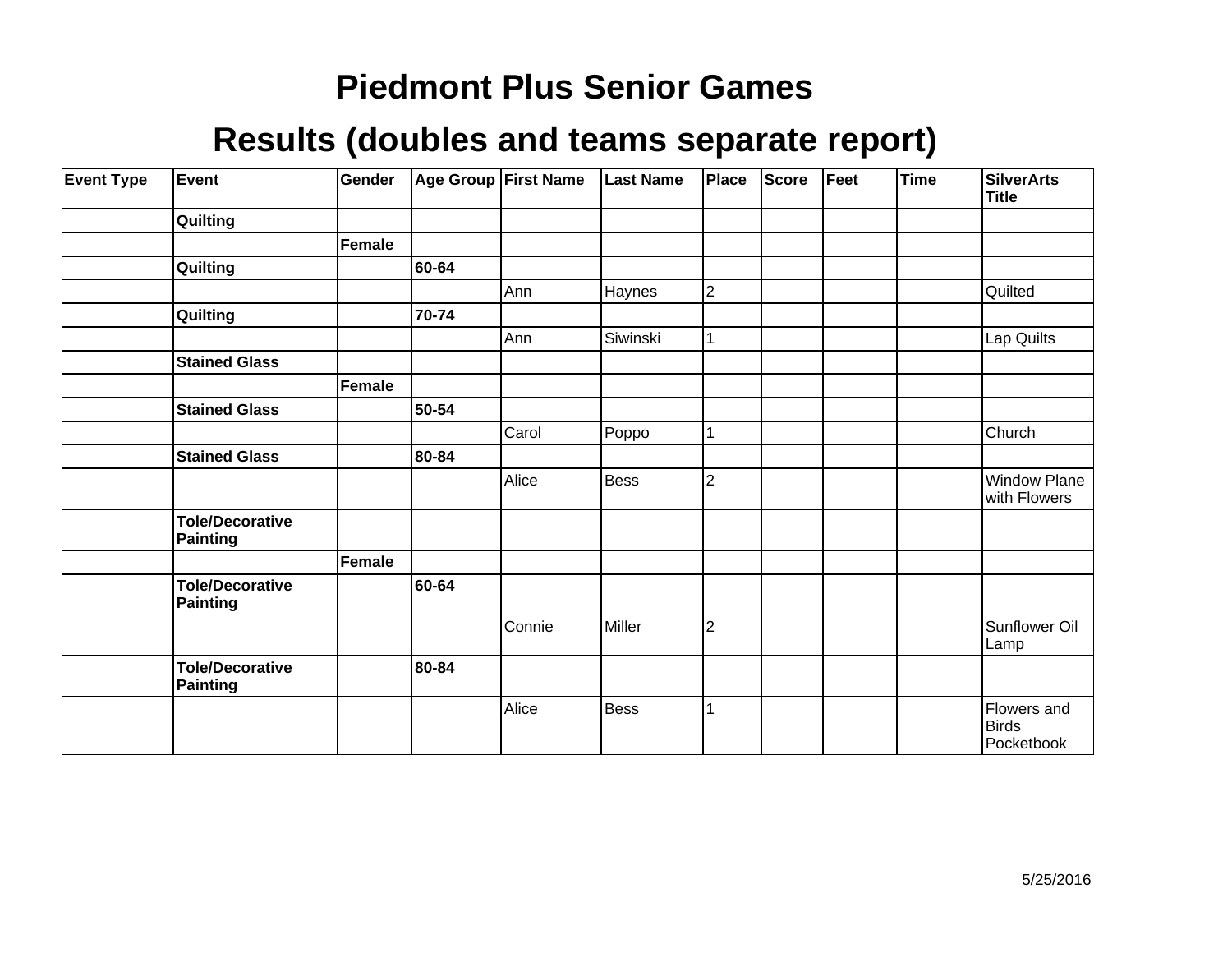| <b>Event Type</b> | Event                       | Gender |       | Age Group First Name | <b>Last Name</b> | Place          | <b>Score</b> | Feet | <b>Time</b> | <b>SilverArts</b><br><b>Title</b> |
|-------------------|-----------------------------|--------|-------|----------------------|------------------|----------------|--------------|------|-------------|-----------------------------------|
|                   | <b>Wall Hanging (Local)</b> |        |       |                      |                  |                |              |      |             |                                   |
|                   |                             | Male   |       |                      |                  |                |              |      |             |                                   |
|                   | <b>Wall Hanging (Local)</b> |        | 75-79 |                      |                  |                |              |      |             |                                   |
|                   |                             |        |       | Jerry                | Grubbs           | 1              |              |      |             | Reynolds<br>Building              |
|                   | Woodturning                 |        |       |                      |                  |                |              |      |             |                                   |
|                   |                             | Male   |       |                      |                  |                |              |      |             |                                   |
|                   | Woodturning                 |        | 70-74 |                      |                  |                |              |      |             |                                   |
|                   |                             |        |       | Robert               | Lunsford         | 1              |              |      |             | Woodturning                       |
|                   | Woodworking                 |        |       |                      |                  |                |              |      |             |                                   |
|                   |                             | Male   |       |                      |                  |                |              |      |             |                                   |
|                   | Woodworking                 |        | 60-64 |                      |                  |                |              |      |             |                                   |
|                   |                             |        |       | Jack                 | Guthrie          | $\overline{c}$ |              |      |             | Untitled                          |
|                   | Woodworking                 |        | 75-79 |                      |                  |                |              |      |             |                                   |
|                   |                             |        |       | Jerry                | Grubbs           |                |              |      |             | Clock                             |
| <b>Horseshoes</b> |                             |        |       |                      |                  |                |              |      |             |                                   |
|                   | <b>Horseshoes</b>           |        |       |                      |                  |                |              |      |             |                                   |
|                   |                             | Female |       |                      |                  |                |              |      |             |                                   |
|                   | <b>Horseshoes</b>           |        | 55-59 |                      |                  |                |              |      |             |                                   |
|                   |                             |        |       | Bonita               | Parrish          |                |              |      |             |                                   |
|                   | <b>Horseshoes</b>           |        | 70-74 |                      |                  |                |              |      |             |                                   |
|                   |                             |        |       | Marie                | Alley            |                |              |      |             |                                   |
|                   |                             |        |       | Joy                  | Zenker           | $\overline{2}$ |              |      |             |                                   |
|                   |                             |        |       | Susan                | <b>Huff</b>      | 3              |              |      |             |                                   |
|                   | <b>Horseshoes</b>           |        | 75-79 |                      |                  |                |              |      |             |                                   |
|                   |                             |        |       | Frances              | King             | 1              |              |      |             |                                   |
|                   |                             |        |       | Roberta              | Grantham         | $\overline{c}$ |              |      |             |                                   |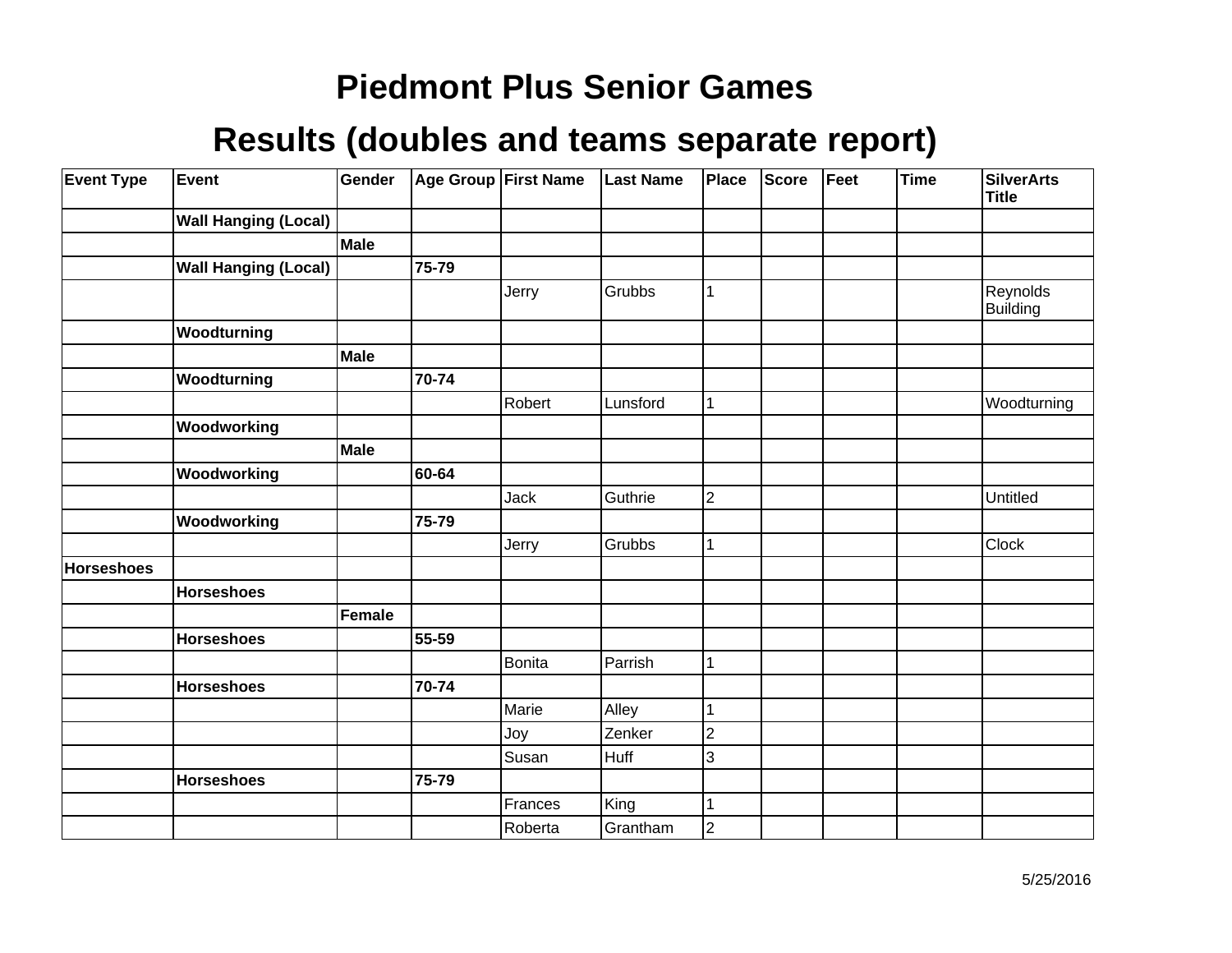| <b>Event Type</b> | <b>Event</b>      | Gender |       | Age Group First Name | Last Name | Place          | Score | Feet | Time | <b>SilverArts</b><br><b>Title</b> |
|-------------------|-------------------|--------|-------|----------------------|-----------|----------------|-------|------|------|-----------------------------------|
|                   | <b>Horseshoes</b> |        | 85-89 |                      |           |                |       |      |      |                                   |
|                   |                   |        |       | Mo]                  | Roberts   |                |       |      |      |                                   |
|                   |                   | Male   |       |                      |           |                |       |      |      |                                   |
|                   | <b>Horseshoes</b> |        | 55-59 |                      |           |                |       |      |      |                                   |
|                   |                   |        |       | Jack                 | Moore Jr. | 1              |       |      |      |                                   |
|                   |                   |        |       | Charles              | Rivera    | $\overline{2}$ |       |      |      |                                   |
|                   | <b>Horseshoes</b> |        | 60-64 |                      |           |                |       |      |      |                                   |
|                   |                   |        |       | Tom                  | Hamilton  | 1              |       |      |      |                                   |
|                   |                   |        |       | Robin                | Lipford   | $\overline{2}$ |       |      |      |                                   |
|                   | <b>Horseshoes</b> |        | 65-69 |                      |           |                |       |      |      |                                   |
|                   |                   |        |       | MC                   | Davis     |                |       |      |      |                                   |
|                   |                   |        |       | Ronald               | Nations   | $\overline{c}$ |       |      |      |                                   |
|                   |                   |        |       | Gerald               | Lowery    | 3              |       |      |      |                                   |
|                   | <b>Horseshoes</b> |        | 70-74 |                      |           |                |       |      |      |                                   |
|                   |                   |        |       | Wesley (Ray) Jenkins |           | 1              |       |      |      |                                   |
|                   |                   |        |       | Willie               | Parker    | $\overline{2}$ |       |      |      |                                   |
|                   |                   |        |       | Joseph               | Volk      | 3              |       |      |      |                                   |
|                   | <b>Horseshoes</b> |        | 75-79 |                      |           |                |       |      |      |                                   |
|                   |                   |        |       | <b>Bobby</b>         | Key       | 1              |       |      |      |                                   |
|                   |                   |        |       | Richard              | West      | 2              |       |      |      |                                   |
|                   | <b>Horseshoes</b> |        | 85-89 |                      |           |                |       |      |      |                                   |
|                   |                   |        |       | Fred                 | Hauser    |                |       |      |      |                                   |
|                   | <b>Horseshoes</b> |        | 90-94 |                      |           |                |       |      |      |                                   |
|                   |                   |        |       | Jeff (J.E.)          | Smith     |                |       |      |      |                                   |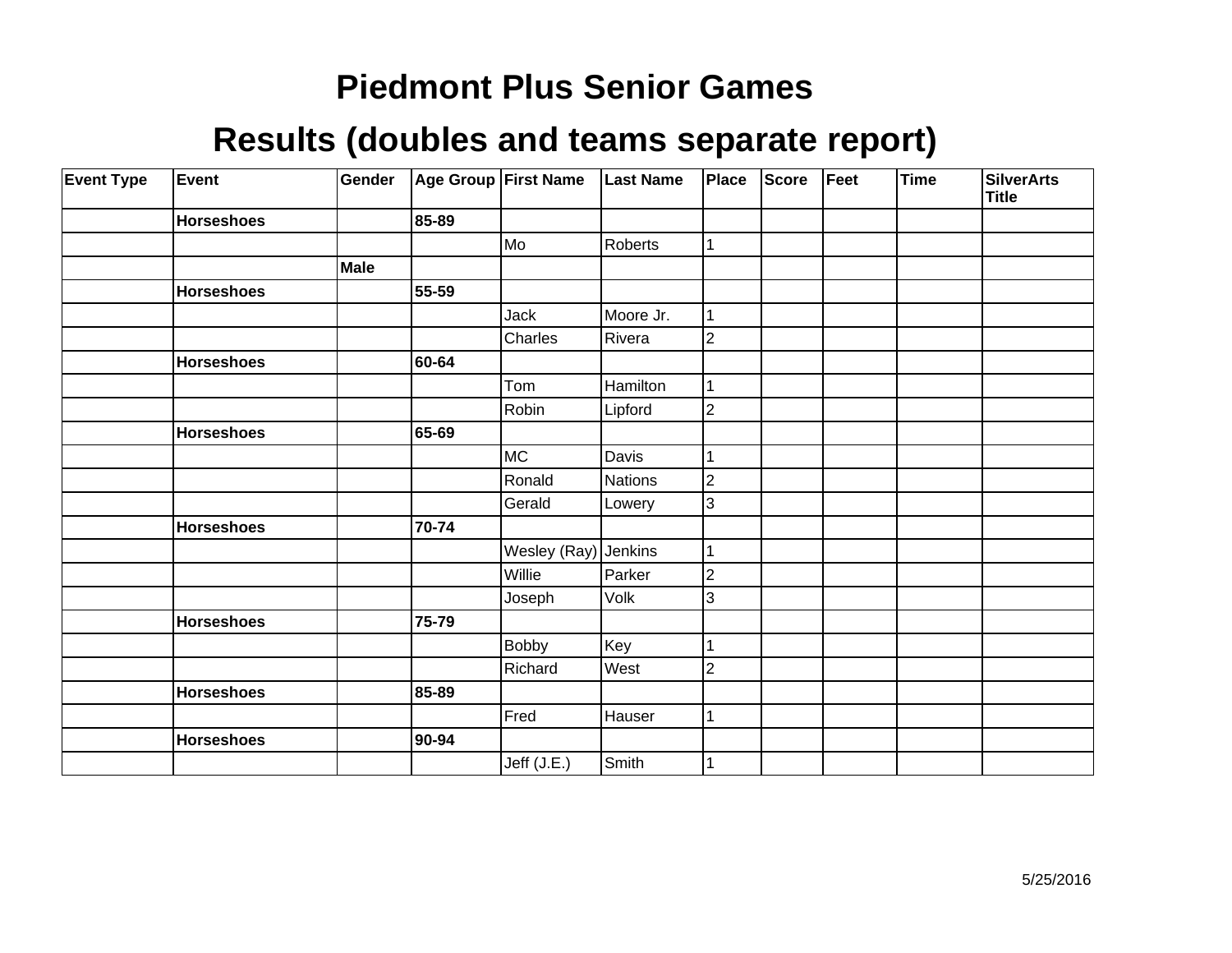| <b>Event Type</b>    | Event                   | Gender        |       | Age Group First Name | <b>Last Name</b> | <b>Place</b>   | <b>Score</b> | Feet | <b>Time</b> | <b>SilverArts</b><br><b>Title</b>              |
|----------------------|-------------------------|---------------|-------|----------------------|------------------|----------------|--------------|------|-------------|------------------------------------------------|
| <b>Literary Arts</b> |                         |               |       |                      |                  |                |              |      |             |                                                |
|                      | Essay                   |               |       |                      |                  |                |              |      |             |                                                |
|                      |                         | <b>Female</b> |       |                      |                  |                |              |      |             |                                                |
|                      | <b>Essay</b>            |               | 65-69 |                      |                  |                |              |      |             |                                                |
|                      |                         |               |       | Judie                | Holcomb-<br>Pack |                |              |      |             | The Difference<br>Between<br>Coffee and<br>Tea |
|                      | <b>Essay</b>            |               | 75-79 |                      |                  |                |              |      |             |                                                |
|                      |                         |               |       | Annette              | Collins          | 3              |              |      |             | Zombies<br>Among Us                            |
|                      |                         | <b>Male</b>   |       |                      |                  |                |              |      |             |                                                |
|                      | <b>Essay</b>            |               | 80-84 |                      |                  |                |              |      |             |                                                |
|                      |                         |               |       | William (Bill)       | Gramley          | $\overline{2}$ |              |      |             | <b>Hear You</b><br>Knocking                    |
|                      | <b>Life Experiences</b> |               |       |                      |                  |                |              |      |             |                                                |
|                      |                         | <b>Female</b> |       |                      |                  |                |              |      |             |                                                |
|                      | <b>Life Experiences</b> |               | 65-69 |                      |                  |                |              |      |             |                                                |
|                      |                         |               |       | <b>Bettie</b>        | Steelman         | 3              |              |      |             | 'Neath Herons<br>Wings                         |
|                      | <b>Life Experiences</b> |               | 75-79 |                      |                  |                |              |      |             |                                                |
|                      |                         |               |       | Lois                 | <b>Hicks</b>     |                |              |      |             | You're Never<br>Too Old to<br>Skydive          |
|                      | <b>Life Experiences</b> |               | 80-84 |                      |                  |                |              |      |             |                                                |
|                      |                         |               |       | Jane                 | Pfefferkorn      | $\overline{2}$ |              |      |             | Winters of the<br>Heart                        |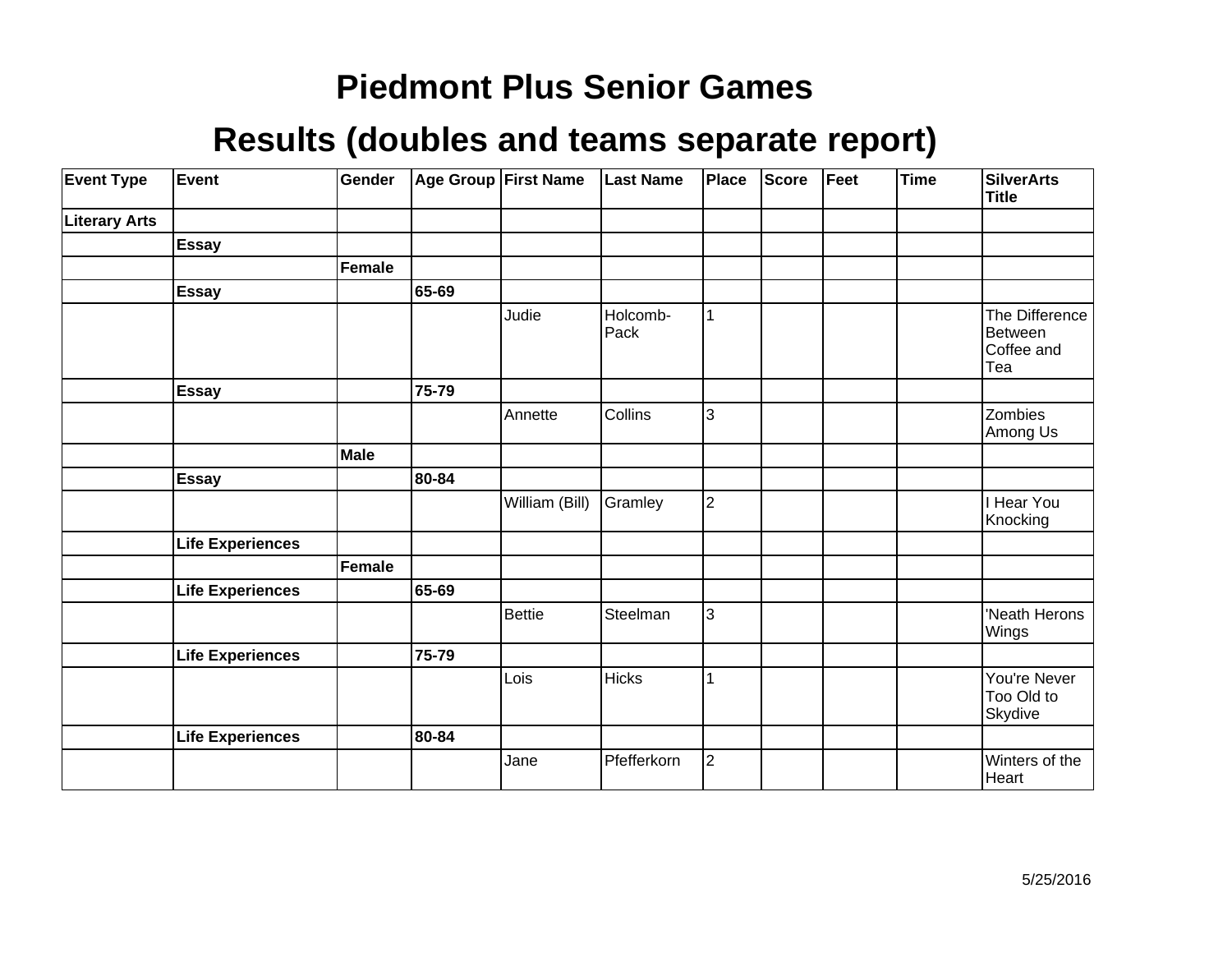| <b>Event Type</b> | Event                                | Gender      |       | Age Group First Name | <b>Last Name</b> | Place                   | <b>Score</b> | Feet | <b>Time</b> | <b>SilverArts</b><br><b>Title</b> |
|-------------------|--------------------------------------|-------------|-------|----------------------|------------------|-------------------------|--------------|------|-------------|-----------------------------------|
|                   | <b>My Favorite Memory</b><br>(Local) |             |       |                      |                  |                         |              |      |             |                                   |
|                   |                                      | <b>Male</b> |       |                      |                  |                         |              |      |             |                                   |
|                   | <b>My Favorite Memory</b><br>(Local) |             | 75-79 |                      |                  |                         |              |      |             |                                   |
|                   |                                      |             |       | William              | Pfefferkorn      | $\overline{2}$          |              |      |             | Our Final<br>Exam                 |
|                   | <b>My Favorite Memory</b><br>(Local) |             | 80-84 |                      |                  |                         |              |      |             |                                   |
|                   |                                      |             |       | William (Bill)       | Gramley          | 1                       |              |      |             | Don't Let Me<br>Do That Again!    |
|                   | Poem                                 |             |       |                      |                  |                         |              |      |             |                                   |
|                   |                                      | Female      |       |                      |                  |                         |              |      |             |                                   |
|                   | Poem                                 |             | 65-69 |                      |                  |                         |              |      |             |                                   |
|                   |                                      |             |       | Judie                | Holcomb-<br>Pack |                         |              |      |             | The Love Affair                   |
|                   | Poem                                 |             | 75-79 |                      |                  |                         |              |      |             |                                   |
|                   |                                      |             |       | Annette              | Collins          | 3                       |              |      |             | The Legacy                        |
|                   |                                      | Male        |       |                      |                  |                         |              |      |             |                                   |
|                   | Poem                                 |             | 65-69 |                      |                  |                         |              |      |             |                                   |
|                   |                                      |             |       | Peter                | Venable          | $\overline{\mathbf{c}}$ |              |      |             | Awakening                         |
|                   | <b>Short Story</b>                   |             |       |                      |                  |                         |              |      |             |                                   |
|                   |                                      | Female      |       |                      |                  |                         |              |      |             |                                   |
|                   | <b>Short Story</b>                   |             | 80-84 |                      |                  |                         |              |      |             |                                   |
|                   |                                      |             |       | Margaret             | Miller           | $\overline{2}$          |              |      |             | There and<br>Back                 |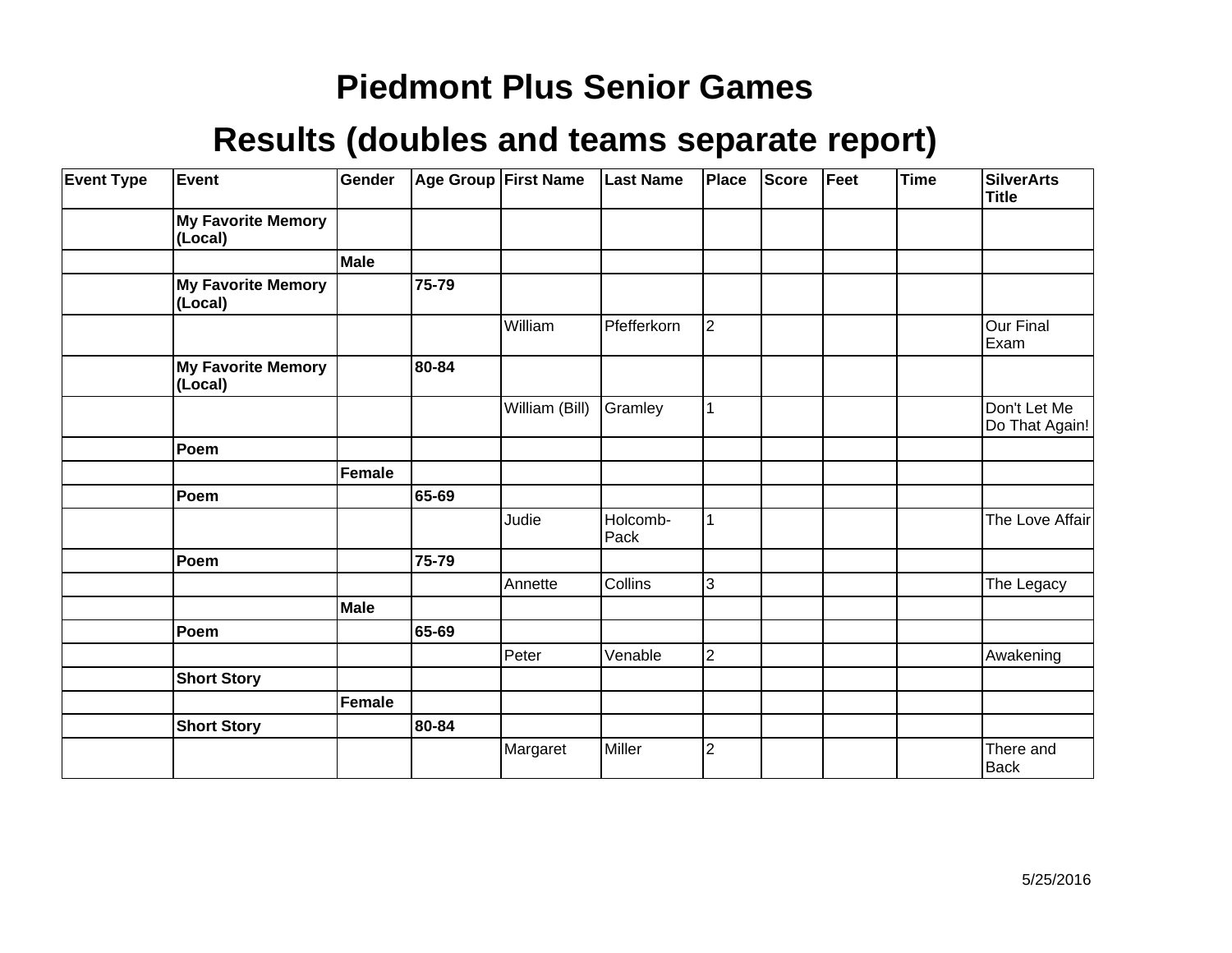| <b>Event Type</b> | Event                    | Gender |       | Age Group   First Name | <b>Last Name</b> | Place          | <b>Score</b> | Feet    | <b>Time</b> | <b>SilverArts</b><br><b>Title</b>                       |
|-------------------|--------------------------|--------|-------|------------------------|------------------|----------------|--------------|---------|-------------|---------------------------------------------------------|
|                   |                          | Male   |       |                        |                  |                |              |         |             |                                                         |
|                   | <b>Short Story</b>       |        | 65-69 |                        |                  |                |              |         |             |                                                         |
|                   |                          |        |       | Stephen                | Slechta          | 3              |              |         |             | <b>Princess</b><br>Winnie and the<br><b>Growly Bear</b> |
|                   | <b>Short Story</b>       |        | 70-74 |                        |                  |                |              |         |             |                                                         |
|                   |                          |        |       | Howard                 | Pearre           | 1              |              |         |             | Nothing Fancy                                           |
| <b>Long Jumps</b> |                          |        |       |                        |                  |                |              |         |             |                                                         |
|                   | <b>Running Long Jump</b> |        |       |                        |                  |                |              |         |             |                                                         |
|                   |                          | Female |       |                        |                  |                |              |         |             |                                                         |
|                   | <b>Running Long Jump</b> |        | 50-54 |                        |                  |                |              |         |             |                                                         |
|                   |                          |        |       | Edee                   | Wilcox           | 1              |              | 9'0''   |             |                                                         |
|                   |                          | Male   |       |                        |                  |                |              |         |             |                                                         |
|                   | <b>Running Long Jump</b> |        | 55-59 |                        |                  |                |              |         |             |                                                         |
|                   |                          |        |       | <b>Mark</b>            | Shanklin         | 1              |              | 14' 10" |             |                                                         |
|                   | <b>Running Long Jump</b> |        | 60-64 |                        |                  |                |              |         |             |                                                         |
|                   |                          |        |       | Clarence               | Robinson         | 1              |              | 6' 5"   |             |                                                         |
|                   | <b>Running Long Jump</b> |        | 65-69 |                        |                  |                |              |         |             |                                                         |
|                   |                          |        |       | Tommy                  | Wilcox           | $\mathbf 1$    |              | 10' 11" |             |                                                         |
|                   |                          |        |       | James                  | Kauffman         | $\overline{2}$ |              | 9'7''   |             |                                                         |
|                   |                          |        |       | John                   | Singleton        | 3              |              | 8' 11"  |             |                                                         |
|                   | <b>Running Long Jump</b> |        | 70-74 |                        |                  |                |              |         |             |                                                         |
|                   |                          |        |       | Johnie                 | Hopkins          | $\mathbf{1}$   |              | 9' 10"  |             |                                                         |
|                   | <b>Running Long Jump</b> |        | 80-84 |                        |                  |                |              |         |             |                                                         |
|                   |                          |        |       | William (Bill)         | Gramley          | $\mathbf{1}$   |              | 4' 8''  |             |                                                         |
|                   |                          |        |       | Craven                 | Page             | $\overline{c}$ |              | 3' 10"  |             |                                                         |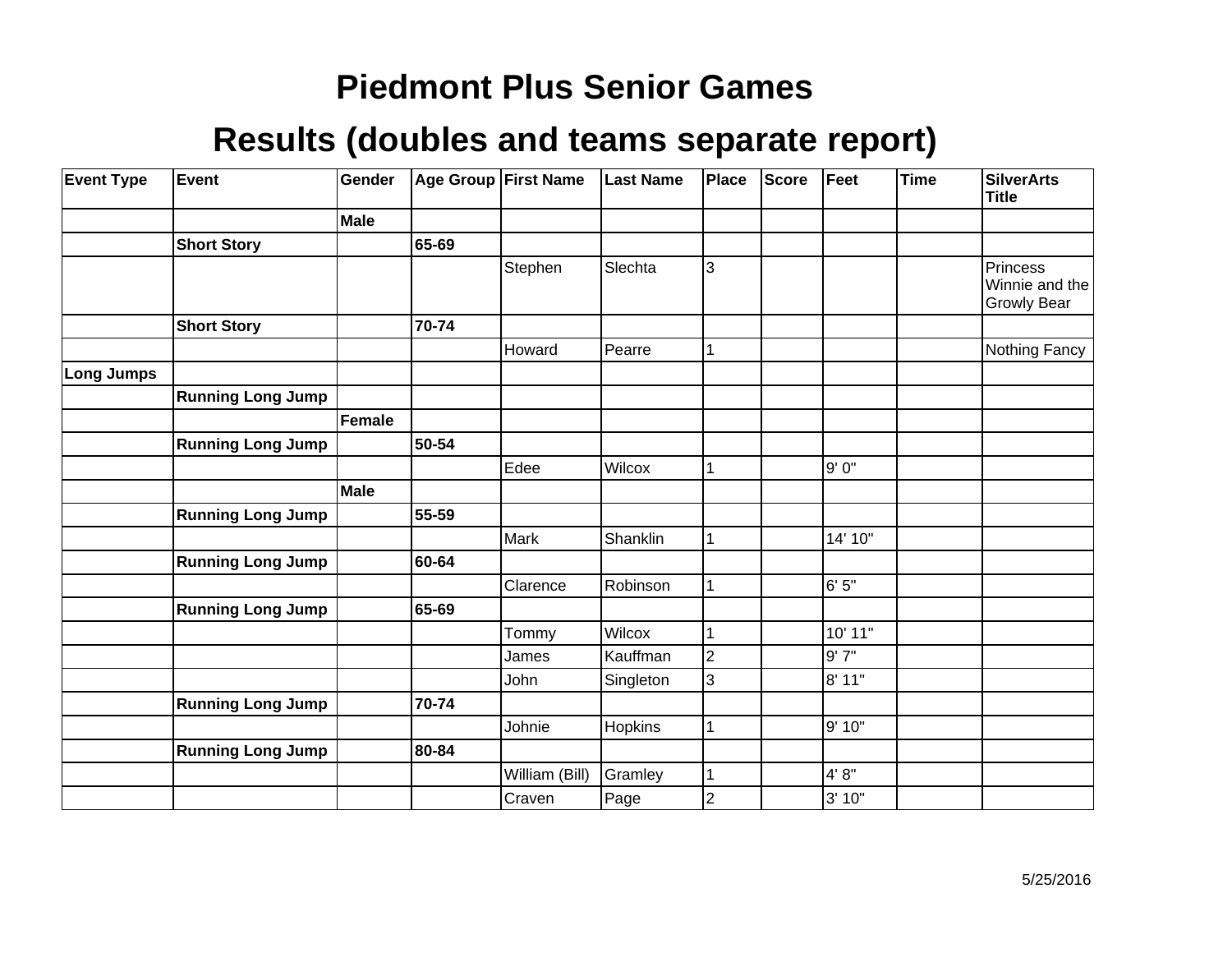| <b>Event Type</b> | Event                     | Gender      |       | Age Group First Name | <b>Last Name</b> | Place          | <b>Score</b> | Feet    | <b>Time</b> | <b>SilverArts</b><br><b>Title</b> |
|-------------------|---------------------------|-------------|-------|----------------------|------------------|----------------|--------------|---------|-------------|-----------------------------------|
|                   | <b>Running Long Jump</b>  |             | 85-89 |                      |                  |                |              |         |             |                                   |
|                   |                           |             |       | Fred                 | Hauser           |                |              | 5' 11"  |             |                                   |
|                   | <b>Standing Long Jump</b> |             |       |                      |                  |                |              |         |             |                                   |
|                   |                           | Female      |       |                      |                  |                |              |         |             |                                   |
|                   | <b>Standing Long Jump</b> |             | 50-54 |                      |                  |                |              |         |             |                                   |
|                   |                           |             |       | Edee                 | Wilcox           |                |              | 5' 10"  |             |                                   |
|                   |                           | <b>Male</b> |       |                      |                  |                |              |         |             |                                   |
|                   | <b>Standing Long Jump</b> |             | 55-59 |                      |                  |                |              |         |             |                                   |
|                   |                           |             |       | Mark                 | Shanklin         |                |              | 8'4"    |             |                                   |
|                   | <b>Standing Long Jump</b> |             | 60-64 |                      |                  |                |              |         |             |                                   |
|                   |                           |             |       | Clarence             | Robinson         |                |              | $5'1"$  |             |                                   |
|                   | <b>Standing Long Jump</b> |             | 65-69 |                      |                  |                |              |         |             |                                   |
|                   |                           |             |       | John                 | Singleton        |                |              | 6' 11"  |             |                                   |
|                   |                           |             |       | Tommy                | Wilcox           | $\overline{2}$ |              | 6'3''   |             |                                   |
|                   |                           |             |       | James                | Kauffman         | 3              |              | 6'2"    |             |                                   |
|                   | <b>Standing Long Jump</b> |             | 70-74 |                      |                  |                |              |         |             |                                   |
|                   |                           |             |       | Johnie               | Hopkins          |                |              | 5' 10"  |             |                                   |
|                   | <b>Standing Long Jump</b> |             | 80-84 |                      |                  |                |              |         |             |                                   |
|                   |                           |             |       | William (Bill)       | Gramley          |                |              | $5' 4"$ |             |                                   |
|                   |                           |             |       | Craven               | Page             | $\overline{2}$ |              | 3' 4''  |             |                                   |
|                   | <b>Standing Long Jump</b> |             | 85-89 |                      |                  |                |              |         |             |                                   |
|                   |                           |             |       | Fred                 | Hauser           |                |              | 4' 11"  |             |                                   |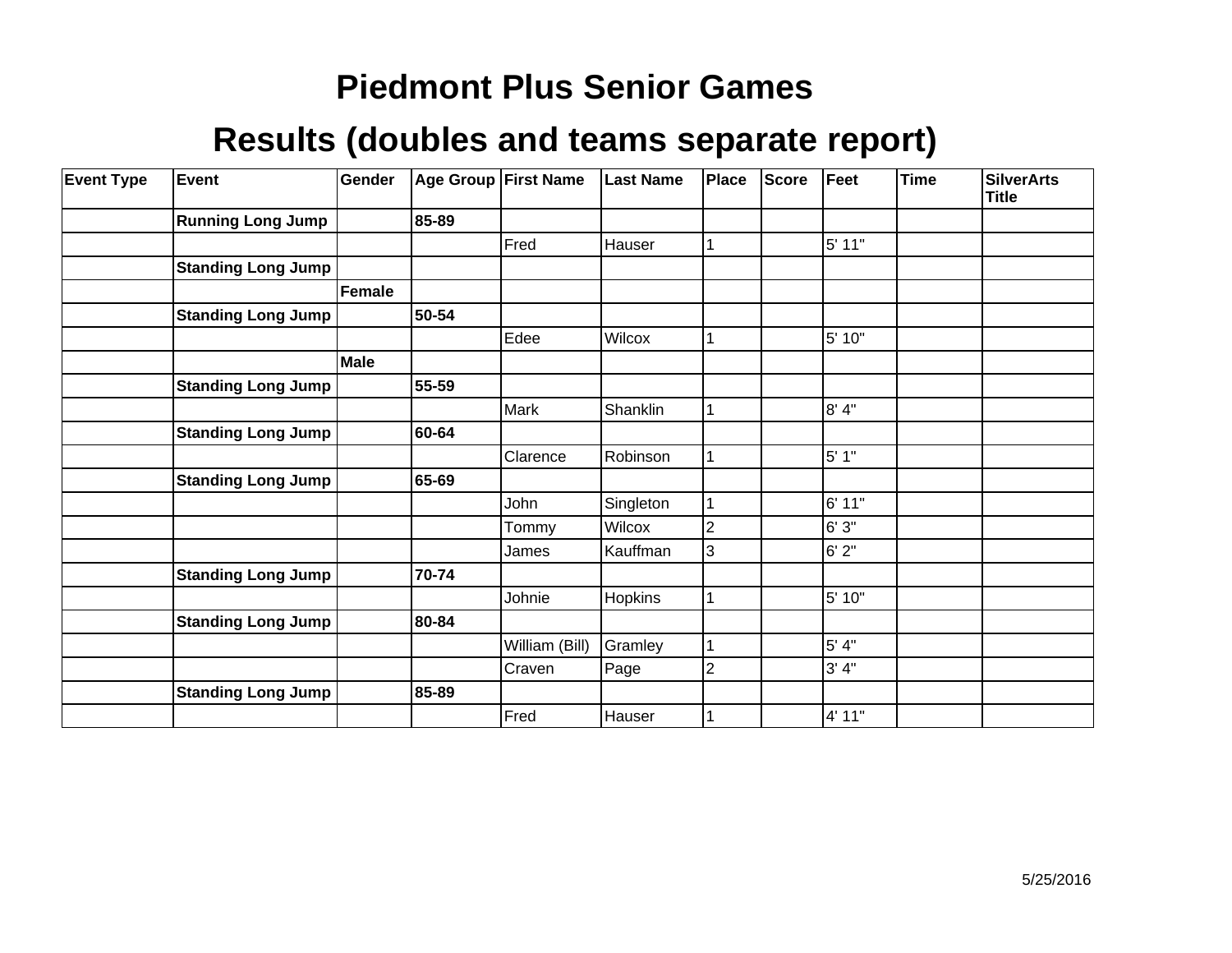| <b>Event Type</b>         | Event                    | Gender |       | Age Group First Name | <b>Last Name</b>     | Place | <b>Score</b> | Feet | <b>Time</b> | <b>SilverArts</b><br><b>Title</b> |
|---------------------------|--------------------------|--------|-------|----------------------|----------------------|-------|--------------|------|-------------|-----------------------------------|
| Performing<br><b>Arts</b> |                          |        |       |                      |                      |       |              |      |             |                                   |
|                           | <b>Dance Large Group</b> |        |       |                      |                      |       |              |      |             |                                   |
|                           |                          | Female |       |                      |                      |       |              |      |             |                                   |
|                           | Dance Large Group        |        | 70-74 |                      |                      |       |              |      |             |                                   |
|                           |                          |        |       | Theresa              | Jones                | 1     |              |      |             |                                   |
|                           |                          |        |       | Ruby                 | Young                |       |              |      |             |                                   |
|                           |                          |        |       | Joyce                | Fowler<br>Richardson |       |              |      |             |                                   |
|                           |                          |        |       | Deatra               | Lynch                |       |              |      |             |                                   |
|                           |                          |        |       | Margaret             | Wilson               |       |              |      |             |                                   |
|                           | <b>Dance Large Group</b> |        | 75-79 |                      |                      |       |              |      |             |                                   |
|                           |                          |        |       | Mittie               | Glymph-<br>Cooke     |       |              |      |             |                                   |
|                           |                          |        |       | Earline              | Benton               |       |              |      |             |                                   |
|                           | <b>Dance Large Group</b> |        | 80-84 |                      |                      |       |              |      |             |                                   |
|                           |                          |        |       | Gwendolyn            | Andrews              |       |              |      |             |                                   |
|                           |                          | Male   |       |                      |                      |       |              |      |             |                                   |
|                           | <b>Dance Large Group</b> |        | 60-64 |                      |                      |       |              |      |             |                                   |
|                           |                          |        |       | William              | Andrews              |       |              |      |             |                                   |
|                           | <b>Dance Large Group</b> |        | 65-69 |                      |                      |       |              |      |             |                                   |
|                           |                          |        |       | James                | McCabe               | 1     |              |      |             |                                   |
|                           |                          |        |       | Joseph               | Tart, Jr             |       |              |      |             |                                   |
|                           | <b>Dance Large Group</b> |        | 75-79 |                      |                      |       |              |      |             |                                   |
|                           |                          |        |       | Fred                 | Henry                |       |              |      |             |                                   |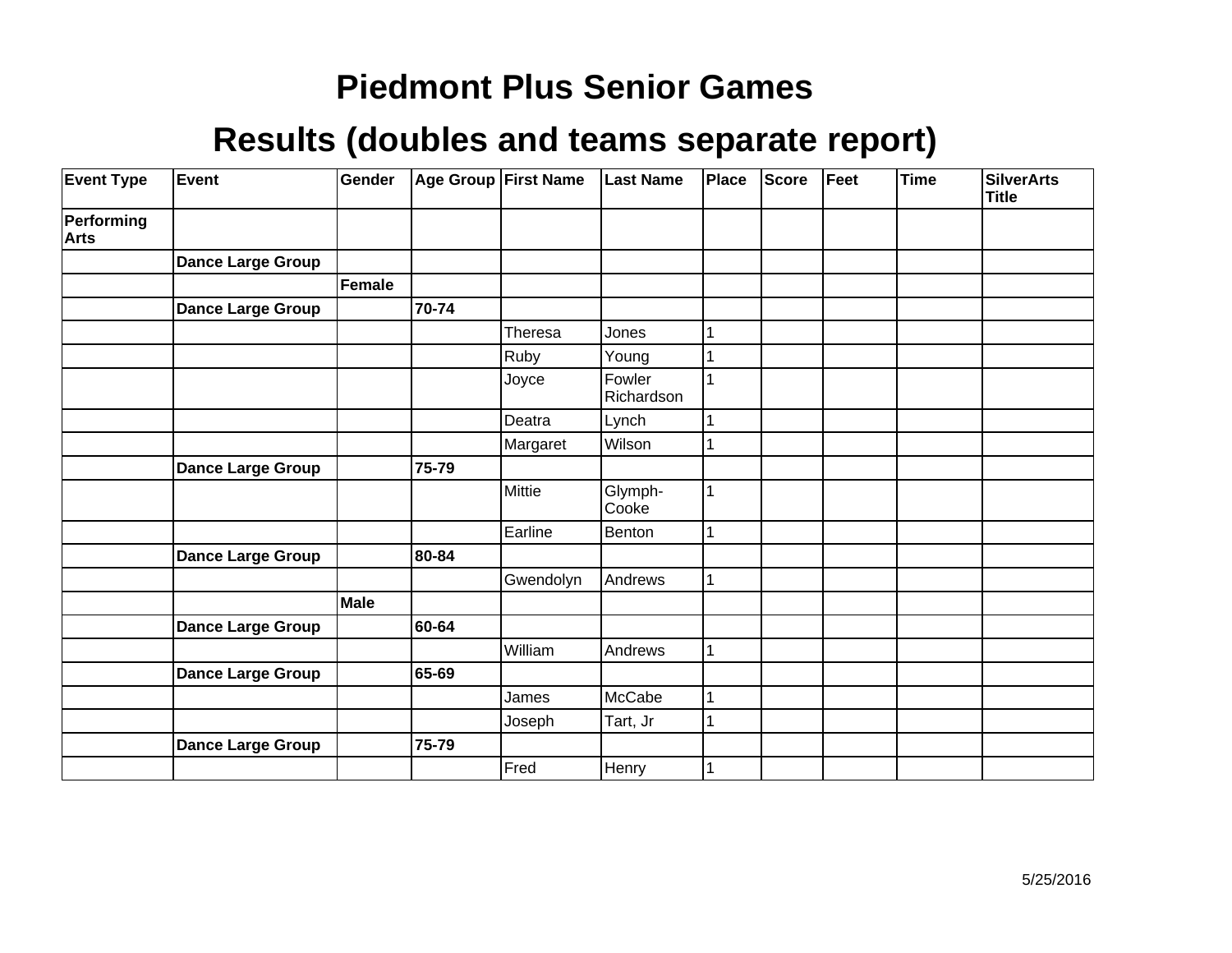| <b>Event Type</b> | Event                              | Gender |       | Age Group First Name | <b>Last Name</b> | Place          | <b>Score</b> | Feet | <b>Time</b> | <b>SilverArts</b><br><b>Title</b> |
|-------------------|------------------------------------|--------|-------|----------------------|------------------|----------------|--------------|------|-------------|-----------------------------------|
|                   | <b>Dance Small Group</b>           |        |       |                      |                  |                |              |      |             |                                   |
|                   |                                    | Female |       |                      |                  |                |              |      |             |                                   |
|                   | <b>Dance Small Group</b>           |        | 50-54 |                      |                  |                |              |      |             |                                   |
|                   |                                    |        |       | Martha               | Covington        | 1              |              |      |             |                                   |
|                   | <b>Dance Small Group</b>           |        | 55-59 |                      |                  |                |              |      |             |                                   |
|                   |                                    |        |       | <b>Brenda</b>        | Mayes            |                |              |      |             |                                   |
|                   |                                    |        |       | Vicki                | Cambell          |                |              |      |             |                                   |
|                   | <b>Dance Small Group</b>           |        | 60-64 |                      |                  |                |              |      |             |                                   |
|                   |                                    |        |       | Marty                | Bergman          | $\overline{2}$ |              |      |             |                                   |
|                   |                                    | Male   |       |                      |                  |                |              |      |             |                                   |
|                   | <b>Dance Small Group</b>           |        | 70-74 |                      |                  |                |              |      |             |                                   |
|                   |                                    |        |       | Paul                 | Kindley          | $\overline{2}$ |              |      |             |                                   |
|                   | <b>Dance Solo</b>                  |        |       |                      |                  |                |              |      |             |                                   |
|                   |                                    | Female |       |                      |                  |                |              |      |             |                                   |
|                   | <b>Dance Solo</b>                  |        | 75-79 |                      |                  |                |              |      |             |                                   |
|                   |                                    |        |       | Shirley              | Moseley          | 1              |              |      |             | Shirley<br>Moseley                |
|                   | <b>Line Dancing Large</b><br>Group |        |       |                      |                  |                |              |      |             |                                   |
|                   |                                    | Female |       |                      |                  |                |              |      |             |                                   |
|                   | <b>Line Dancing Large</b><br>Group |        | 50-54 |                      |                  |                |              |      |             |                                   |
|                   |                                    |        |       | Robyn                | Swinton          |                |              |      |             |                                   |
|                   |                                    |        |       | Wanda                | Fuller           |                |              |      |             |                                   |
|                   |                                    |        |       | Marcie               | King             |                |              |      |             |                                   |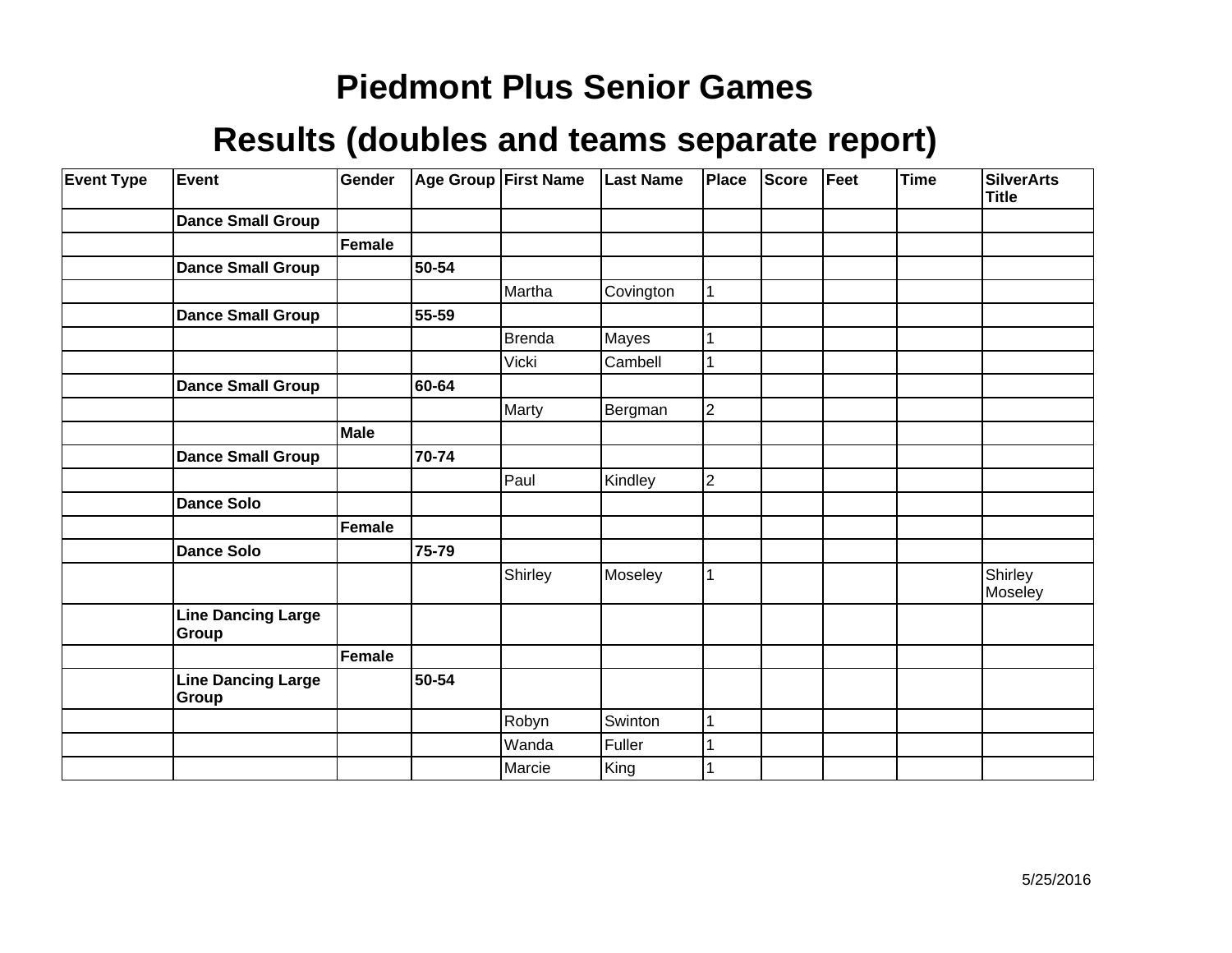| <b>Event Type</b> | <b>Event</b>                              | Gender |       | Age Group First Name | <b>Last Name</b>    | Place        | Score | Feet | <b>Time</b> | <b>SilverArts</b><br><b>Title</b> |
|-------------------|-------------------------------------------|--------|-------|----------------------|---------------------|--------------|-------|------|-------------|-----------------------------------|
|                   | <b>Line Dancing Large</b><br><b>Group</b> |        | 55-59 |                      |                     |              |       |      |             |                                   |
|                   |                                           |        |       | Darlene              | Bitting             |              |       |      |             |                                   |
|                   |                                           |        |       | Jeanne               | Bronson-<br>Jackson |              |       |      |             |                                   |
|                   | <b>Line Dancing Large</b><br>Group        |        | 60-64 |                      |                     |              |       |      |             |                                   |
|                   |                                           |        |       | Elayne               | Gardner             | $\mathbf{1}$ |       |      |             |                                   |
|                   | <b>Line Dancing Large</b><br>Group        |        | 70-74 |                      |                     |              |       |      |             |                                   |
|                   |                                           |        |       | Veronica             | <b>Scales</b>       | 1            |       |      |             |                                   |
|                   |                                           |        |       | Ernestine            | Watts               |              |       |      |             |                                   |
|                   |                                           | Male   |       |                      |                     |              |       |      |             |                                   |
|                   | <b>Line Dancing Large</b><br>Group        |        | 65-69 |                      |                     |              |       |      |             |                                   |
|                   |                                           |        |       | Adam                 | Hairston            |              |       |      |             |                                   |
|                   | <b>Vocal Small Group</b>                  |        |       |                      |                     |              |       |      |             |                                   |
|                   |                                           | Female |       |                      |                     |              |       |      |             |                                   |
|                   | <b>Vocal Small Group</b>                  |        | 65-69 |                      |                     |              |       |      |             |                                   |
|                   |                                           |        |       | Shari                | Nelson              |              |       |      |             |                                   |
|                   |                                           | Male   |       |                      |                     |              |       |      |             |                                   |
|                   | <b>Vocal Small Group</b>                  |        | 80-84 |                      |                     |              |       |      |             |                                   |
|                   |                                           |        |       | Vance                | Vanhoy              |              |       |      |             | Will the Cirlce<br>be Unbroken    |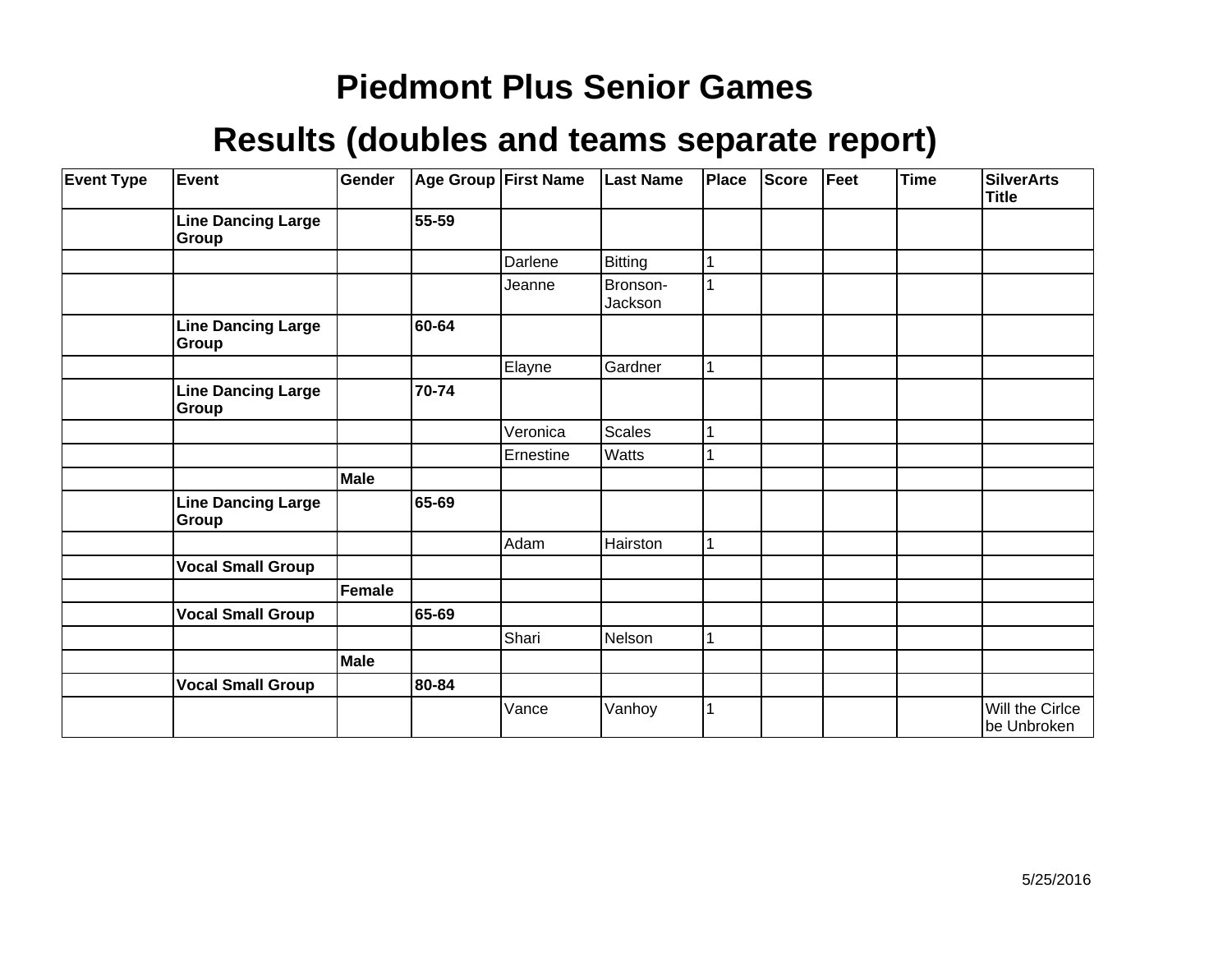| <b>Event Type</b> | Event                     | Gender      |           | Age Group First Name | <b>Last Name</b> | Place          | <b>Score</b> | Feet | <b>Time</b> | <b>SilverArts</b><br><b>Title</b> |
|-------------------|---------------------------|-------------|-----------|----------------------|------------------|----------------|--------------|------|-------------|-----------------------------------|
|                   | <b>Vocal Solo</b>         |             |           |                      |                  |                |              |      |             |                                   |
|                   |                           | Male        |           |                      |                  |                |              |      |             |                                   |
|                   | <b>Vocal Solo</b>         |             | 50-54     |                      |                  |                |              |      |             |                                   |
|                   |                           |             |           | Ronald               | Williams         |                |              |      |             | Can You Stop<br>the Rain          |
|                   | <b>Vocal Solo</b>         |             | 65-69     |                      |                  |                |              |      |             |                                   |
|                   |                           |             |           | Vanglee              | Jones Sr.        | $\overline{2}$ |              |      |             | <b>Believe</b>                    |
| Pickleball        |                           |             |           |                      |                  |                |              |      |             |                                   |
|                   | <b>Pickleball Singles</b> |             |           |                      |                  |                |              |      |             |                                   |
|                   |                           | Female      |           |                      |                  |                |              |      |             |                                   |
|                   | <b>Pickleball Singles</b> |             | $55 - 59$ |                      |                  |                |              |      |             |                                   |
|                   |                           |             |           | Jackie               | Baldwin          |                |              |      |             |                                   |
|                   | <b>Pickleball Singles</b> |             | 60-64     |                      |                  |                |              |      |             |                                   |
|                   |                           |             |           | Laura                | Patterson        |                |              |      |             |                                   |
|                   |                           |             |           | Melanie              | Newsome          | $\overline{2}$ |              |      |             |                                   |
|                   | <b>Pickleball Singles</b> |             | 65-69     |                      |                  |                |              |      |             |                                   |
|                   |                           |             |           | Gloria               | Corn             |                |              |      |             |                                   |
|                   |                           | <b>Male</b> |           |                      |                  |                |              |      |             |                                   |
|                   | <b>Pickleball Singles</b> |             | 55-59     |                      |                  |                |              |      |             |                                   |
|                   |                           |             |           | Mark                 | Sanford          |                |              |      |             |                                   |
|                   | <b>Pickleball Singles</b> |             | 60-64     |                      |                  |                |              |      |             |                                   |
|                   |                           |             |           | Clarence             | Robinson         |                |              |      |             |                                   |
|                   | <b>Pickleball Singles</b> |             | 65-69     |                      |                  |                |              |      |             |                                   |
|                   |                           |             |           | Albert               | Noda             |                |              |      |             |                                   |
|                   | <b>Pickleball Singles</b> |             | 70-74     |                      |                  |                |              |      |             |                                   |
|                   |                           |             |           | Charles              | <b>Branch</b>    |                |              |      |             |                                   |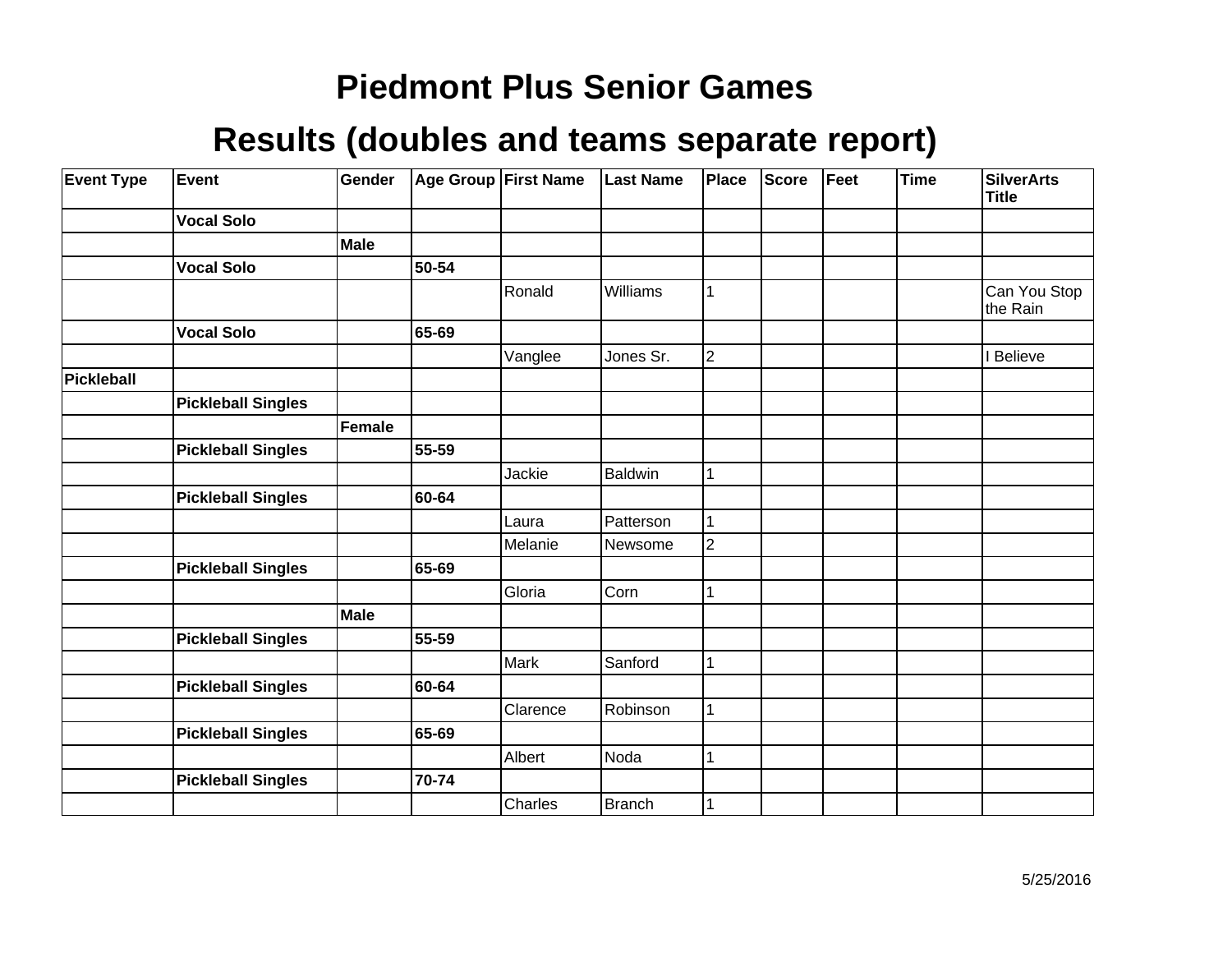| <b>Event Type</b> | Event       | Gender |       | <b>Age Group First Name</b> | <b>Last Name</b> | Place          | Score | Feet | <b>Time</b> | <b>SilverArts</b><br><b>Title</b> |
|-------------------|-------------|--------|-------|-----------------------------|------------------|----------------|-------|------|-------------|-----------------------------------|
| Racquetball       |             |        |       |                             |                  |                |       |      |             |                                   |
|                   | Racquetball |        |       |                             |                  |                |       |      |             |                                   |
|                   |             | Female |       |                             |                  |                |       |      |             |                                   |
|                   | Racquetball |        | 50-54 |                             |                  |                |       |      |             |                                   |
|                   |             |        |       | Carol                       | Poppo            | 1              |       |      |             |                                   |
|                   |             |        |       | Vicki                       | Poore            | $\overline{c}$ |       |      |             |                                   |
|                   | Racquetball |        | 60-64 |                             |                  |                |       |      |             |                                   |
|                   |             |        |       | Melanie                     | Newsome          |                |       |      |             |                                   |
|                   |             |        |       | Laura                       | Patterson        | $\overline{c}$ |       |      |             |                                   |
|                   |             | Male   |       |                             |                  |                |       |      |             |                                   |
|                   | Racquetball |        | 55-59 |                             |                  |                |       |      |             |                                   |
|                   |             |        |       | John                        | Drinkard         | 1              |       |      |             |                                   |
|                   |             |        |       | James                       | Tillotson        | $\overline{c}$ |       |      |             |                                   |
|                   |             |        |       | Matthew                     | Evans            | 3              |       |      |             |                                   |
|                   | Racquetball |        | 60-64 |                             |                  |                |       |      |             |                                   |
|                   |             |        |       | Salvador                    | Martinez         | 1              |       |      |             |                                   |
|                   | Racquetball |        | 65-69 |                             |                  |                |       |      |             |                                   |
|                   |             |        |       | Joe                         | Verga            |                |       |      |             |                                   |
|                   |             |        |       | Mark                        | Millaway         | $\overline{c}$ |       |      |             |                                   |
|                   | Racquetball |        | 70-74 |                             |                  |                |       |      |             |                                   |
|                   |             |        |       | Andy                        | Kelly            |                |       |      |             |                                   |
|                   | Racquetball |        | 75-79 |                             |                  |                |       |      |             |                                   |
|                   |             |        |       | Joseph                      | Daniels          |                |       |      |             |                                   |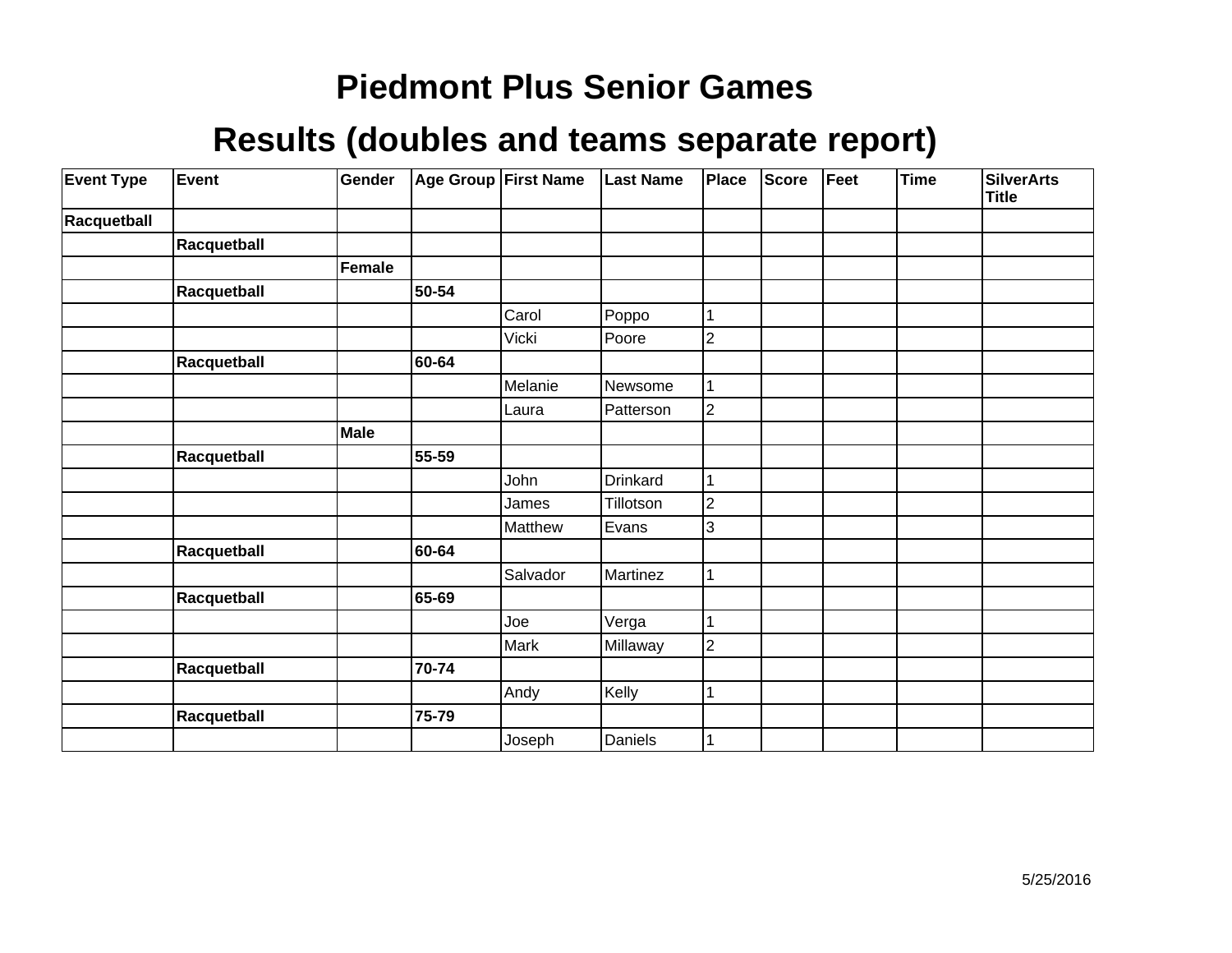| <b>Event Type</b> | Event           | Gender      |       | Age Group First Name | <b>Last Name</b>     | Place          | <b>Score</b> | Feet    | Time | <b>SilverArts</b><br><b>Title</b> |
|-------------------|-----------------|-------------|-------|----------------------|----------------------|----------------|--------------|---------|------|-----------------------------------|
| <b>Shot Put</b>   |                 |             |       |                      |                      |                |              |         |      |                                   |
|                   | <b>Shot Put</b> |             |       |                      |                      |                |              |         |      |                                   |
|                   |                 | Female      |       |                      |                      |                |              |         |      |                                   |
|                   | <b>Shot Put</b> |             | 60-64 |                      |                      |                |              |         |      |                                   |
|                   |                 |             |       | Lynn                 | Martens              | $\mathbf 1$    |              | 15' 2"  |      |                                   |
|                   | <b>Shot Put</b> |             | 65-69 |                      |                      |                |              |         |      |                                   |
|                   |                 |             |       | Flora                | Phillips             | 1              |              | 18' 4"  |      |                                   |
|                   |                 |             |       | Sue                  | Murray               | $\overline{2}$ |              | 18'0"   |      |                                   |
|                   | <b>Shot Put</b> |             | 70-74 |                      |                      |                |              |         |      |                                   |
|                   |                 |             |       | Marie                | Alley                | 1              |              | 16' 5"  |      |                                   |
|                   |                 |             |       | Joyce                | Fowler<br>Richardson | $\overline{2}$ |              | 16' 1"  |      |                                   |
|                   | <b>Shot Put</b> |             | 85-89 |                      |                      |                |              |         |      |                                   |
|                   |                 |             |       | Mo]                  | Roberts              | $\mathbf{1}$   |              | 12' 10" |      |                                   |
|                   |                 | <b>Male</b> |       |                      |                      |                |              |         |      |                                   |
|                   | <b>Shot Put</b> |             | 60-64 |                      |                      |                |              |         |      |                                   |
|                   |                 |             |       | <b>ljim</b>          | randall              | 1              |              | 34' 1"  |      |                                   |
|                   |                 |             |       | Clarence             | Robinson             | $\overline{2}$ |              | 25'5''  |      |                                   |
|                   |                 |             |       | Tom                  | Hamilton             | 3              |              | 25' 4"  |      |                                   |
|                   | <b>Shot Put</b> |             | 65-69 |                      |                      |                |              |         |      |                                   |
|                   |                 |             |       | John                 | Singleton            | $\mathbf{1}$   |              | 26' 3"  |      |                                   |
|                   |                 |             |       | Charles<br>(Barry)   | Edgerton             | $\overline{c}$ |              | 23'7"   |      |                                   |
|                   |                 |             |       | Tommy                | Wilcox               | 3              |              | 22' 6"  |      |                                   |
|                   | <b>Shot Put</b> |             | 70-74 |                      |                      |                |              |         |      |                                   |
|                   |                 |             |       | Johnie               | Hopkins              | $\mathbf{1}$   |              | 25' 5"  |      |                                   |
|                   |                 |             |       | Carlton              | Alley                | $\overline{2}$ |              | 10' 11" |      |                                   |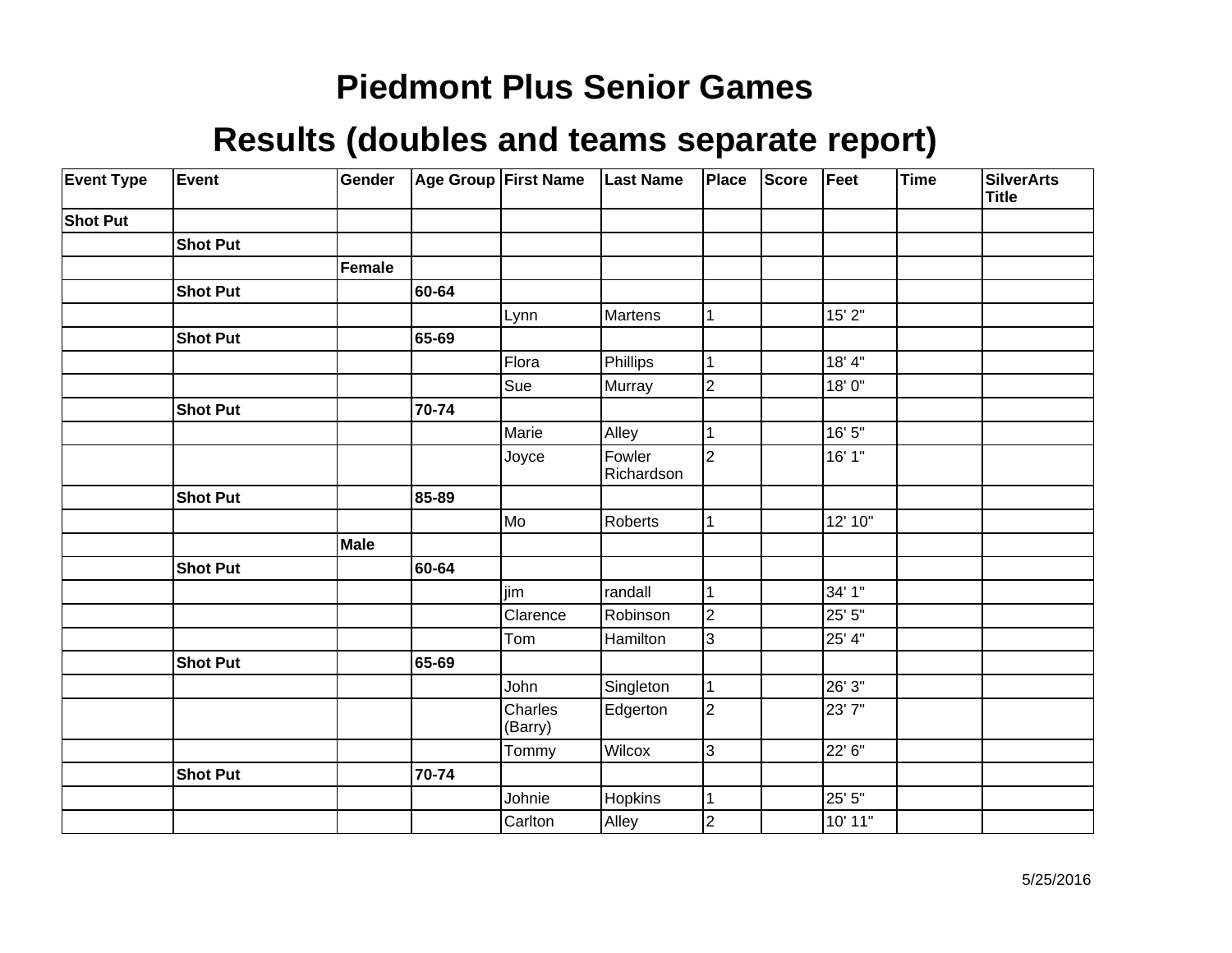| <b>Event Type</b> | Event               | Gender |       | Age Group First Name | <b>Last Name</b> | Place          | <b>Score</b> | Feet   | <b>Time</b> | <b>SilverArts</b><br><b>Title</b> |
|-------------------|---------------------|--------|-------|----------------------|------------------|----------------|--------------|--------|-------------|-----------------------------------|
|                   | <b>Shot Put</b>     |        | 80-84 |                      |                  |                |              |        |             |                                   |
|                   |                     |        |       | William (Bill)       | Gramley          | $\mathbf{1}$   |              | 30' 2" |             |                                   |
|                   | <b>Shot Put</b>     |        | 85-89 |                      |                  |                |              |        |             |                                   |
|                   |                     |        |       | Fred                 | Hauser           | 1              |              | 17' 0" |             |                                   |
| Shuffleboard      |                     |        |       |                      |                  |                |              |        |             |                                   |
|                   | Shuffleboard        |        |       |                      |                  |                |              |        |             |                                   |
|                   |                     | Female |       |                      |                  |                |              |        |             |                                   |
|                   | Shuffleboard        |        | 60-64 |                      |                  |                |              |        |             |                                   |
|                   |                     |        |       | Christina            | Ellinger         | 1              |              |        |             |                                   |
|                   |                     |        |       | Cynthia              | Waddell          | $\overline{2}$ |              |        |             |                                   |
|                   | <b>Shuffleboard</b> |        | 70-74 |                      |                  |                |              |        |             |                                   |
|                   |                     |        |       | Marie                | Alley            | 1              |              |        |             |                                   |
|                   |                     |        |       | Jeanette             | Allen            | $\overline{2}$ |              |        |             |                                   |
|                   |                     |        |       | <b>Brenda</b>        | Hales            | 3              |              |        |             |                                   |
|                   | Shuffleboard        |        | 75-79 |                      |                  |                |              |        |             |                                   |
|                   |                     |        |       | Roberta              | Grantham         |                |              |        |             |                                   |
|                   |                     |        |       | Frances              | King             | $\overline{c}$ |              |        |             |                                   |
|                   |                     |        |       | Mittie               | Glymph-<br>Cooke | 3              |              |        |             |                                   |
|                   | Shuffleboard        |        | 85-89 |                      |                  |                |              |        |             |                                   |
|                   |                     |        |       | Mo                   | Roberts          | 1              |              |        |             |                                   |
|                   |                     |        |       | Clara                | Ellis            | $\overline{c}$ |              |        |             |                                   |
|                   |                     |        |       | Lela                 | Hauser           | 3              |              |        |             |                                   |
|                   |                     | Male   |       |                      |                  |                |              |        |             |                                   |
|                   | Shuffleboard        |        | 50-54 |                      |                  |                |              |        |             |                                   |
|                   |                     |        |       | David                | Cservenko        | 1              |              |        |             |                                   |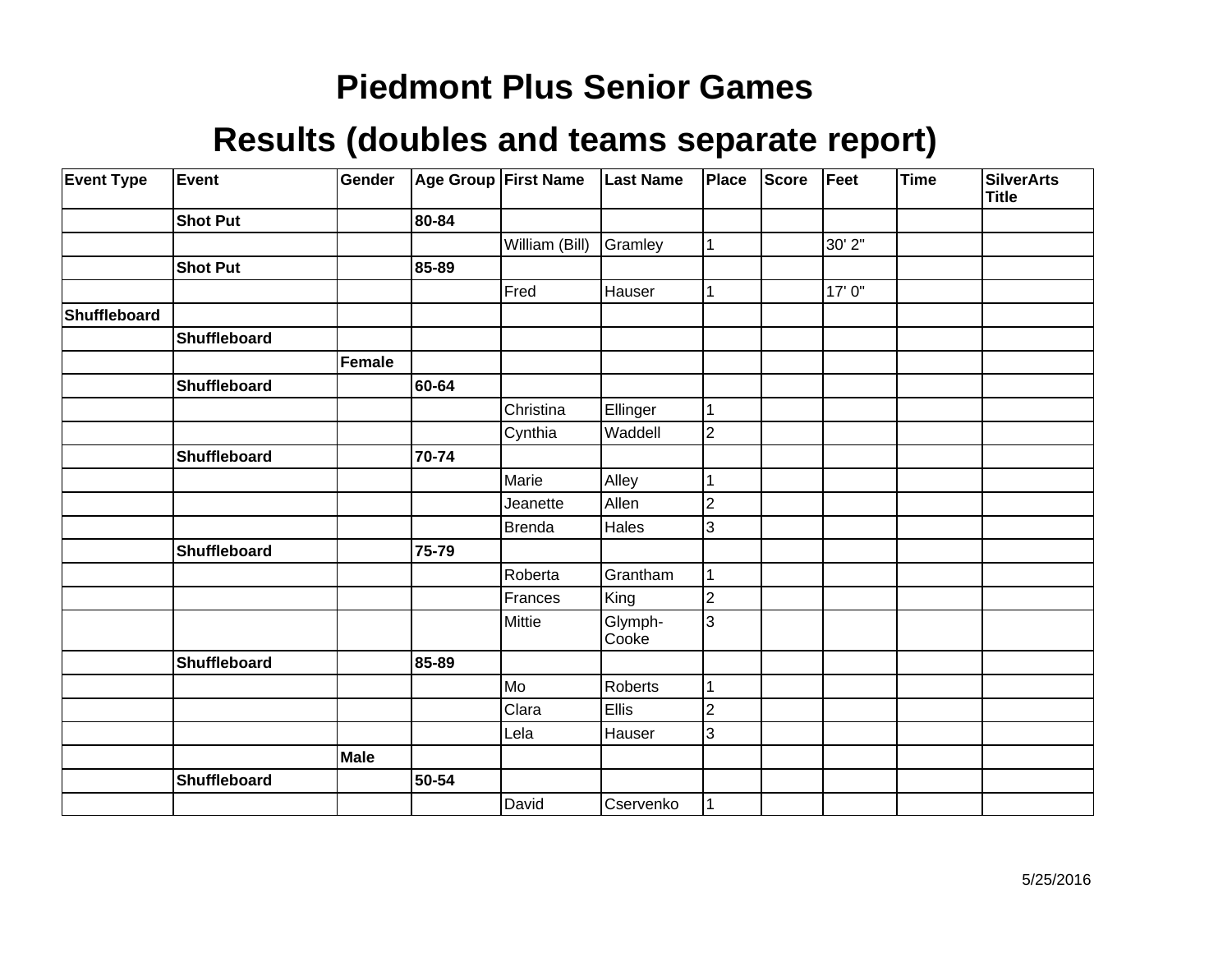| <b>Event Type</b>               | Event                 | Gender |       | Age Group First Name | <b>Last Name</b> | Place          | <b>Score</b> | Feet  | Time | <b>SilverArts</b><br><b>Title</b> |
|---------------------------------|-----------------------|--------|-------|----------------------|------------------|----------------|--------------|-------|------|-----------------------------------|
|                                 | Shuffleboard          |        | 55-59 |                      |                  |                |              |       |      |                                   |
|                                 |                       |        |       | Jack                 | Moore Jr.        | 1              |              |       |      |                                   |
|                                 | Shuffleboard          |        | 60-64 |                      |                  |                |              |       |      |                                   |
|                                 |                       |        |       | Ricky                | Morris           | 1              |              |       |      |                                   |
|                                 | Shuffleboard          |        | 65-69 |                      |                  |                |              |       |      |                                   |
|                                 |                       |        |       | Danny                | Gordon           | 1              |              |       |      |                                   |
|                                 |                       |        |       | John                 | Linville         | $\overline{2}$ |              |       |      |                                   |
|                                 | <b>Shuffleboard</b>   |        | 70-74 |                      |                  |                |              |       |      |                                   |
|                                 |                       |        |       | Joseph               | Volk             | 1              |              |       |      |                                   |
|                                 |                       |        |       | Carlton              | Alley            | $\overline{2}$ |              |       |      |                                   |
|                                 |                       |        |       | Wesley (Ray)         | Jenkins          | 3              |              |       |      |                                   |
|                                 | Shuffleboard          |        | 75-79 |                      |                  |                |              |       |      |                                   |
|                                 |                       |        |       | <b>Bobby</b>         | Key              |                |              |       |      |                                   |
|                                 |                       |        |       | Charles              | Allen            | $\overline{2}$ |              |       |      |                                   |
|                                 |                       |        |       | Troy                 | King             | 3              |              |       |      |                                   |
|                                 | Shuffleboard          |        | 85-89 |                      |                  |                |              |       |      |                                   |
|                                 |                       |        |       | Fred                 | Hauser           | 1              |              |       |      |                                   |
|                                 | Shuffleboard          |        | 90-94 |                      |                  |                |              |       |      |                                   |
|                                 |                       |        |       | Jeff (J.E.)          | Smith            | 1              |              |       |      |                                   |
| <b>Softball</b><br><b>Throw</b> |                       |        |       |                      |                  |                |              |       |      |                                   |
|                                 | <b>Softball Throw</b> |        |       |                      |                  |                |              |       |      |                                   |
|                                 |                       | Female |       |                      |                  |                |              |       |      |                                   |
|                                 | <b>Softball Throw</b> |        | 60-64 |                      |                  |                |              |       |      |                                   |
|                                 |                       |        |       | Lynn                 | Martens          | $\mathbf{1}$   |              | 61'5" |      |                                   |
|                                 | <b>Softball Throw</b> |        | 65-69 |                      |                  |                |              |       |      |                                   |
|                                 |                       |        |       | Sue                  | Murray           | 1              |              | 77'0" |      |                                   |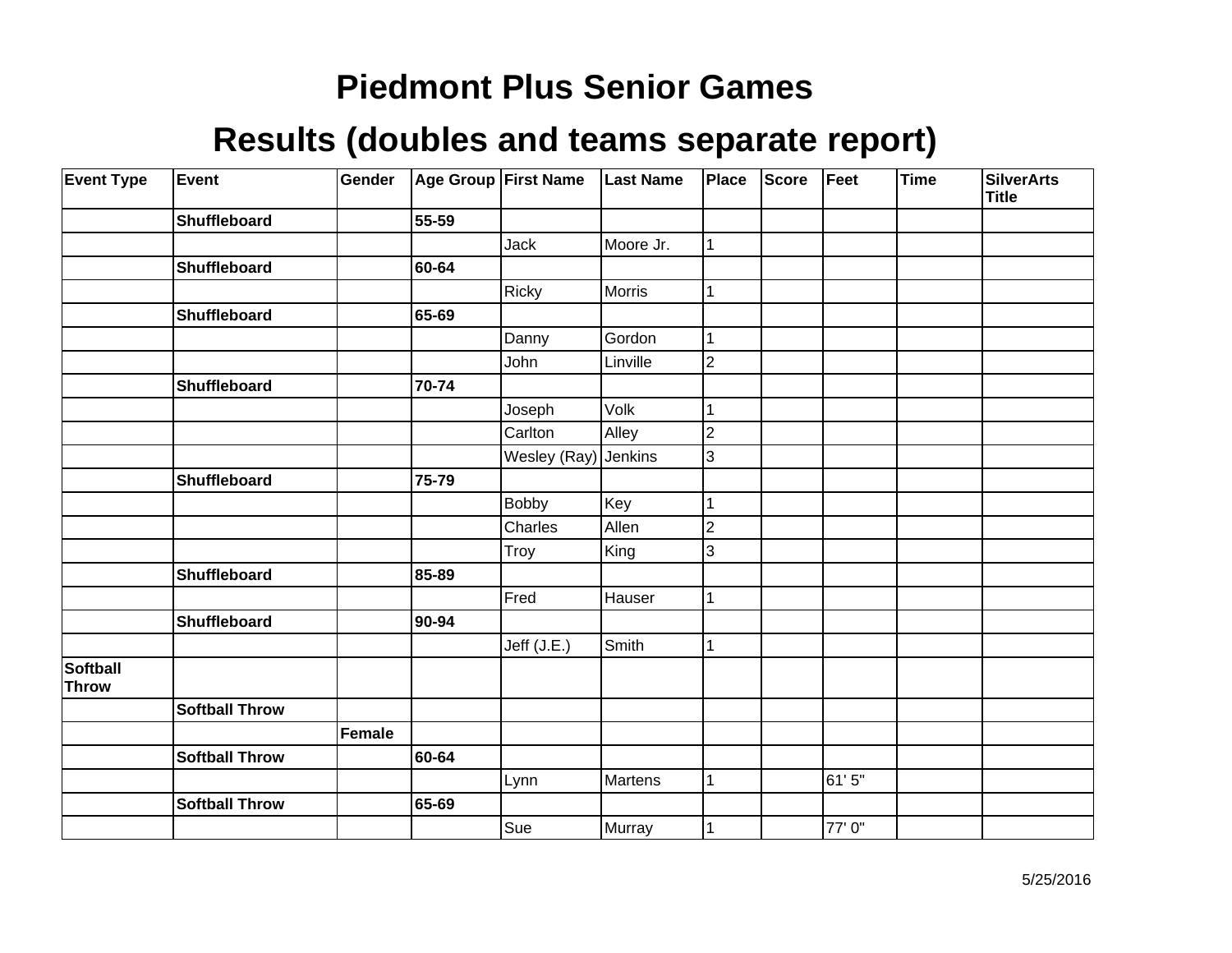| <b>Event Type</b> | Event                 | Gender |       | Age Group First Name | <b>Last Name</b> | Place                   | <b>Score</b> | Feet    | Time | <b>SilverArts</b><br><b>Title</b> |
|-------------------|-----------------------|--------|-------|----------------------|------------------|-------------------------|--------------|---------|------|-----------------------------------|
|                   |                       |        |       | Flora                | Phillips         | $\overline{\mathbf{c}}$ |              | 48' 6"  |      |                                   |
|                   |                       |        |       | <b>Bettie</b>        | Steelman         | 3                       |              | 45' 0"  |      |                                   |
|                   | <b>Softball Throw</b> |        | 70-74 |                      |                  |                         |              |         |      |                                   |
|                   |                       |        |       | Marie                | Alley            |                         |              | 44' 0"  |      |                                   |
|                   | <b>Softball Throw</b> |        | 75-79 |                      |                  |                         |              |         |      |                                   |
|                   |                       |        |       | Mittie               | Glymph-<br>Cooke | 1                       |              | 29' 9"  |      |                                   |
|                   | <b>Softball Throw</b> |        | 80-84 |                      |                  |                         |              |         |      |                                   |
|                   |                       |        |       | Yvonne               | <b>Terry</b>     |                         |              | 37'7"   |      |                                   |
|                   | <b>Softball Throw</b> |        | 85-89 |                      |                  |                         |              |         |      |                                   |
|                   |                       |        |       | Mo                   | Roberts          |                         |              | 44' 6"  |      |                                   |
|                   |                       | Male   |       |                      |                  |                         |              |         |      |                                   |
|                   | <b>Softball Throw</b> |        | 55-59 |                      |                  |                         |              |         |      |                                   |
|                   |                       |        |       | Kenneth              | Partridge        |                         |              | 80' 4"  |      |                                   |
|                   |                       |        |       | Olav                 | Benson           | $\overline{2}$          |              | 56' 10" |      |                                   |
|                   | <b>Softball Throw</b> |        | 60-64 |                      |                  |                         |              |         |      |                                   |
|                   |                       |        |       | jim                  | randall          |                         |              | 125' 8" |      |                                   |
|                   |                       |        |       | Tom                  | Hamilton         | $\overline{c}$          |              | 123' 2" |      |                                   |
|                   | <b>Softball Throw</b> |        | 65-69 |                      |                  |                         |              |         |      |                                   |
|                   |                       |        |       | Doug                 | Hill             |                         |              | 119' 2" |      |                                   |
|                   |                       |        |       | Leon                 | Haynes           | $\overline{2}$          |              | 110'6"  |      |                                   |
|                   |                       |        |       | Alan                 | Martens          | 3                       |              | 104' 6" |      |                                   |
|                   | <b>Softball Throw</b> |        | 70-74 |                      |                  |                         |              |         |      |                                   |
|                   |                       |        |       | Carlton              | Alley            |                         |              | 42' 2"  |      |                                   |
|                   | <b>Softball Throw</b> |        | 80-84 |                      |                  |                         |              |         |      |                                   |
|                   |                       |        |       | William (Bill)       | Gramley          | 1                       |              | 67'8"   |      |                                   |
|                   |                       |        |       | <b>Stuart</b>        | Cooke            | $\overline{c}$          |              | 52' 2"  |      |                                   |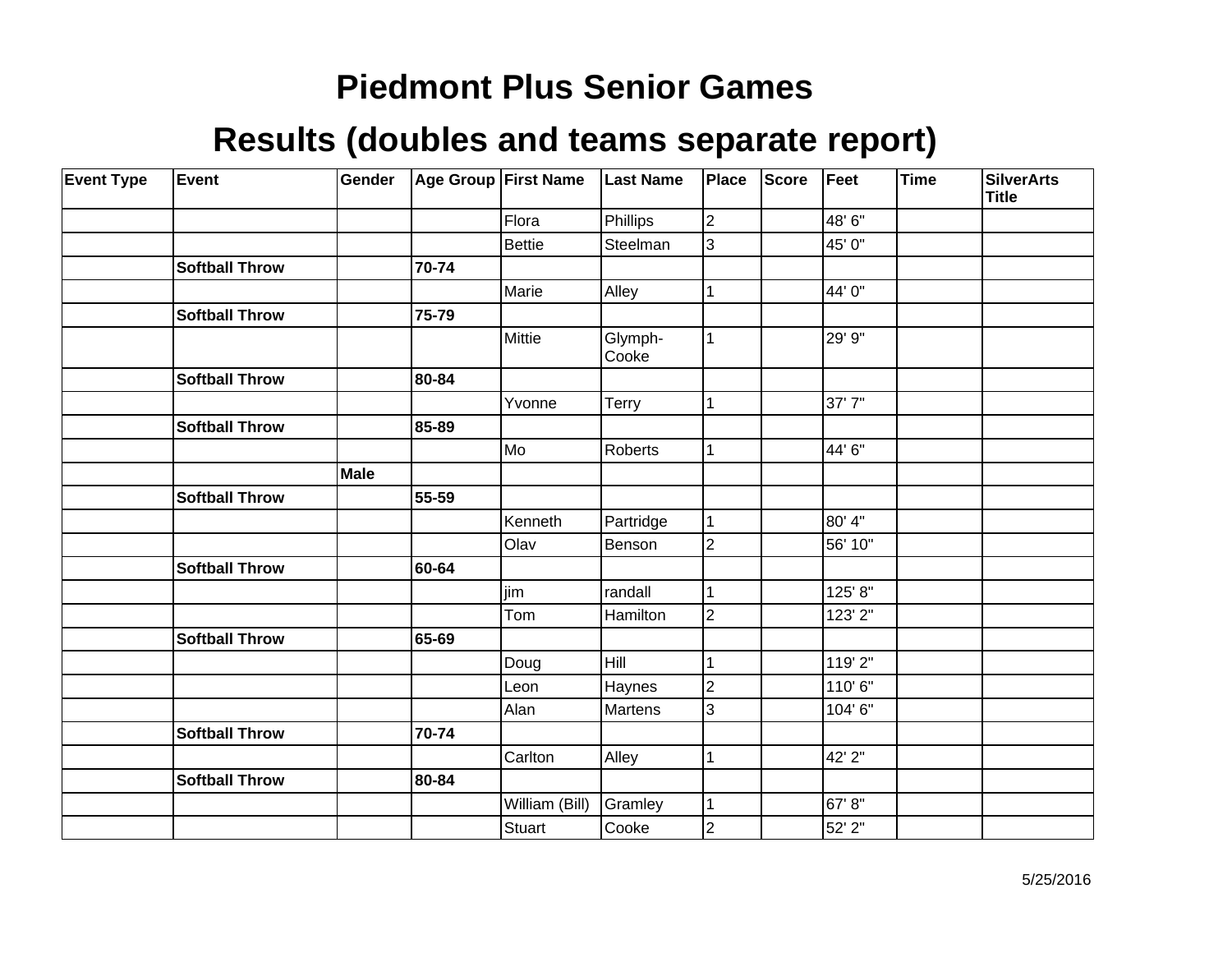| <b>Event Type</b>   | Event                 | Gender      |       | Age Group First Name | <b>Last Name</b> | Place          | <b>Score</b>   | Feet    | Time | <b>SilverArts</b><br><b>Title</b> |
|---------------------|-----------------------|-------------|-------|----------------------|------------------|----------------|----------------|---------|------|-----------------------------------|
|                     | <b>Softball Throw</b> |             | 85-89 |                      |                  |                |                |         |      |                                   |
|                     |                       |             |       | Fred                 | Hauser           | 1              |                | 50' 10" |      |                                   |
|                     | <b>Softball Throw</b> |             | 90-94 |                      |                  |                |                |         |      |                                   |
|                     |                       |             |       | Jeff (J.E.)          | Smith            | 1              |                | 31' 11" |      |                                   |
| <b>Spin Casting</b> |                       |             |       |                      |                  |                |                |         |      |                                   |
|                     | <b>Spin Casting</b>   |             |       |                      |                  |                |                |         |      |                                   |
|                     |                       | Female      |       |                      |                  |                |                |         |      |                                   |
|                     | <b>Spin Casting</b>   |             | 65-69 |                      |                  |                |                |         |      |                                   |
|                     |                       |             |       | Charli               | McDaniel         | 1              | 8              |         |      |                                   |
|                     |                       |             |       | <b>Bettie</b>        | Steelman         | $\overline{2}$ | 3              |         |      |                                   |
|                     | <b>Spin Casting</b>   |             | 70-74 |                      |                  |                |                |         |      |                                   |
|                     |                       |             |       | Margaret<br>(Becky)  | McKenzie         | 1              | 6              |         |      |                                   |
|                     |                       |             |       | Marie                | Alley            | $\overline{c}$ | $\overline{3}$ |         |      |                                   |
|                     | <b>Spin Casting</b>   |             | 75-79 |                      |                  |                |                |         |      |                                   |
|                     |                       |             |       | Mary                 | Grubbs           | 1              | 12             |         |      |                                   |
|                     | <b>Spin Casting</b>   |             | 85-89 |                      |                  |                |                |         |      |                                   |
|                     |                       |             |       | Mo                   | Roberts          | 1              | 8              |         |      |                                   |
|                     |                       | <b>Male</b> |       |                      |                  |                |                |         |      |                                   |
|                     | <b>Spin Casting</b>   |             | 65-69 |                      |                  |                |                |         |      |                                   |
|                     |                       |             |       | Tommy                | Wilcox           |                | 18             |         |      |                                   |
|                     | <b>Spin Casting</b>   |             | 70-74 |                      |                  |                |                |         |      |                                   |
|                     |                       |             |       | John                 | McKenzie         | 1              | 17             |         |      |                                   |
|                     |                       |             |       | Carlton              | Alley            | 2              | $\overline{3}$ |         |      |                                   |
|                     | <b>Spin Casting</b>   |             | 75-79 |                      |                  |                |                |         |      |                                   |
|                     |                       |             |       | <b>Bobby</b>         | Key              | 1              | 35             |         |      |                                   |
|                     |                       |             |       | Jerry                | Grubbs           | $\overline{c}$ | 13             |         |      |                                   |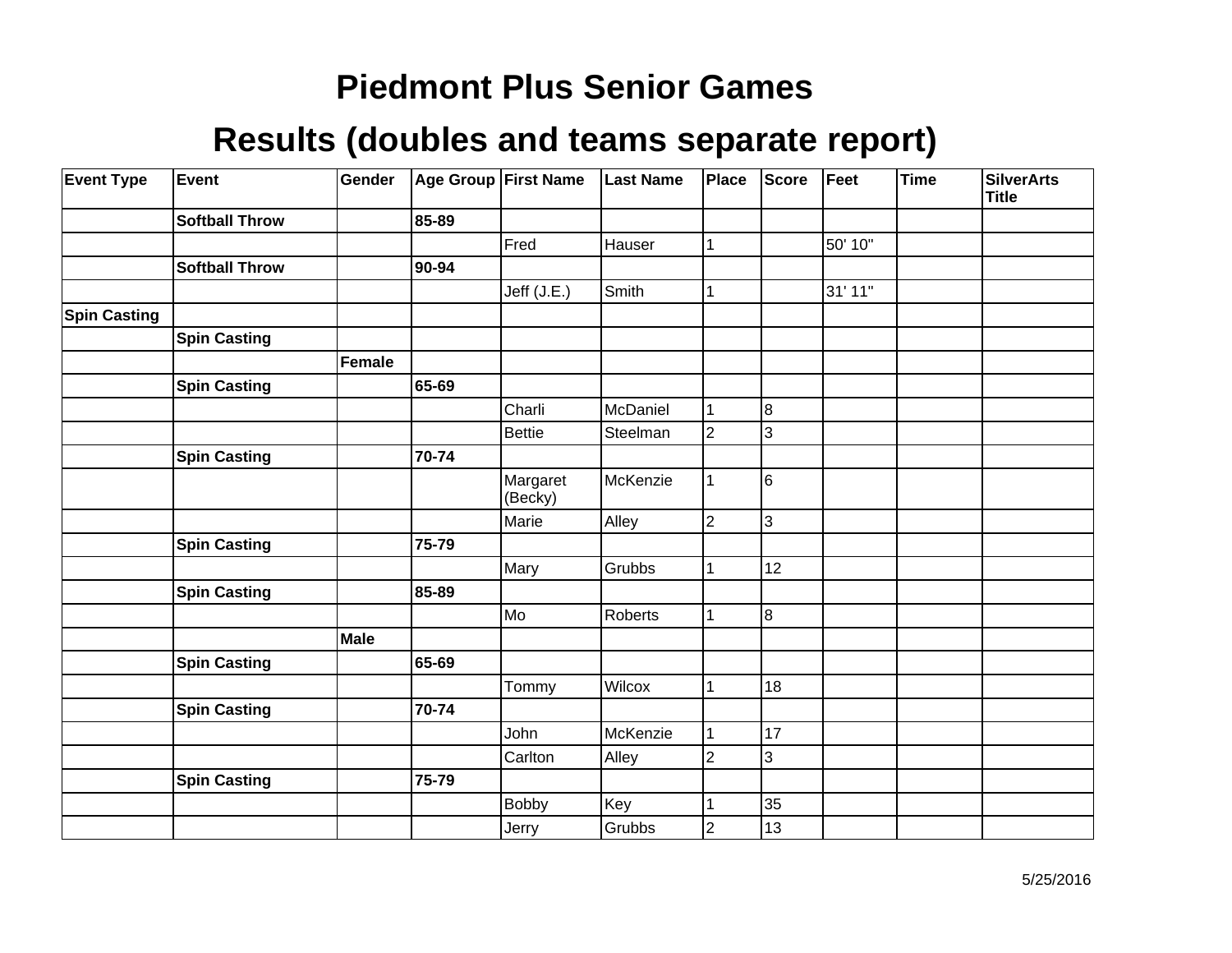| <b>Event Type</b> | Event                | Gender      |       | Age Group First Name | <b>Last Name</b> | Place | <b>Score</b> | Feet | <b>Time</b>          | <b>SilverArts</b><br><b>Title</b> |
|-------------------|----------------------|-------------|-------|----------------------|------------------|-------|--------------|------|----------------------|-----------------------------------|
| Swimming          |                      |             |       |                      |                  |       |              |      |                      |                                   |
|                   | 100 Yd. Backstroke   |             |       |                      |                  |       |              |      |                      |                                   |
|                   |                      | Female      |       |                      |                  |       |              |      |                      |                                   |
|                   | 100 Yd. Backstroke   |             | 50-54 |                      |                  |       |              |      |                      |                                   |
|                   |                      |             |       | Carol                | Gregory          |       |              |      | 00:01:24.6<br>800000 |                                   |
|                   | 100 Yd. Backstroke   |             | 70-74 |                      |                  |       |              |      |                      |                                   |
|                   |                      |             |       | Ellen                | Ramm             |       |              |      | 00:02:25.2<br>500000 |                                   |
|                   | 100 Yd. Backstroke   |             | 75-79 |                      |                  |       |              |      |                      |                                   |
|                   |                      |             |       | Joyce                | Lindberg         |       |              |      | 00:02:13.6<br>900000 |                                   |
|                   |                      | <b>Male</b> |       |                      |                  |       |              |      |                      |                                   |
|                   | 100 Yd. Backstroke   |             | 75-79 |                      |                  |       |              |      |                      |                                   |
|                   |                      |             |       | Mikal                | Barnes           |       |              |      | 00:01:56.7<br>500000 |                                   |
|                   | 100 Yd. Backstroke   |             | 80-84 |                      |                  |       |              |      |                      |                                   |
|                   |                      |             |       | William<br>(Darle)   | Shouse           |       |              |      | 00:02:01.2<br>800000 |                                   |
|                   | 100 Yd. Backstroke   |             | 85-89 |                      |                  |       |              |      |                      |                                   |
|                   |                      |             |       | Lou                  | Charland         | 1     |              |      | 00:02:32.5<br>000000 |                                   |
|                   | 100 Yd. Breaststroke |             |       |                      |                  |       |              |      |                      |                                   |
|                   |                      | Female      |       |                      |                  |       |              |      |                      |                                   |
|                   | 100 Yd. Breaststroke |             | 65-69 |                      |                  |       |              |      |                      |                                   |
|                   |                      |             |       | Sue                  | Murray           |       |              |      | 00:01:58.4<br>000000 |                                   |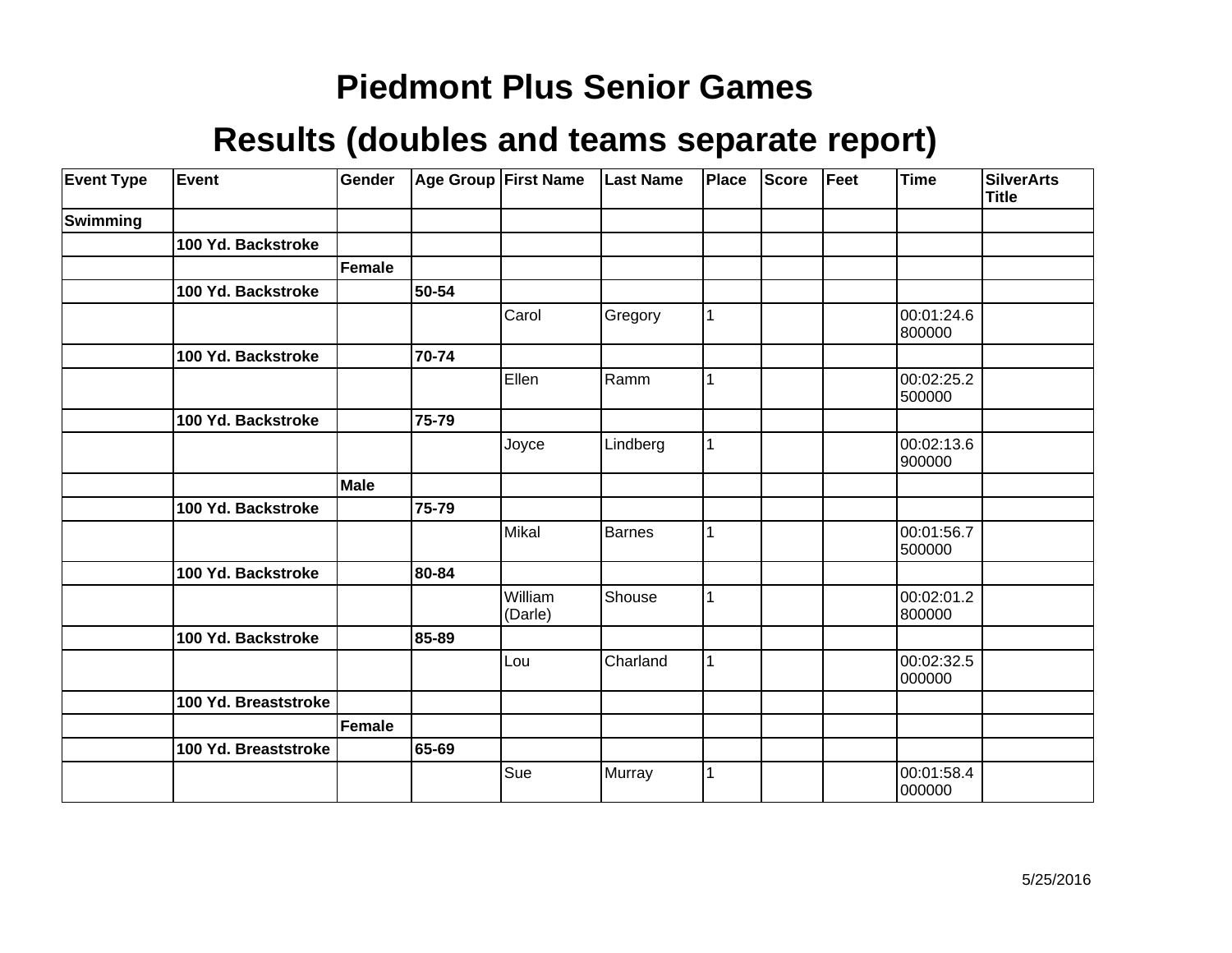| <b>Event Type</b> | Event                | Gender |           | Age Group First Name | <b>Last Name</b> | <b>Place</b>   | <b>Score</b> | Feet | <b>Time</b>          | <b>SilverArts</b><br><b>Title</b> |
|-------------------|----------------------|--------|-----------|----------------------|------------------|----------------|--------------|------|----------------------|-----------------------------------|
|                   | 100 Yd. Breaststroke |        | 75-79     |                      |                  |                |              |      |                      |                                   |
|                   |                      |        |           | Joyce                | Lindberg         |                |              |      | 00:02:01.7<br>500000 |                                   |
|                   |                      | Male   |           |                      |                  |                |              |      |                      |                                   |
|                   | 100 Yd. Breaststroke |        | 85-89     |                      |                  |                |              |      |                      |                                   |
|                   |                      |        |           | Lou                  | Charland         |                |              |      | 00:02:58.7<br>000000 |                                   |
|                   | 100 Yd. Butterfly    |        |           |                      |                  |                |              |      |                      |                                   |
|                   |                      | Female |           |                      |                  |                |              |      |                      |                                   |
|                   | 100 Yd. Butterfly    |        | 60-64     |                      |                  |                |              |      |                      |                                   |
|                   |                      |        |           | <b>Beverly</b>       | Amick            |                |              |      | 00:01:14.1<br>000000 |                                   |
|                   |                      |        |           | Joanne               | Wainwright       | $\overline{2}$ |              |      | 00:01:20.1<br>500000 |                                   |
|                   | 100 Yd. Freestyle    |        |           |                      |                  |                |              |      |                      |                                   |
|                   |                      | Female |           |                      |                  |                |              |      |                      |                                   |
|                   | 100 Yd. Freestyle    |        | 50-54     |                      |                  |                |              |      |                      |                                   |
|                   |                      |        |           | Carol                | Gregory          |                |              |      | 00:01:11.6<br>800000 |                                   |
|                   | 100 Yd. Freestyle    |        | $55 - 59$ |                      |                  |                |              |      |                      |                                   |
|                   |                      |        |           | Kathleen             | Hardison         | 1              |              |      | 00:01:10.1<br>000000 |                                   |
|                   | 100 Yd. Freestyle    |        | 60-64     |                      |                  |                |              |      |                      |                                   |
|                   |                      |        |           | <b>Beverly</b>       | Amick            |                |              |      | 00:01:09.2<br>800000 |                                   |
|                   |                      |        |           | Carol                | Richardson       | $\overline{2}$ |              |      | 00:01:25.4<br>100000 |                                   |
|                   |                      |        |           | deb                  | Ruebel           | 3              |              |      | 00:01:26.9<br>400000 |                                   |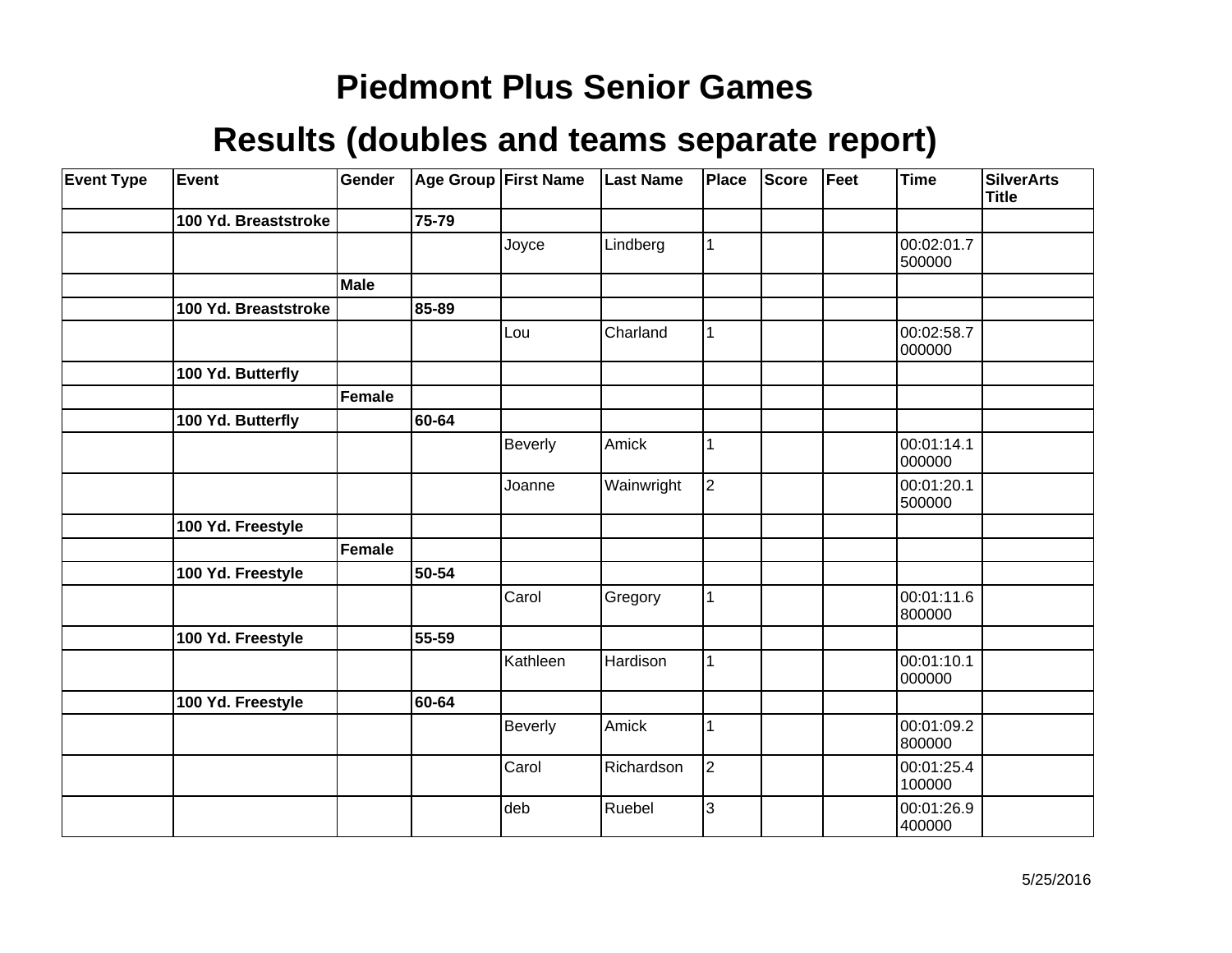| <b>Event Type</b> | Event                               | Gender      |       | Age Group First Name | <b>Last Name</b> | Place          | <b>Score</b> | Feet | Time                 | <b>SilverArts</b><br>Title |
|-------------------|-------------------------------------|-------------|-------|----------------------|------------------|----------------|--------------|------|----------------------|----------------------------|
|                   | 100 Yd. Freestyle                   |             | 70-74 |                      |                  |                |              |      |                      |                            |
|                   |                                     |             |       | Ellen                | Ramm             |                |              |      | 00:02:01.9<br>300000 |                            |
|                   | 100 Yd. Freestyle                   |             | 95-99 |                      |                  |                |              |      |                      |                            |
|                   |                                     |             |       | Margaret             | McClanahan       | 1              |              |      | 00:06:09.2<br>800000 |                            |
|                   |                                     | <b>Male</b> |       |                      |                  |                |              |      |                      |                            |
|                   | 100 Yd. Freestyle                   |             | 60-64 |                      |                  |                |              |      |                      |                            |
|                   |                                     |             |       | Larry                | Lindholm         | 1              |              |      | 00:01:06.0<br>600000 |                            |
|                   |                                     |             |       | Tom                  | Hamilton         | $\overline{2}$ |              |      | 00:01:14.8<br>500000 |                            |
|                   | 100 Yd. Freestyle                   |             | 65-69 |                      |                  |                |              |      |                      |                            |
|                   |                                     |             |       | John                 | Lamanna          |                |              |      | 00:02:52.2<br>200000 |                            |
|                   | 100 Yd. Freestyle                   |             | 75-79 |                      |                  |                |              |      |                      |                            |
|                   |                                     |             |       | Terrance<br>(Terry)  | Radkin           | 1              |              |      | 00:02:00.6<br>900000 |                            |
|                   | 100 Yd. Individual<br><b>Medley</b> |             |       |                      |                  |                |              |      |                      |                            |
|                   |                                     | Female      |       |                      |                  |                |              |      |                      |                            |
|                   | 100 Yd. Individual<br>Medley        |             | 55-59 |                      |                  |                |              |      |                      |                            |
|                   |                                     |             |       | Patty                | <b>Tiska</b>     | 1              |              |      | 00:01:32.2<br>500000 |                            |
|                   | 100 Yd. Individual<br><b>Medley</b> |             | 60-64 |                      |                  |                |              |      |                      |                            |
|                   |                                     |             |       | <b>Beverly</b>       | Amick            |                |              |      | 00:01:19.7<br>500000 |                            |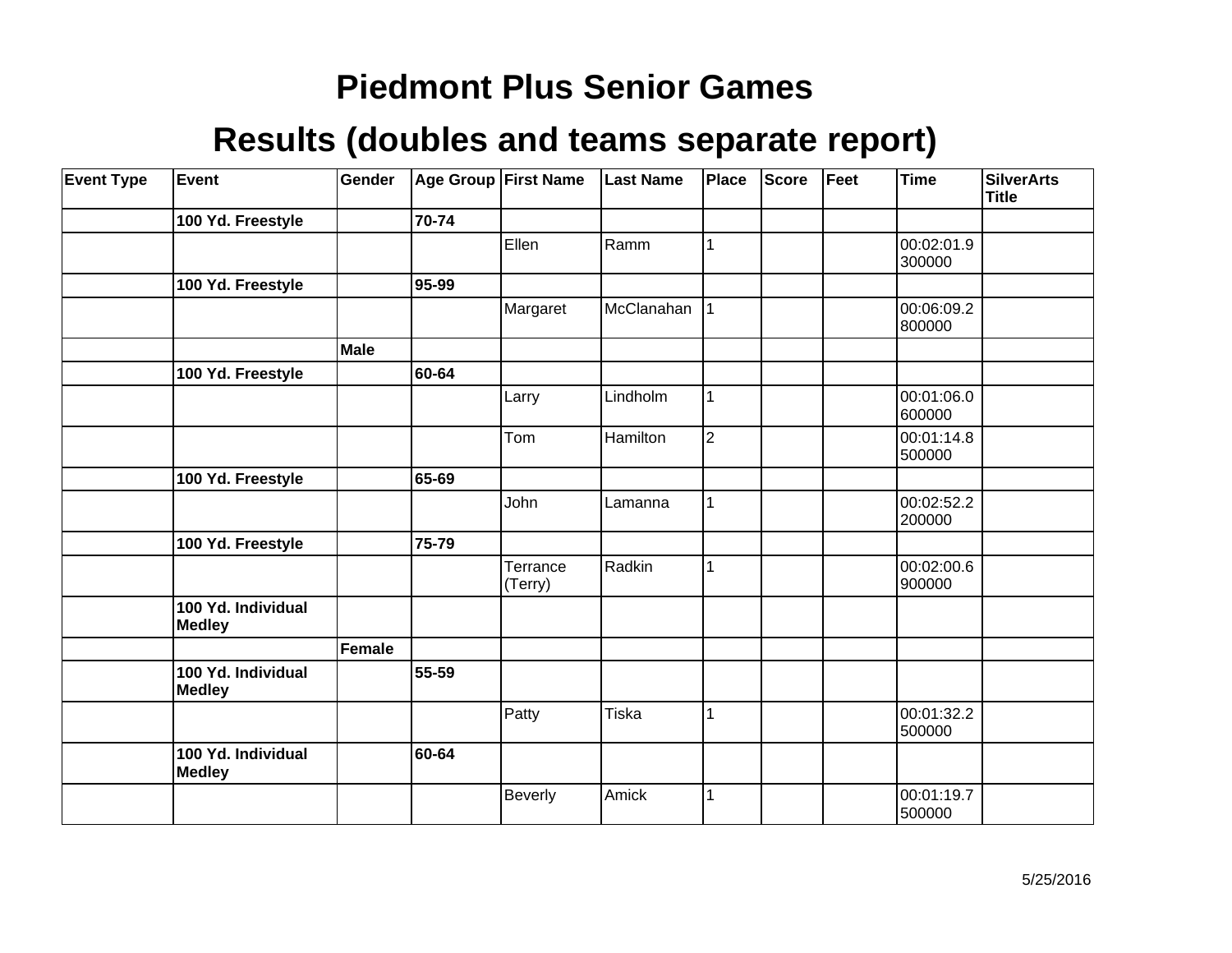| <b>Event Type</b> | Event                               | Gender |       | Age Group First Name | <b>Last Name</b> | Place          | <b>Score</b> | Feet | Time                 | <b>SilverArts</b><br>Title |
|-------------------|-------------------------------------|--------|-------|----------------------|------------------|----------------|--------------|------|----------------------|----------------------------|
|                   |                                     |        |       | deb                  | Ruebel           | 2              |              |      | 00:01:53.2<br>200000 |                            |
|                   |                                     | Male   |       |                      |                  |                |              |      |                      |                            |
|                   | 100 Yd. Individual<br><b>Medley</b> |        | 60-64 |                      |                  |                |              |      |                      |                            |
|                   |                                     |        |       | Larry                | Lindholm         |                |              |      | 00:01:15.9<br>700000 |                            |
|                   |                                     |        |       | Tom                  | Hamilton         | $\overline{2}$ |              |      | 00:01:32.8<br>500000 |                            |
|                   | 100 Yd. Individual<br>Medley        |        | 70-74 |                      |                  |                |              |      |                      |                            |
|                   |                                     |        |       | Tim                  | Kute             |                |              |      | 00:01:15.9<br>000000 |                            |
|                   | 100 Yd. Individual<br><b>Medley</b> |        | 75-79 |                      |                  |                |              |      |                      |                            |
|                   |                                     |        |       | Mikal                | Barnes           |                |              |      | 00:02:06.0<br>400000 |                            |
|                   | 200 Yd. Backstroke                  |        |       |                      |                  |                |              |      |                      |                            |
|                   |                                     | Female |       |                      |                  |                |              |      |                      |                            |
|                   | 200 Yd. Backstroke                  |        | 55-59 |                      |                  |                |              |      |                      |                            |
|                   |                                     |        |       | Kathleen             | Hardison         | 1              |              |      | 00:03:15.5<br>000000 |                            |
|                   |                                     | Male   |       |                      |                  |                |              |      |                      |                            |
|                   | 200 Yd. Backstroke                  |        | 75-79 |                      |                  |                |              |      |                      |                            |
|                   |                                     |        |       | Mikal                | Barnes           |                |              |      | 00:04:26.5<br>600000 |                            |
|                   | 200 Yd. Backstroke                  |        | 80-84 |                      |                  |                |              |      |                      |                            |
|                   |                                     |        |       | William<br>(Darle)   | Shouse           |                |              |      | 00:04:12.5<br>600000 |                            |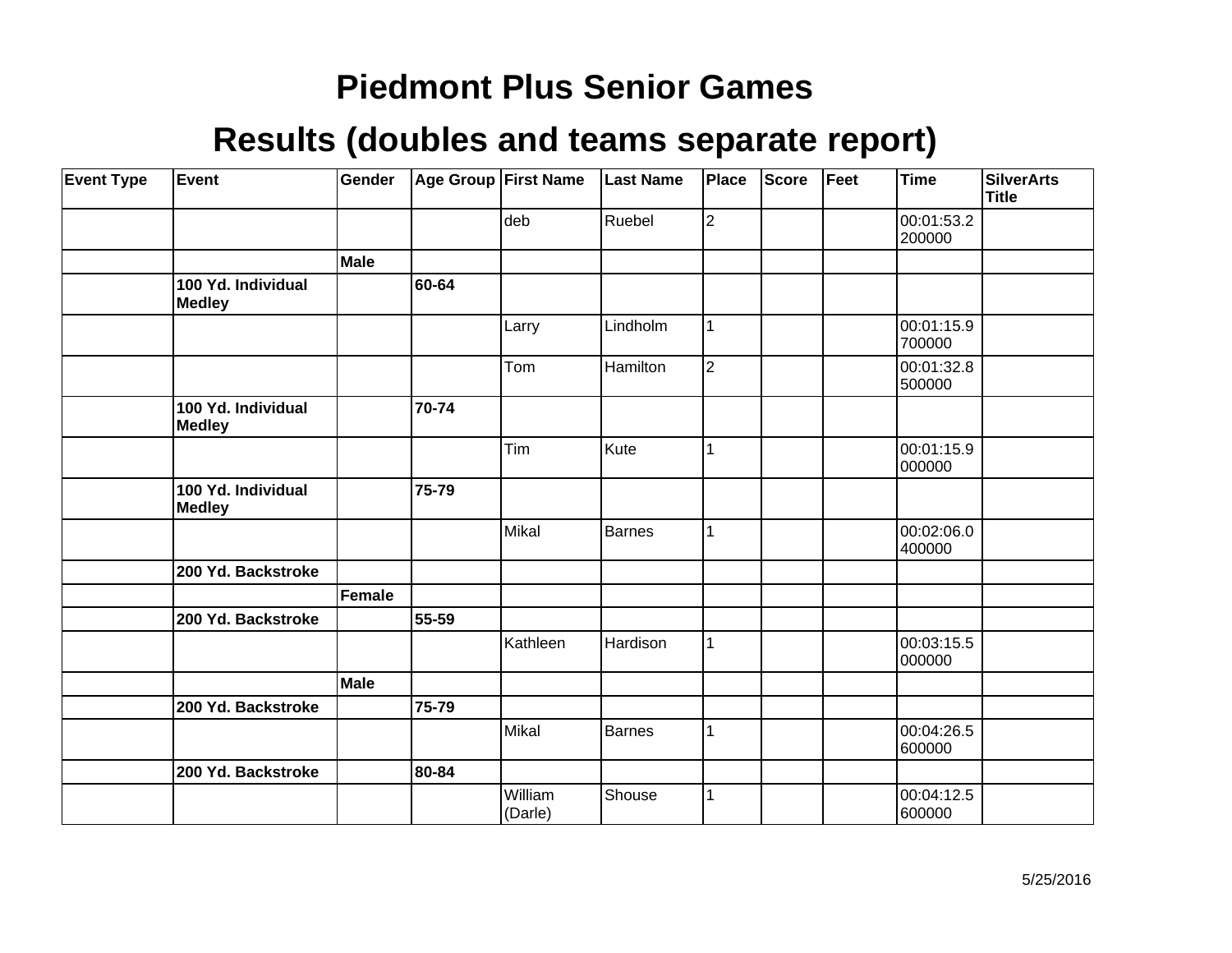| <b>Event Type</b> | Event                | Gender      |           | Age Group First Name | <b>Last Name</b> | Place        | <b>Score</b> | Feet | <b>Time</b>          | <b>SilverArts</b><br>Title |
|-------------------|----------------------|-------------|-----------|----------------------|------------------|--------------|--------------|------|----------------------|----------------------------|
|                   | 200 Yd. Breaststroke |             |           |                      |                  |              |              |      |                      |                            |
|                   |                      | Female      |           |                      |                  |              |              |      |                      |                            |
|                   | 200 Yd. Breaststroke |             | 65-69     |                      |                  |              |              |      |                      |                            |
|                   |                      |             |           | Sue                  | Murray           | 1            |              |      | 00:04:13.4<br>800000 |                            |
|                   | 200 Yd. Breaststroke |             | 75-79     |                      |                  |              |              |      |                      |                            |
|                   |                      |             |           | Joyce                | Lindberg         | $\mathbf{1}$ |              |      | 00:04:21.5<br>300000 |                            |
|                   |                      | <b>Male</b> |           |                      |                  |              |              |      |                      |                            |
|                   | 200 Yd. Breaststroke |             | 70-74     |                      |                  |              |              |      |                      |                            |
|                   |                      |             |           | Tim                  | Kute             | 1            |              |      | 00:03:28.7<br>800000 |                            |
|                   | 200 Yd. Breaststroke |             | 75-79     |                      |                  |              |              |      |                      |                            |
|                   |                      |             |           | Mikal                | <b>Barnes</b>    | 1            |              |      | 00:04:23.5<br>900000 |                            |
|                   | 200 Yd. Breaststroke |             | 85-89     |                      |                  |              |              |      |                      |                            |
|                   |                      |             |           | Lou                  | Charland         | 1            |              |      | 00:06:48.2<br>500000 |                            |
|                   | 200 Yd. Butterfly    |             |           |                      |                  |              |              |      |                      |                            |
|                   |                      | Female      |           |                      |                  |              |              |      |                      |                            |
|                   | 200 Yd. Butterfly    |             | 60-64     |                      |                  |              |              |      |                      |                            |
|                   |                      |             |           | Joanne               | Wainwright       | $\mathbf{1}$ |              |      | 00:02:58.1<br>600000 |                            |
|                   | 200 Yd. Freestyle    |             |           |                      |                  |              |              |      |                      |                            |
|                   |                      | Female      |           |                      |                  |              |              |      |                      |                            |
|                   | 200 Yd. Freestyle    |             | $55 - 59$ |                      |                  |              |              |      |                      |                            |
|                   |                      |             |           | Kathleen             | Hardison         | $\mathbf{1}$ |              |      | 00:02:41.1<br>900000 |                            |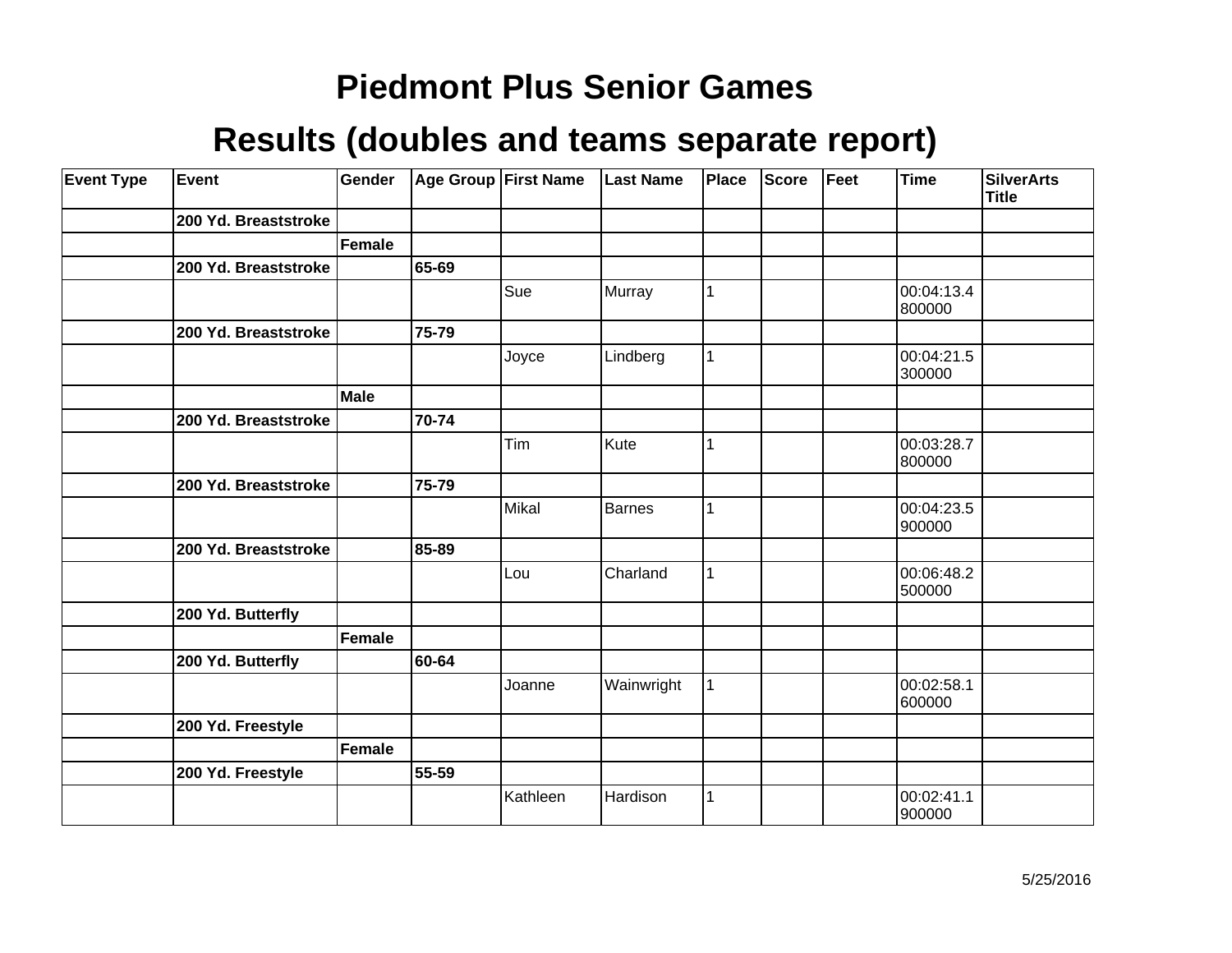| <b>Event Type</b> | Event                               | Gender |       | Age Group First Name | <b>Last Name</b> | Place | <b>Score</b> | Feet | <b>Time</b>          | <b>SilverArts</b><br>Title |
|-------------------|-------------------------------------|--------|-------|----------------------|------------------|-------|--------------|------|----------------------|----------------------------|
|                   | 200 Yd. Freestyle                   |        | 60-64 |                      |                  |       |              |      |                      |                            |
|                   |                                     |        |       | <b>Beverly</b>       | Amick            |       |              |      | 00:02:28.5<br>600000 |                            |
|                   | 200 Yd. Freestyle                   |        | 70-74 |                      |                  |       |              |      |                      |                            |
|                   |                                     |        |       | Ellen                | Ramm             |       |              |      | 00:04:32.8<br>400000 |                            |
|                   |                                     | Male   |       |                      |                  |       |              |      |                      |                            |
|                   | 200 Yd. Freestyle                   |        | 60-64 |                      |                  |       |              |      |                      |                            |
|                   |                                     |        |       | Tom                  | Hamilton         |       |              |      | 00:02:55.9<br>700000 |                            |
|                   | 200 Yd. Freestyle                   |        | 65-69 |                      |                  |       |              |      |                      |                            |
|                   |                                     |        |       | John                 | Lamanna          |       |              |      | 00:07:06.7<br>100000 |                            |
|                   | 200 Yd. Freestyle                   |        | 75-79 |                      |                  |       |              |      |                      |                            |
|                   |                                     |        |       | Terrance<br>(Terry)  | Radkin           |       |              |      | 00:04:16.1<br>400000 |                            |
|                   | 200 Yd. Individual<br><b>Medley</b> |        |       |                      |                  |       |              |      |                      |                            |
|                   |                                     | Female |       |                      |                  |       |              |      |                      |                            |
|                   | 200 Yd. Individual<br><b>Medley</b> |        | 50-54 |                      |                  |       |              |      |                      |                            |
|                   |                                     |        |       | Carol                | Gregory          | 1     |              |      | 00:03:00.5<br>700000 |                            |
|                   | 200 Yd. Individual<br><b>Medley</b> |        | 60-64 |                      |                  |       |              |      |                      |                            |
|                   |                                     |        |       | Joanne               | Wainwright       |       |              |      | 00:02:52.6<br>600000 |                            |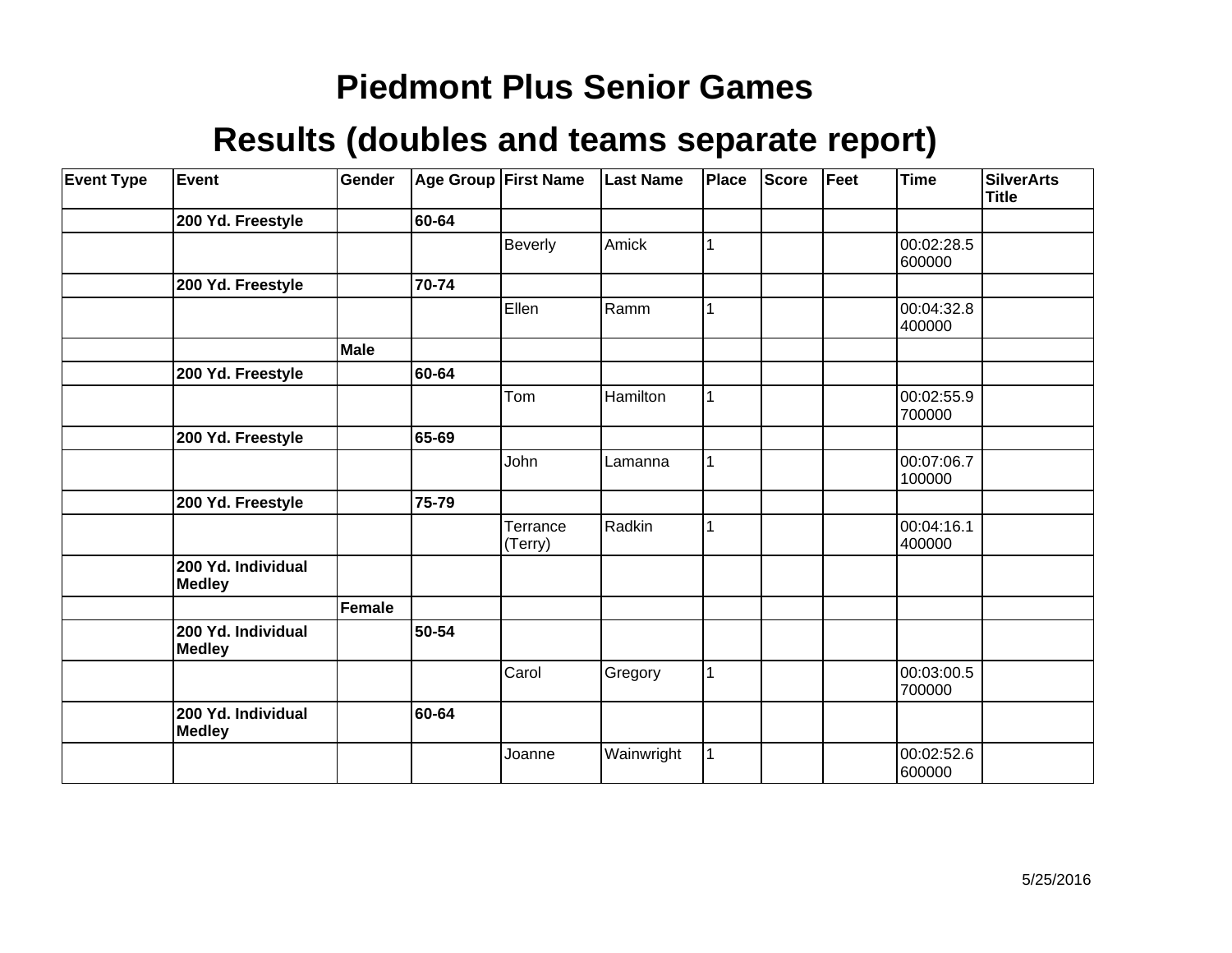| <b>Event Type</b> | Event                               | Gender      |       | <b>Age Group First Name</b> | <b>Last Name</b> | Place          | Score | Feet | <b>Time</b>          | <b>SilverArts</b><br>Title |
|-------------------|-------------------------------------|-------------|-------|-----------------------------|------------------|----------------|-------|------|----------------------|----------------------------|
|                   |                                     | <b>Male</b> |       |                             |                  |                |       |      |                      |                            |
|                   | 200 Yd. Individual<br><b>Medley</b> |             | 70-74 |                             |                  |                |       |      |                      |                            |
|                   |                                     |             |       | Tim                         | Kute             |                |       |      | 00:03:01.6<br>500000 |                            |
|                   | 400 Yd. Individual<br><b>Medley</b> |             |       |                             |                  |                |       |      |                      |                            |
|                   |                                     | Female      |       |                             |                  |                |       |      |                      |                            |
|                   | 400 Yd. Individual<br><b>Medley</b> |             | 60-64 |                             |                  |                |       |      |                      |                            |
|                   |                                     |             |       | Joanne                      | Wainwright       | 1              |       |      | 00:06:01.7<br>500000 |                            |
|                   | 50 Yd. Backstroke                   |             |       |                             |                  |                |       |      |                      |                            |
|                   |                                     | Female      |       |                             |                  |                |       |      |                      |                            |
|                   | 50 Yd. Backstroke                   |             | 55-59 |                             |                  |                |       |      |                      |                            |
|                   |                                     |             |       | Patty                       | Tiska            |                |       |      | 00:00:38.6<br>900000 |                            |
|                   |                                     |             |       | Kathleen                    | Hardison         | $\overline{2}$ |       |      | 00:00:42.1<br>900000 |                            |
|                   | 50 Yd. Backstroke                   |             | 60-64 |                             |                  |                |       |      |                      |                            |
|                   |                                     |             |       | <b>Beverly</b>              | Amick            |                |       |      | 00:00:36.4<br>500000 |                            |
|                   |                                     |             |       | Carol                       | Richardson       | $\vert$ 2      |       |      | 00:00:50.6<br>000000 |                            |
|                   |                                     |             |       | deb                         | Ruebel           | 3              |       |      | 00:00:51.5<br>600000 |                            |
|                   | 50 Yd. Backstroke                   |             | 70-74 |                             |                  |                |       |      |                      |                            |
|                   |                                     |             |       | Margaret<br>(Becky)         | McKenzie         |                |       |      | 00:00:59.8<br>500000 |                            |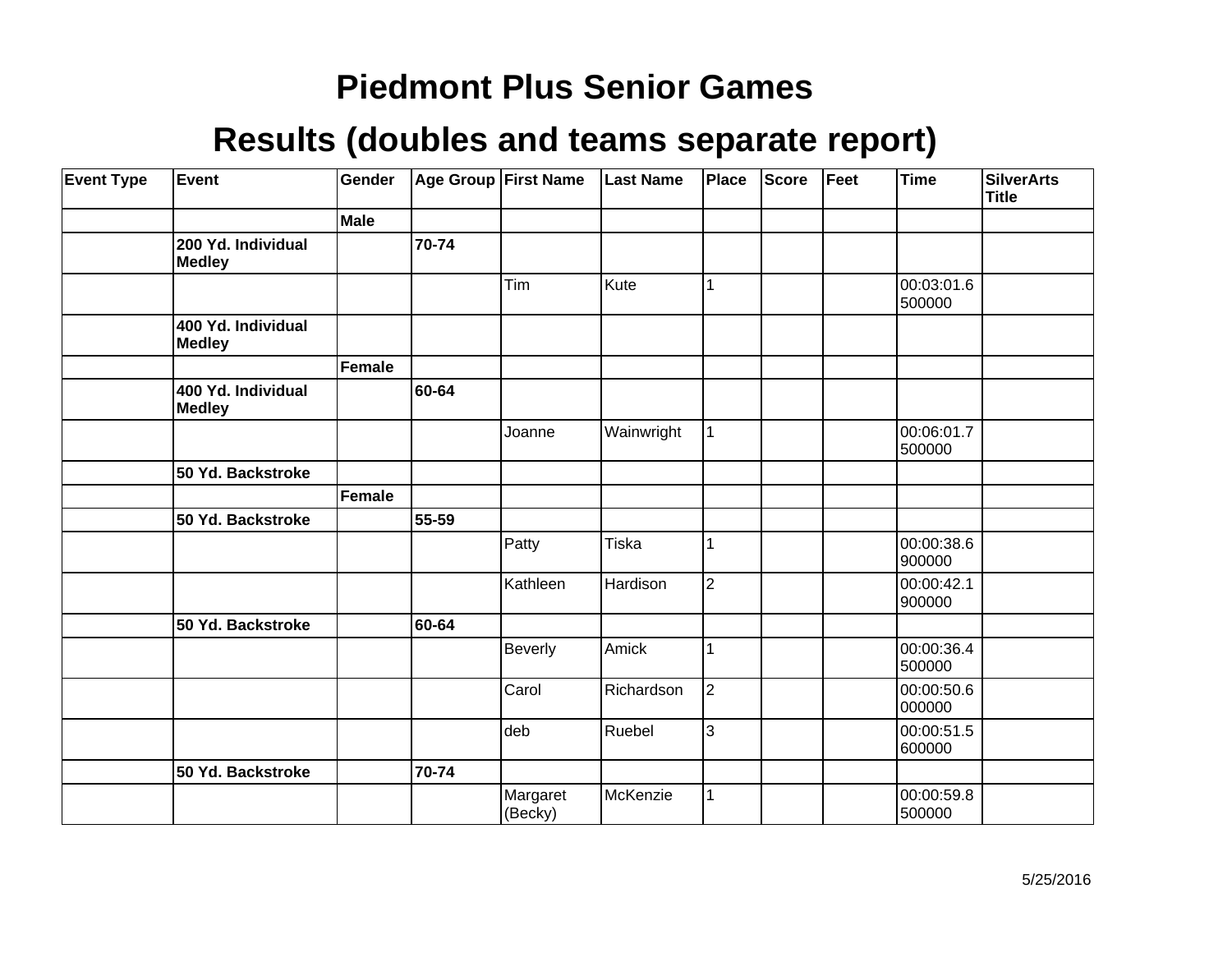| <b>Event Type</b> | Event               | Gender |       | Age Group First Name | <b>Last Name</b> | Place | Score | Feet | <b>Time</b>          | <b>SilverArts</b><br><b>Title</b> |
|-------------------|---------------------|--------|-------|----------------------|------------------|-------|-------|------|----------------------|-----------------------------------|
|                   |                     |        |       | Ellen                | Ramm             | 2     |       |      | 00:01:05.2<br>900000 |                                   |
|                   | 50 Yd. Backstroke   |        | 75-79 |                      |                  |       |       |      |                      |                                   |
|                   |                     |        |       | Joyce                | Lindberg         | 1     |       |      | 00:00:58.1<br>600000 |                                   |
|                   | 50 Yd. Backstroke   |        | 95-99 |                      |                  |       |       |      |                      |                                   |
|                   |                     |        |       | Margaret             | McClanahan       | 1     |       |      | 00:03:30.9<br>600000 |                                   |
|                   |                     | Male   |       |                      |                  |       |       |      |                      |                                   |
|                   | 50 Yd. Backstroke   |        | 65-69 |                      |                  |       |       |      |                      |                                   |
|                   |                     |        |       | Edgar                | Moore            | 1     |       |      | 00:01:25.6<br>900000 |                                   |
|                   | 50 Yd. Backstroke   |        | 70-74 |                      |                  |       |       |      |                      |                                   |
|                   |                     |        |       | Tim                  | Kute             | 1     |       |      | 00:00:38.1<br>900000 |                                   |
|                   | 50 Yd. Backstroke   |        | 75-79 |                      |                  |       |       |      |                      |                                   |
|                   |                     |        |       | Mikal                | <b>Barnes</b>    | 1     |       |      | 00:00:51.4<br>400000 |                                   |
|                   | 50 Yd. Backstroke   |        | 85-89 |                      |                  |       |       |      |                      |                                   |
|                   |                     |        |       | Lou                  | Charland         | 1     |       |      | 00:01:02.9<br>100000 |                                   |
|                   | 50 Yd. Breaststroke |        |       |                      |                  |       |       |      |                      |                                   |
|                   |                     | Female |       |                      |                  |       |       |      |                      |                                   |
|                   | 50 Yd. Breaststroke |        | 55-59 |                      |                  |       |       |      |                      |                                   |
|                   |                     |        |       | Kathleen             | Hardison         | 1     |       |      | 00:00:47.7<br>500000 |                                   |
|                   | 50 Yd. Breaststroke |        | 65-69 |                      |                  |       |       |      |                      |                                   |
|                   |                     |        |       | Sue                  | Murray           | 1     |       |      | 00:00:55.0<br>700000 |                                   |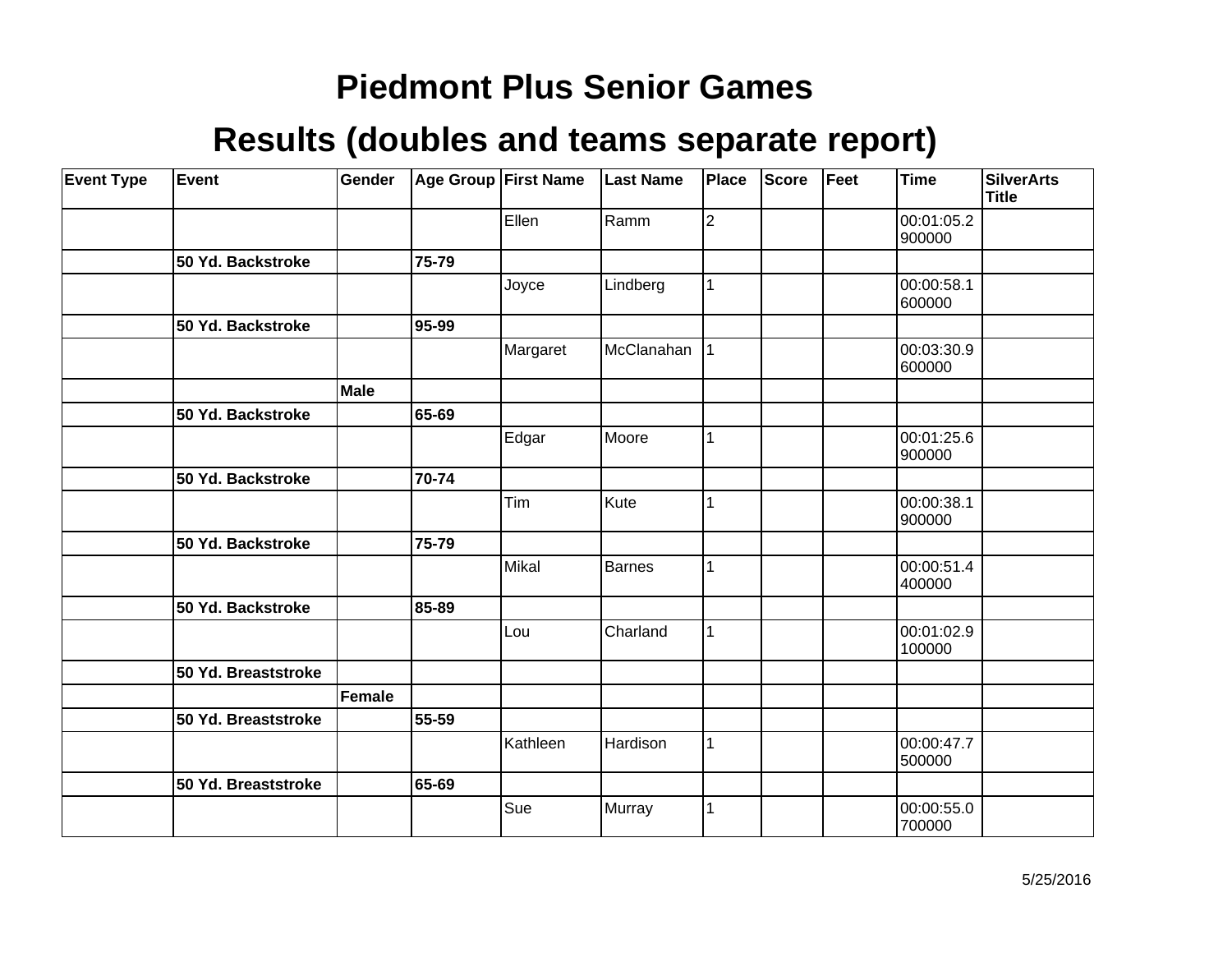| <b>Event Type</b> | Event               | Gender |       | Age Group First Name | <b>Last Name</b> | Place          | Score | Feet | <b>Time</b>          | <b>SilverArts</b><br><b>Title</b> |
|-------------------|---------------------|--------|-------|----------------------|------------------|----------------|-------|------|----------------------|-----------------------------------|
|                   | 50 Yd. Breaststroke |        | 70-74 |                      |                  |                |       |      |                      |                                   |
|                   |                     |        |       | Margaret<br>(Becky)  | McKenzie         |                |       |      | 00:01:13             |                                   |
|                   | 50 Yd. Breaststroke |        | 75-79 |                      |                  |                |       |      |                      |                                   |
|                   |                     |        |       | Joyce                | Lindberg         |                |       |      | 00:00:57.8<br>800000 |                                   |
|                   |                     | Male   |       |                      |                  |                |       |      |                      |                                   |
|                   | 50 Yd. Breaststroke |        | 60-64 |                      |                  |                |       |      |                      |                                   |
|                   |                     |        |       | Larry                | Lindholm         |                |       |      | 00:00:38.9<br>200000 |                                   |
|                   | 50 Yd. Breaststroke |        | 65-69 |                      |                  |                |       |      |                      |                                   |
|                   |                     |        |       | Edgar                | Moore            |                |       |      | 00:01:54.2<br>500000 |                                   |
|                   | 50 Yd. Breaststroke |        | 85-89 |                      |                  |                |       |      |                      |                                   |
|                   |                     |        |       | Lou                  | Charland         |                |       |      | 00:01:16.1<br>300000 |                                   |
|                   | 50 Yd. Butterfly    |        |       |                      |                  |                |       |      |                      |                                   |
|                   |                     | Female |       |                      |                  |                |       |      |                      |                                   |
|                   | 50 Yd. Butterfly    |        | 55-59 |                      |                  |                |       |      |                      |                                   |
|                   |                     |        |       | Patty                | Tiska            |                |       |      | 00:00:35.9<br>400000 |                                   |
|                   | 50 Yd. Butterfly    |        | 60-64 |                      |                  |                |       |      |                      |                                   |
|                   |                     |        |       | <b>Beverly</b>       | Amick            |                |       |      | 00:00:32.6<br>500000 |                                   |
|                   |                     |        |       | deb                  | Ruebel           | $\overline{2}$ |       |      | 00:00:48.7<br>100000 |                                   |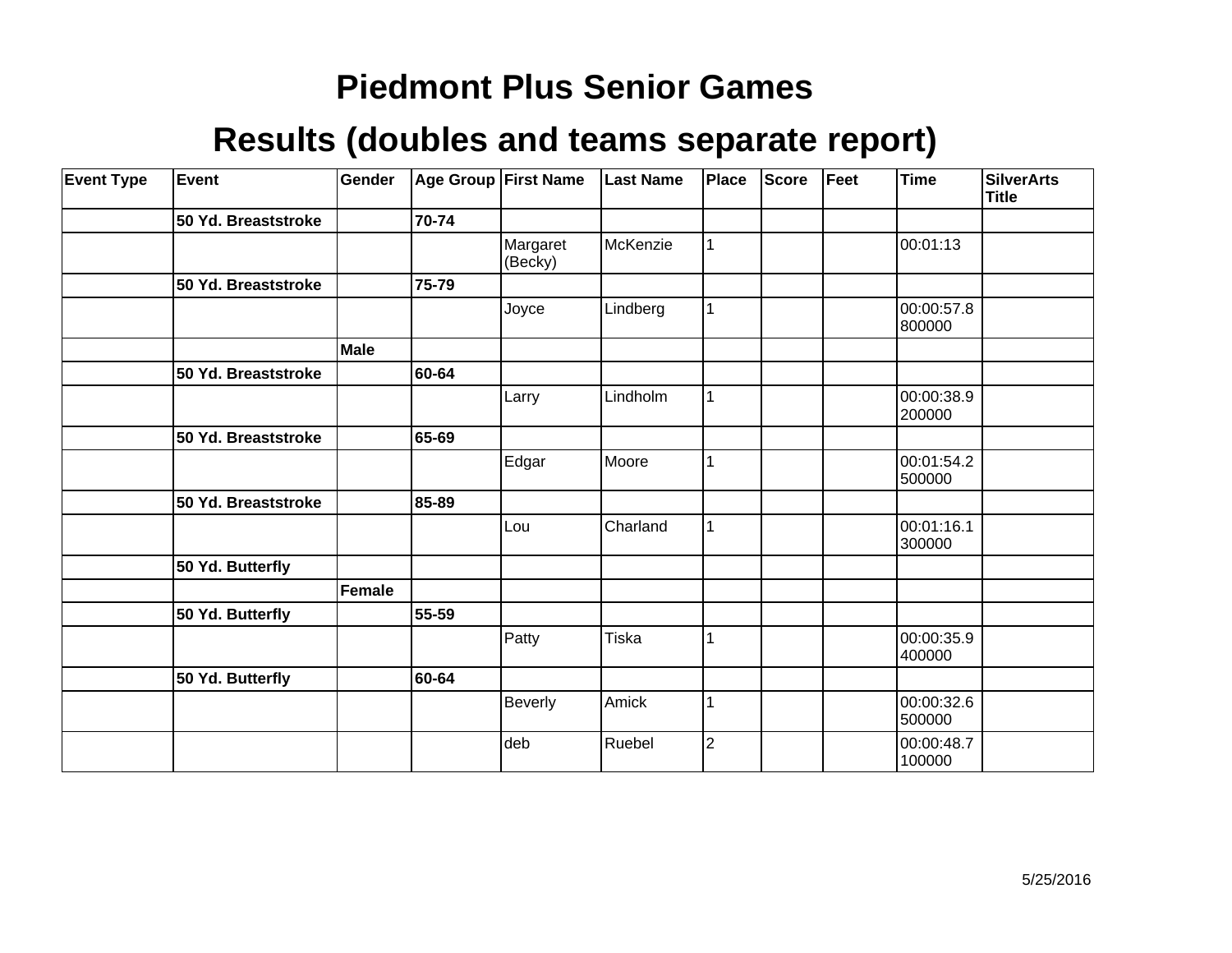| <b>Event Type</b> | Event            | Gender      |       | Age Group First Name | <b>Last Name</b> | Place          | <b>Score</b> | Feet | <b>Time</b>          | <b>SilverArts</b><br><b>Title</b> |
|-------------------|------------------|-------------|-------|----------------------|------------------|----------------|--------------|------|----------------------|-----------------------------------|
|                   |                  | <b>Male</b> |       |                      |                  |                |              |      |                      |                                   |
|                   | 50 Yd. Butterfly |             | 60-64 |                      |                  |                |              |      |                      |                                   |
|                   |                  |             |       | Larry                | Lindholm         | 1              |              |      | 00:00:31.5<br>000000 |                                   |
|                   |                  |             |       | Tom                  | Hamilton         | $\overline{2}$ |              |      | 00:00:41.1<br>600000 |                                   |
|                   | 50 Yd. Freestyle |             |       |                      |                  |                |              |      |                      |                                   |
|                   |                  | Female      |       |                      |                  |                |              |      |                      |                                   |
|                   | 50 Yd. Freestyle |             | 55-59 |                      |                  |                |              |      |                      |                                   |
|                   |                  |             |       | Patty                | Tiska            | 1              |              |      | 00:00:29.9<br>400000 |                                   |
|                   |                  |             |       | Kathleen             | Hardison         | $\overline{2}$ |              |      | 00:00:30.0<br>900000 |                                   |
|                   | 50 Yd. Freestyle |             | 60-64 |                      |                  |                |              |      |                      |                                   |
|                   |                  |             |       | Carol                | Richardson       | $\mathbf{1}$   |              |      | 00:00:38.2<br>500000 |                                   |
|                   |                  |             |       | deb                  | Ruebel           | $\overline{2}$ |              |      | 00:00:38.6<br>300000 |                                   |
|                   |                  |             |       | Ann                  | Haynes           | 3              |              |      | 00:00:42.2<br>200000 |                                   |
|                   | 50 Yd. Freestyle |             | 70-74 |                      |                  |                |              |      |                      |                                   |
|                   |                  |             |       | Ellen                | Ramm             | 1              |              |      | 00:00:49.9<br>100000 |                                   |
|                   |                  |             |       | Elizabeth            | Lamphear         | $\overline{2}$ |              |      | 00:00:52.6<br>000000 |                                   |
|                   |                  |             |       | Margaret<br>(Becky)  | McKenzie         | 3              |              |      | 00:00:56.3<br>400000 |                                   |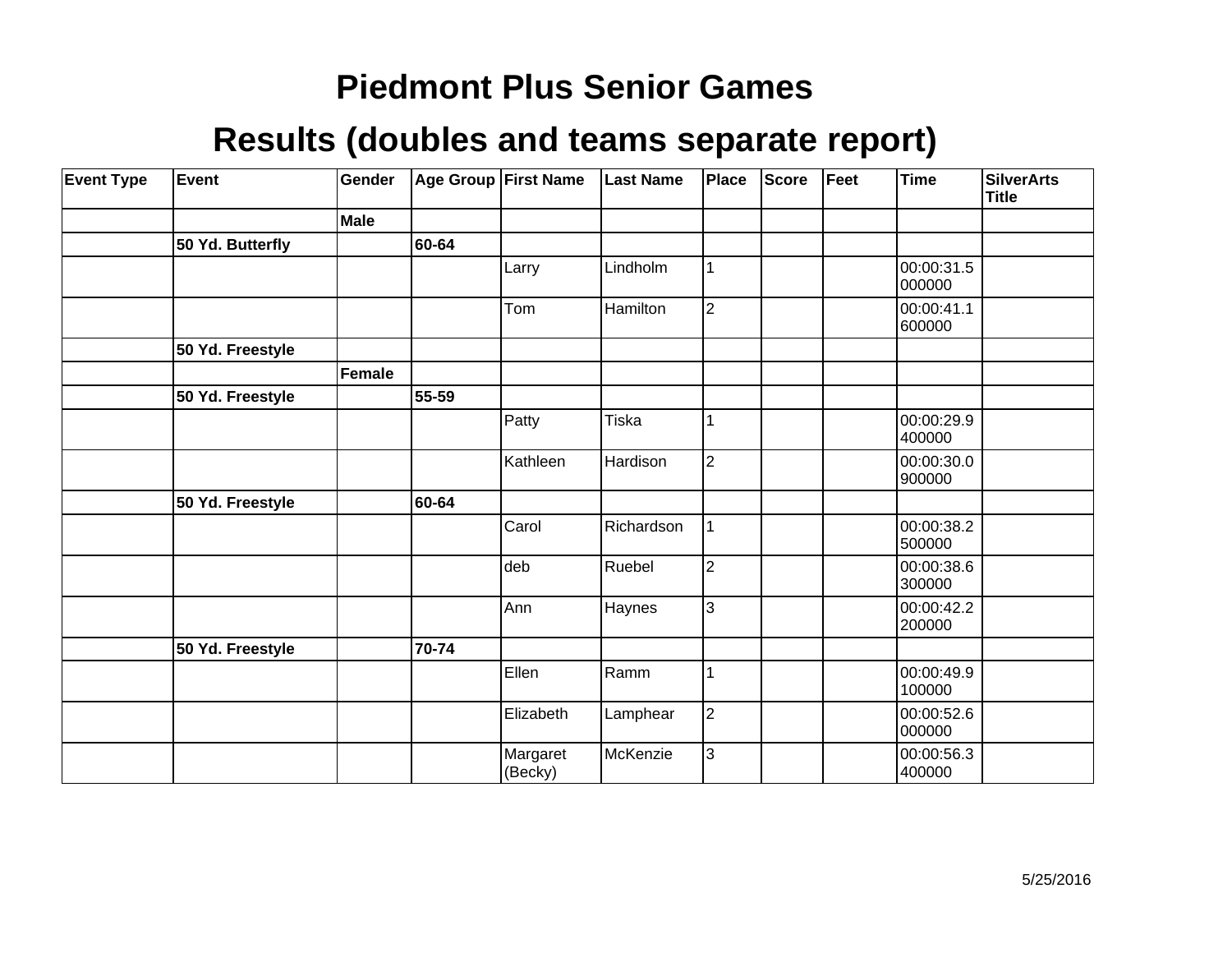| <b>Event Type</b> | Event             | Gender        |       | Age Group First Name | <b>Last Name</b> | <b>Place</b>   | Score | Feet | <b>Time</b>          | <b>SilverArts</b><br>Title |
|-------------------|-------------------|---------------|-------|----------------------|------------------|----------------|-------|------|----------------------|----------------------------|
|                   | 50 Yd. Freestyle  |               | 75-79 |                      |                  |                |       |      |                      |                            |
|                   |                   |               |       | Joyce                | Lindberg         |                |       |      | 00:00:49.0<br>600000 |                            |
|                   | 50 Yd. Freestyle  |               | 95-99 |                      |                  |                |       |      |                      |                            |
|                   |                   |               |       | Margaret             | McClanahan       |                |       |      | 00:02:50.3<br>400000 |                            |
|                   |                   | Male          |       |                      |                  |                |       |      |                      |                            |
|                   | 50 Yd. Freestyle  |               | 60-64 |                      |                  |                |       |      |                      |                            |
|                   |                   |               |       | Larry                | Lindholm         | 1              |       |      | 00:00:28.6<br>900000 |                            |
|                   |                   |               |       | Tom                  | Hamilton         | $\overline{2}$ |       |      | 00:00:32.1<br>200000 |                            |
|                   | 50 Yd. Freestyle  |               | 65-69 |                      |                  |                |       |      |                      |                            |
|                   |                   |               |       | John                 | Lamanna          |                |       |      | 00:01:03.2<br>800000 |                            |
|                   |                   |               |       | Edgar                | Moore            | 2              |       |      | 00:01:27.8<br>800000 |                            |
|                   | 50 Yd. Freestyle  |               | 70-74 |                      |                  |                |       |      |                      |                            |
|                   |                   |               |       | Tim                  | Kute             |                |       |      | 00:00:30.9<br>400000 |                            |
|                   | 50 Yd. Freestyle  |               | 75-79 |                      |                  |                |       |      |                      |                            |
|                   |                   |               |       | Terrance<br>(Terry)  | Radkin           |                |       |      | 00:00:52.2<br>500000 |                            |
|                   | 500 Yd. Freestyle |               |       |                      |                  |                |       |      |                      |                            |
|                   |                   | <b>Female</b> |       |                      |                  |                |       |      |                      |                            |
|                   | 500 Yd. Freestyle |               | 50-54 |                      |                  |                |       |      |                      |                            |
|                   |                   |               |       | Carol                | Gregory          |                |       |      | 00:07:01.1<br>900000 |                            |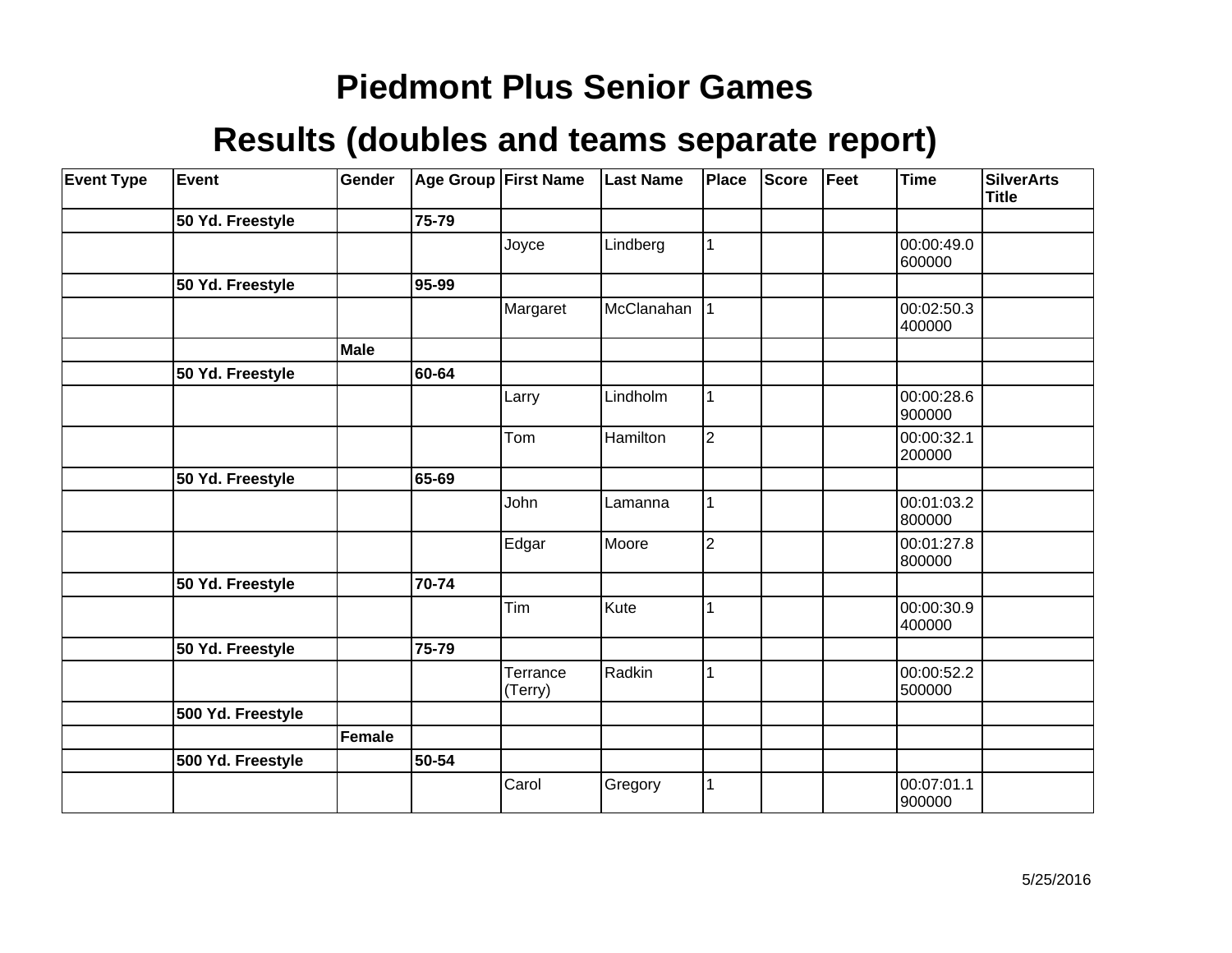| <b>Event Type</b>   | Event                       | Gender |       | Age Group First Name | <b>Last Name</b> | Place                   | <b>Score</b> | Feet | <b>Time</b>          | <b>SilverArts</b><br><b>Title</b> |
|---------------------|-----------------------------|--------|-------|----------------------|------------------|-------------------------|--------------|------|----------------------|-----------------------------------|
|                     | 500 Yd. Freestyle           |        | 60-64 |                      |                  |                         |              |      |                      |                                   |
|                     |                             |        |       | Joanne               | Wainwright       | 1                       |              |      | 00:06:45.3<br>400000 |                                   |
|                     |                             |        |       | Ann                  | Haynes           | $\overline{2}$          |              |      | 00:10:59.0<br>600000 |                                   |
|                     | 500 Yd. Freestyle           |        | 70-74 |                      |                  |                         |              |      |                      |                                   |
|                     |                             |        |       | Elizabeth            | Lamphear         |                         |              |      | 00:11:34.4<br>300000 |                                   |
|                     |                             | Male   |       |                      |                  |                         |              |      |                      |                                   |
|                     | 500 Yd. Freestyle           |        | 60-64 |                      |                  |                         |              |      |                      |                                   |
|                     |                             |        |       | Tom                  | Hamilton         |                         |              |      | 00:08:36.4<br>000000 |                                   |
|                     | 500 Yd. Freestyle           |        | 65-69 |                      |                  |                         |              |      |                      |                                   |
|                     |                             |        |       | John                 | Lamanna          |                         |              |      | 00:17:41.1<br>600000 |                                   |
|                     | 500 Yd. Freestyle           |        | 70-74 |                      |                  |                         |              |      |                      |                                   |
|                     |                             |        |       | Tim                  | Kute             |                         |              |      | 00:07:05.9<br>600000 |                                   |
|                     | 500 Yd. Freestyle           |        | 75-79 |                      |                  |                         |              |      |                      |                                   |
|                     |                             |        |       | Mikal                | Barnes           |                         |              |      | 00:10:43.6<br>200000 |                                   |
| <b>Table Tennis</b> |                             |        |       |                      |                  |                         |              |      |                      |                                   |
|                     | <b>Table Tennis Singles</b> |        |       |                      |                  |                         |              |      |                      |                                   |
|                     |                             | Female |       |                      |                  |                         |              |      |                      |                                   |
|                     | <b>Table Tennis Singles</b> |        | 55-59 |                      |                  |                         |              |      |                      |                                   |
|                     |                             |        |       | Julia                | Schafer          |                         |              |      |                      |                                   |
|                     |                             |        |       | Lloyd                | Ford             | $\overline{\mathbf{c}}$ |              |      |                      |                                   |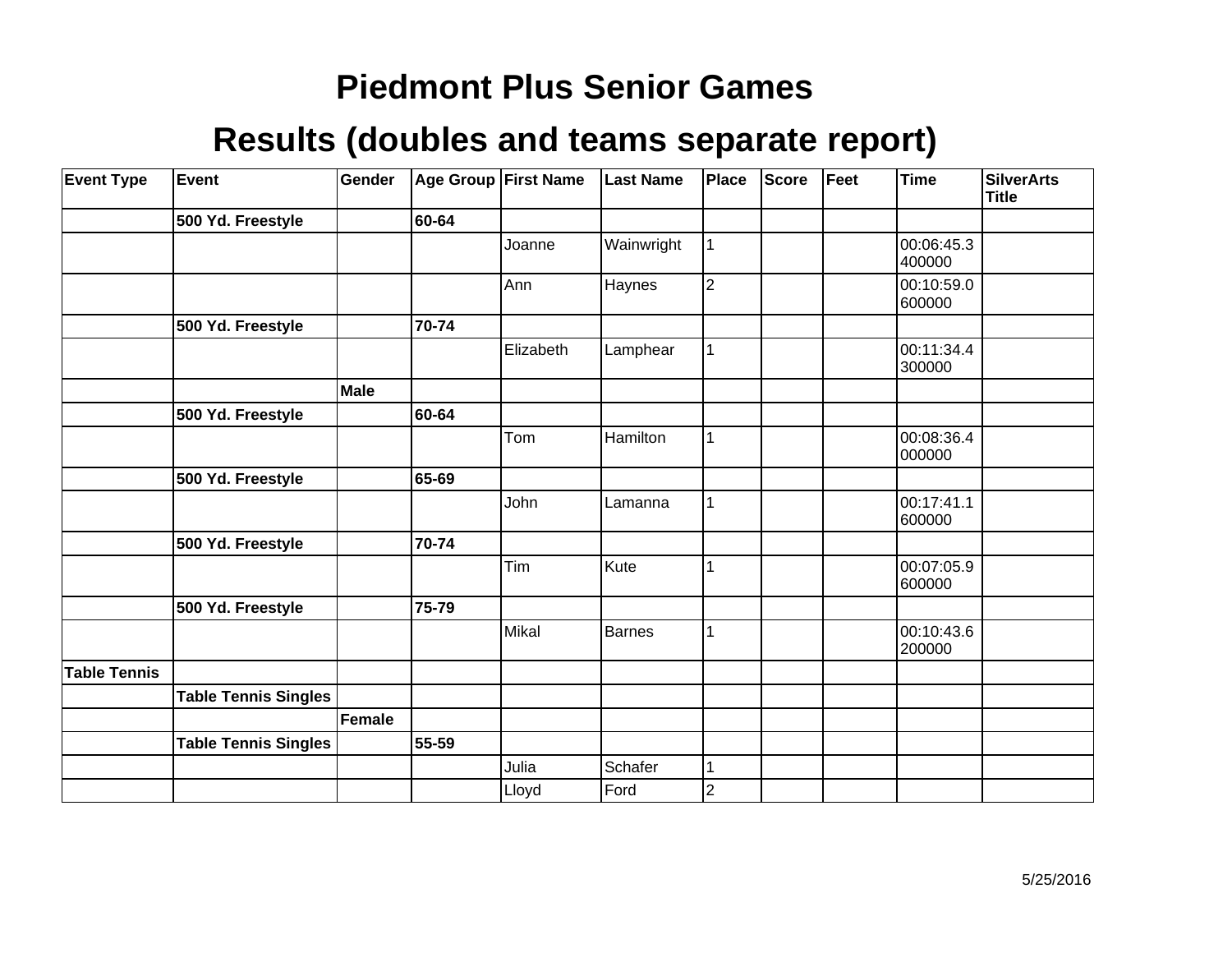| <b>Event Type</b> | <b>Event</b>                | Gender |       | <b>Age Group First Name</b> | <b>Last Name</b> | <b>Place</b>   | Score | Feet | <b>Time</b> | <b>SilverArts</b><br><b>Title</b> |
|-------------------|-----------------------------|--------|-------|-----------------------------|------------------|----------------|-------|------|-------------|-----------------------------------|
|                   | <b>Table Tennis Singles</b> |        | 60-64 |                             |                  |                |       |      |             |                                   |
|                   |                             |        |       | Deborah<br>(Debbie)         | Motsinger        | $\vert$ 1      |       |      |             |                                   |
|                   |                             |        |       | Melanie                     | Newsome          | $\overline{2}$ |       |      |             |                                   |
|                   |                             |        |       | Christina                   | Ellinger         | 3              |       |      |             |                                   |
|                   |                             | Male   |       |                             |                  |                |       |      |             |                                   |
|                   | <b>Table Tennis Singles</b> |        | 55-59 |                             |                  |                |       |      |             |                                   |
|                   |                             |        |       | Kenneth                     | Partridge        |                |       |      |             |                                   |
|                   | <b>Table Tennis Singles</b> |        | 60-64 |                             |                  |                |       |      |             |                                   |
|                   |                             |        |       | Ken                         | Fenstermake  1   |                |       |      |             |                                   |
|                   |                             |        |       | Tom                         | Hamilton         | $\overline{2}$ |       |      |             |                                   |
|                   |                             |        |       | Robin                       | Lipford          | 3              |       |      |             |                                   |
|                   | <b>Table Tennis Singles</b> |        | 65-69 |                             |                  |                |       |      |             |                                   |
|                   |                             |        |       | David                       | Combs            | 1              |       |      |             |                                   |
|                   |                             |        |       | Albert                      | Noda             | 2              |       |      |             |                                   |
|                   | <b>Table Tennis Singles</b> |        | 70-74 |                             |                  |                |       |      |             |                                   |
|                   |                             |        |       | Carl                        | Parks            |                |       |      |             |                                   |
|                   |                             |        |       | John                        | Sangimino        | $\overline{2}$ |       |      |             |                                   |
|                   | <b>Table Tennis Singles</b> |        | 75-79 |                             |                  |                |       |      |             |                                   |
|                   |                             |        |       | Harry                       | Parrish          | 1              |       |      |             |                                   |
|                   | <b>Table Tennis Singles</b> |        | 80-84 |                             |                  |                |       |      |             |                                   |
|                   |                             |        |       | Sidney                      | Cutbill          |                |       |      |             |                                   |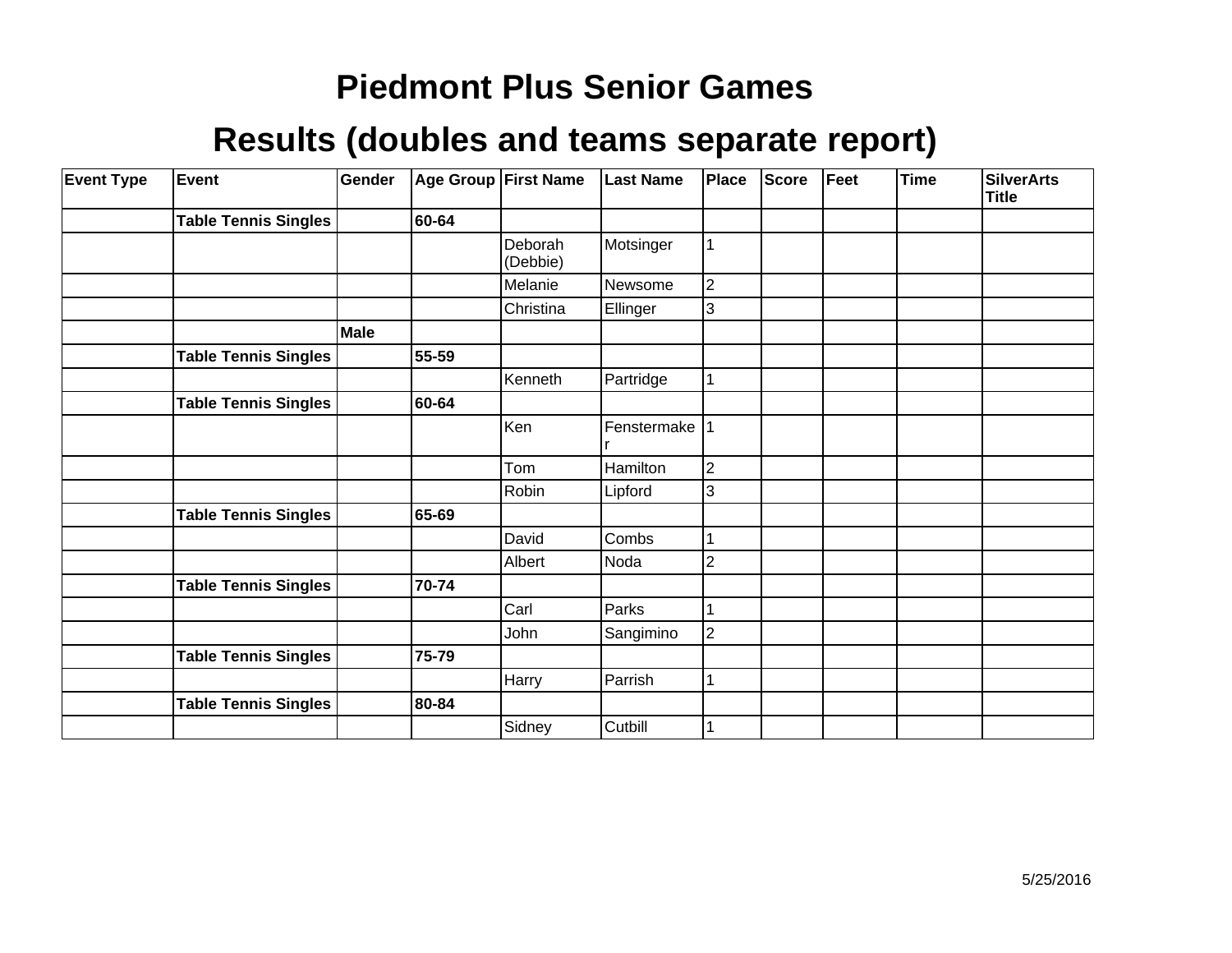| <b>Event Type</b> | Event                 | Gender      |       | Age Group First Name | <b>Last Name</b> | Place          | <b>Score</b> | Feet | <b>Time</b>          | <b>SilverArts</b><br><b>Title</b> |
|-------------------|-----------------------|-------------|-------|----------------------|------------------|----------------|--------------|------|----------------------|-----------------------------------|
| <b>Tennis</b>     |                       |             |       |                      |                  |                |              |      |                      |                                   |
|                   | <b>Tennis Singles</b> |             |       |                      |                  |                |              |      |                      |                                   |
|                   |                       | Female      |       |                      |                  |                |              |      |                      |                                   |
|                   | <b>Tennis Singles</b> |             | 60-64 |                      |                  |                |              |      |                      |                                   |
|                   |                       |             |       | Melanie              | Newsome          |                |              |      |                      |                                   |
|                   |                       |             |       | Deborah<br>(Debbie)  | Motsinger        | $\overline{2}$ |              |      |                      |                                   |
|                   |                       | <b>Male</b> |       |                      |                  |                |              |      |                      |                                   |
|                   | <b>Tennis Singles</b> |             | 55-59 |                      |                  |                |              |      |                      |                                   |
|                   |                       |             |       | Thomas               | Todd             |                |              |      |                      |                                   |
|                   | <b>Tennis Singles</b> |             | 60-64 |                      |                  |                |              |      |                      |                                   |
|                   |                       |             |       | Tom                  | Hamilton         |                |              |      |                      |                                   |
| <b>Track</b>      |                       |             |       |                      |                  |                |              |      |                      |                                   |
|                   | 100 Meter Dash        |             |       |                      |                  |                |              |      |                      |                                   |
|                   |                       | Female      |       |                      |                  |                |              |      |                      |                                   |
|                   | 100 Meter Dash        |             | 65-69 |                      |                  |                |              |      |                      |                                   |
|                   |                       |             |       | Sue                  | Murray           |                |              |      | 00:00:17.3<br>100000 |                                   |
|                   |                       | Male        |       |                      |                  |                |              |      |                      |                                   |
|                   | 100 Meter Dash        |             | 60-64 |                      |                  |                |              |      |                      |                                   |
|                   |                       |             |       | Tom                  | Hamilton         |                |              |      | 00:00:18.9<br>700000 |                                   |
|                   |                       |             |       | Pedro                | Vargas           | $\overline{2}$ |              |      | 00:00:22.3<br>800000 |                                   |
|                   | 100 Meter Dash        |             | 65-69 |                      |                  |                |              |      |                      |                                   |
|                   |                       |             |       | John                 | Singleton        |                |              |      | 00:00:14.6<br>300000 |                                   |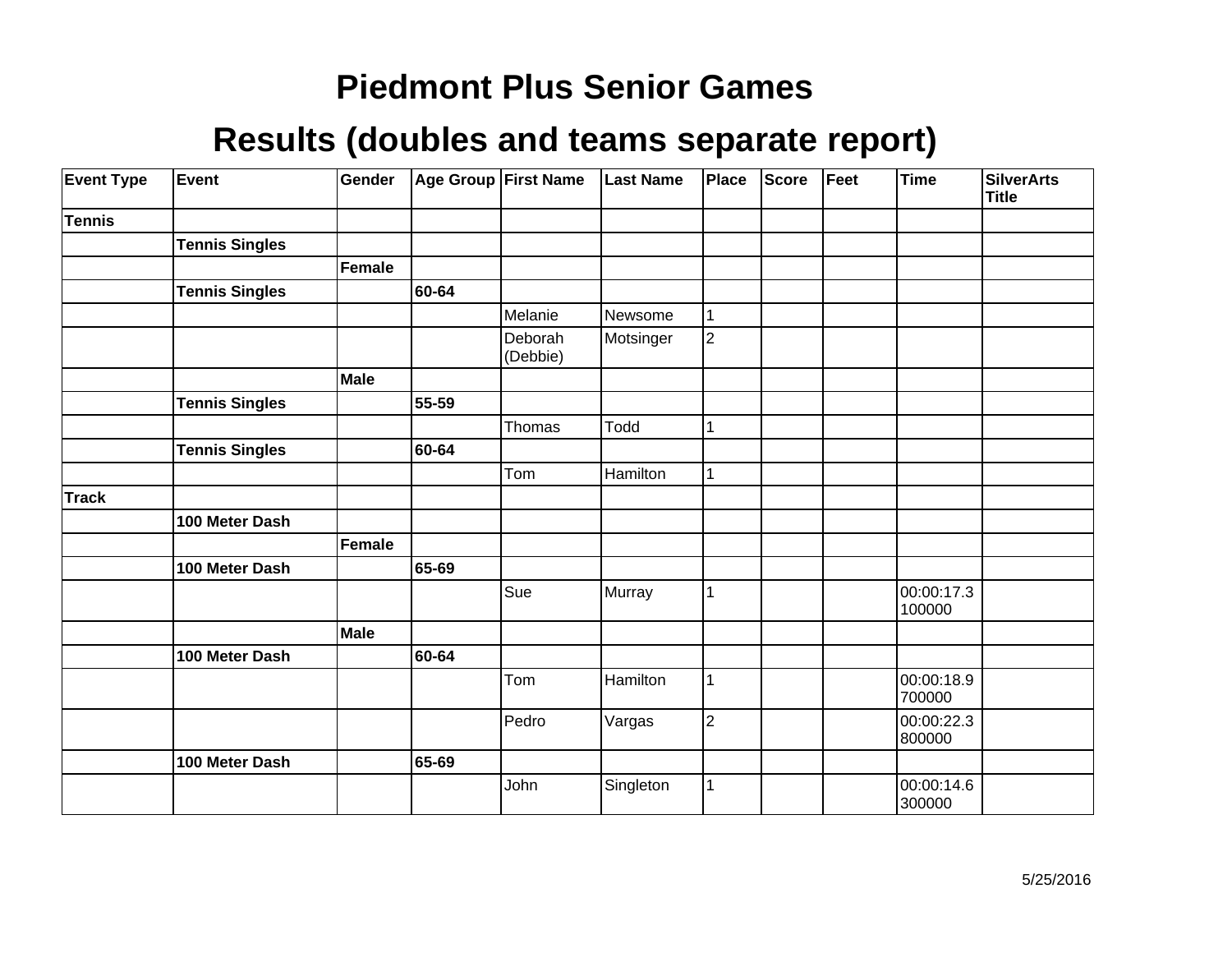| <b>Event Type</b> | <b>Event</b>   | Gender |       | Age Group First Name | <b>Last Name</b> | Place          | <b>Score</b> | Feet | <b>Time</b>          | <b>SilverArts</b><br><b>Title</b> |
|-------------------|----------------|--------|-------|----------------------|------------------|----------------|--------------|------|----------------------|-----------------------------------|
|                   |                |        |       | James                | Kauffman         | $\overline{2}$ |              |      | 00:00:15.5<br>300000 |                                   |
|                   |                |        |       | Leon                 | Haynes           | 3              |              |      | 00:00:16.0<br>900000 |                                   |
|                   | 100 Meter Dash |        | 70-74 |                      |                  |                |              |      |                      |                                   |
|                   |                |        |       | Johnie               | Hopkins          |                |              |      | 00:00:14.5<br>400000 |                                   |
|                   | 100 Meter Dash |        | 80-84 |                      |                  |                |              |      |                      |                                   |
|                   |                |        |       | Jack                 | Ibraham          |                |              |      | 00:00:17.1<br>300000 |                                   |
|                   |                |        |       | Craven               | Page             | $\overline{2}$ |              |      | 00:00:22.3<br>000000 |                                   |
|                   |                |        |       | William (Bill)       | Gramley          | 3              |              |      | 00:00:24.5<br>000000 |                                   |
|                   | 10K Run        |        |       |                      |                  |                |              |      |                      |                                   |
|                   |                | Male   |       |                      |                  |                |              |      |                      |                                   |
|                   | 10K Run        |        | 50-54 |                      |                  |                |              |      |                      |                                   |
|                   |                |        |       | Tim                  | Pillock          |                |              |      | 00:46:33             |                                   |
|                   | 10K Run        |        | 55-59 |                      |                  |                |              |      |                      |                                   |
|                   |                |        |       | Jim                  | Wolfe            |                |              |      | 00:53:27             |                                   |
|                   | 10K Run        |        | 60-64 |                      |                  |                |              |      |                      |                                   |
|                   |                |        |       | Pedro                | Vargas           |                |              |      | 00:44:45             |                                   |
|                   | 10K Run        |        | 70-74 |                      |                  |                |              |      |                      |                                   |
|                   |                |        |       | Hernan               | Sabio            |                |              |      | 00:57:03             |                                   |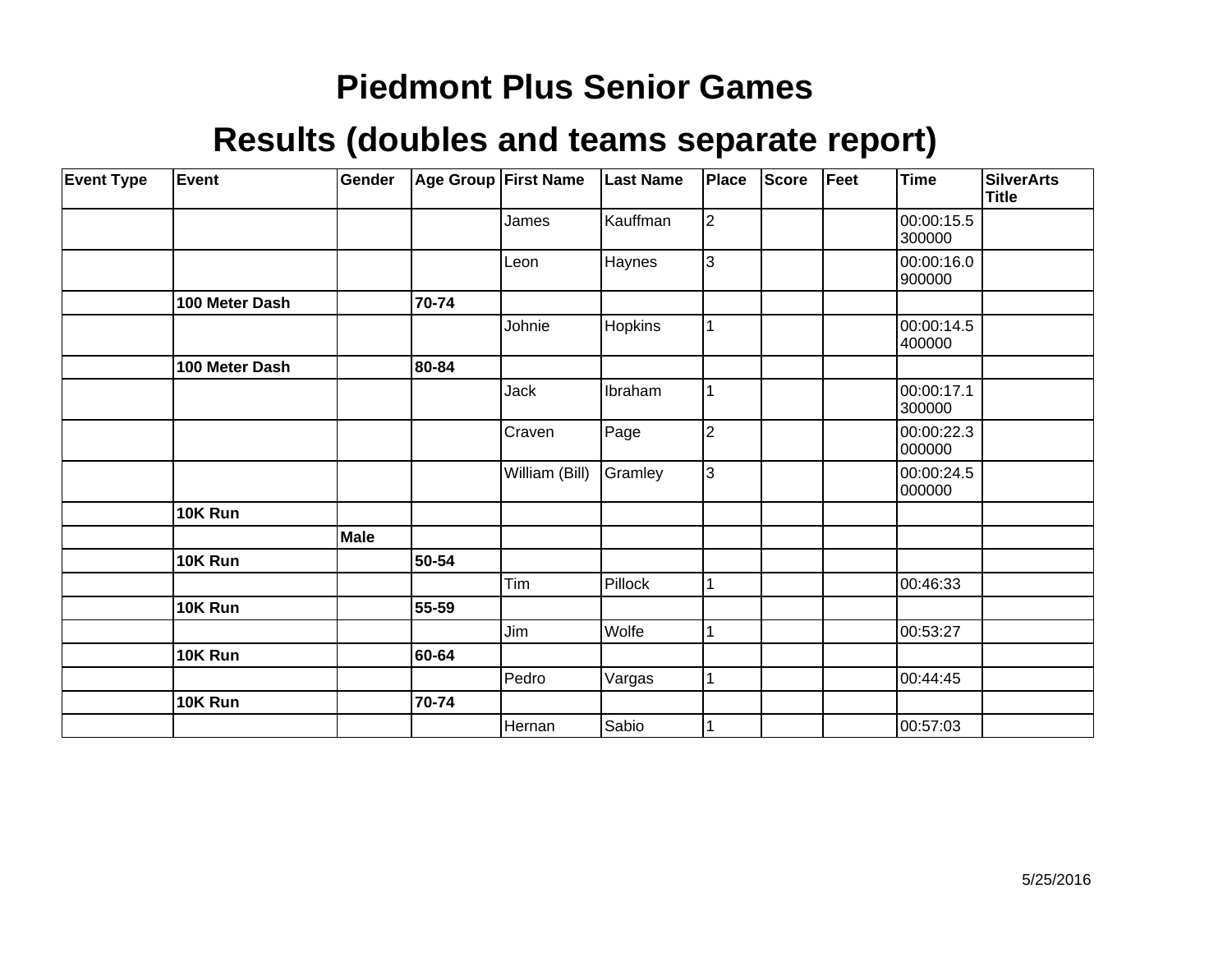| <b>Event Type</b> | Event                          | Gender |       | Age Group First Name | <b>Last Name</b> | Place          | <b>Score</b> | Feet | Time                 | <b>SilverArts</b><br><b>Title</b> |
|-------------------|--------------------------------|--------|-------|----------------------|------------------|----------------|--------------|------|----------------------|-----------------------------------|
|                   | 1500 Meter Race<br><b>Walk</b> |        |       |                      |                  |                |              |      |                      |                                   |
|                   |                                | Female |       |                      |                  |                |              |      |                      |                                   |
|                   | 1500 Meter Race<br><b>Walk</b> |        | 65-69 |                      |                  |                |              |      |                      |                                   |
|                   |                                |        |       | Peggy                | Jenks            | $\mathbf{1}$   |              |      | 00:15:18.3<br>100000 |                                   |
|                   | 1500 Meter Race<br>Walk        |        | 75-79 |                      |                  |                |              |      |                      |                                   |
|                   |                                |        |       | Vicky                | Adams            | $\mathbf{1}$   |              |      | 00:14:15.0<br>900000 |                                   |
|                   | 1500 Meter Race<br><b>Walk</b> |        | 80-84 |                      |                  |                |              |      |                      |                                   |
|                   |                                |        |       | <b>Betty</b>         | Allgood          | 1              |              |      | 00:11:25.3<br>800000 |                                   |
|                   |                                | Male   |       |                      |                  |                |              |      |                      |                                   |
|                   | 1500 Meter Race<br><b>Walk</b> |        | 65-69 |                      |                  |                |              |      |                      |                                   |
|                   |                                |        |       | Stephen              | Slechta          | $\mathbf{1}$   |              |      | 00:09:40.2<br>800000 |                                   |
|                   |                                |        |       | Tommy                | Wilcox           | $\overline{2}$ |              |      | 00:11:57.6<br>300000 |                                   |
|                   | 1500 Meter Race<br><b>Walk</b> |        | 70-74 |                      |                  |                |              |      |                      |                                   |
|                   |                                |        |       | Robert               | Hibschweiler     | 11             |              |      | 00:09:19.2<br>700000 |                                   |
|                   | 1500 Meter Race<br><b>Walk</b> |        | 80-84 |                      |                  |                |              |      |                      |                                   |
|                   |                                |        |       | George               | Kimberly         | 1              |              |      | 00:11:51.3<br>200000 |                                   |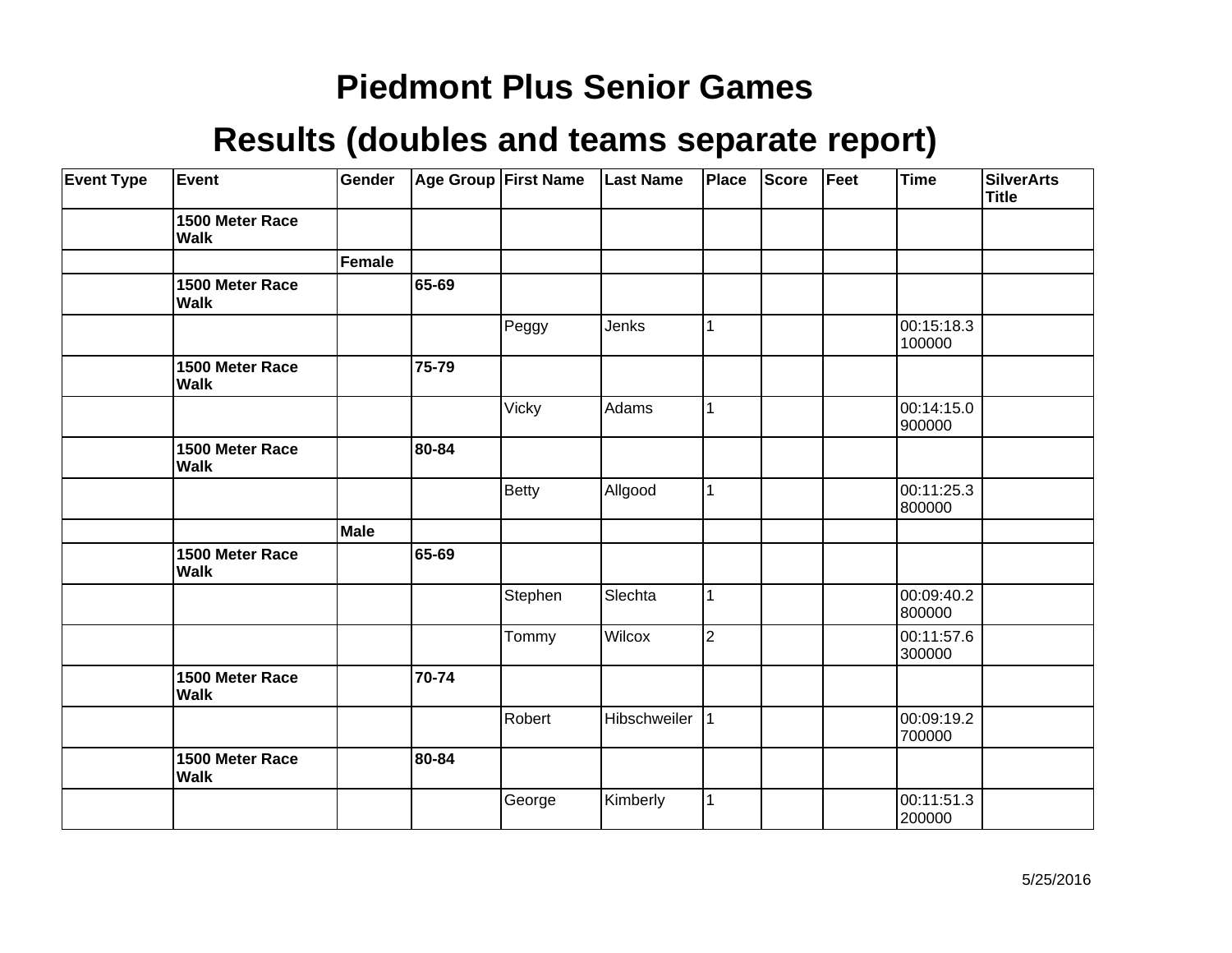| <b>Event Type</b> | Event          | Gender      |       | Age Group First Name | <b>Last Name</b> | <b>Place</b>   | <b>Score</b> | Feet | <b>Time</b>          | <b>SilverArts</b><br><b>Title</b> |
|-------------------|----------------|-------------|-------|----------------------|------------------|----------------|--------------|------|----------------------|-----------------------------------|
|                   |                |             |       | William (Bill)       | Gramley          | $\overline{c}$ |              |      | 00:12:29.8<br>000000 |                                   |
|                   | 1500 Meter Run |             |       |                      |                  |                |              |      |                      |                                   |
|                   |                | <b>Male</b> |       |                      |                  |                |              |      |                      |                                   |
|                   | 1500 Meter Run |             | 60-64 |                      |                  |                |              |      |                      |                                   |
|                   |                |             |       | Pedro                | Vargas           |                |              |      | 00:05:58.1<br>200000 |                                   |
|                   | 1500 Meter Run |             | 65-69 |                      |                  |                |              |      |                      |                                   |
|                   |                |             |       | John                 | Danforth         |                |              |      | 00:07:58.5<br>600000 |                                   |
|                   | 1500 Meter Run |             | 70-74 |                      |                  |                |              |      |                      |                                   |
|                   |                |             |       | Johnie               | Hopkins          | 1              |              |      | 00:08:30.2<br>500000 |                                   |
|                   | 1500 Meter Run |             | 80-84 |                      |                  |                |              |      |                      |                                   |
|                   |                |             |       | Jack                 | Ibraham          | 1              |              |      | 00:17:44.3<br>100000 |                                   |
|                   | 200 Meter Dash |             |       |                      |                  |                |              |      |                      |                                   |
|                   |                | Female      |       |                      |                  |                |              |      |                      |                                   |
|                   | 200 Meter Dash |             | 65-69 |                      |                  |                |              |      |                      |                                   |
|                   |                |             |       | Sue                  | Murray           |                |              |      | 00:00:48.6<br>600000 |                                   |
|                   |                | <b>Male</b> |       |                      |                  |                |              |      |                      |                                   |
|                   | 200 Meter Dash |             | 60-64 |                      |                  |                |              |      |                      |                                   |
|                   |                |             |       | Pedro                | Vargas           | 1              |              |      | 00:00:41.8<br>500000 |                                   |
|                   | 200 Meter Dash |             | 65-69 |                      |                  |                |              |      |                      |                                   |
|                   |                |             |       | John                 | Singleton        |                |              |      | 00:00:39.9<br>700000 |                                   |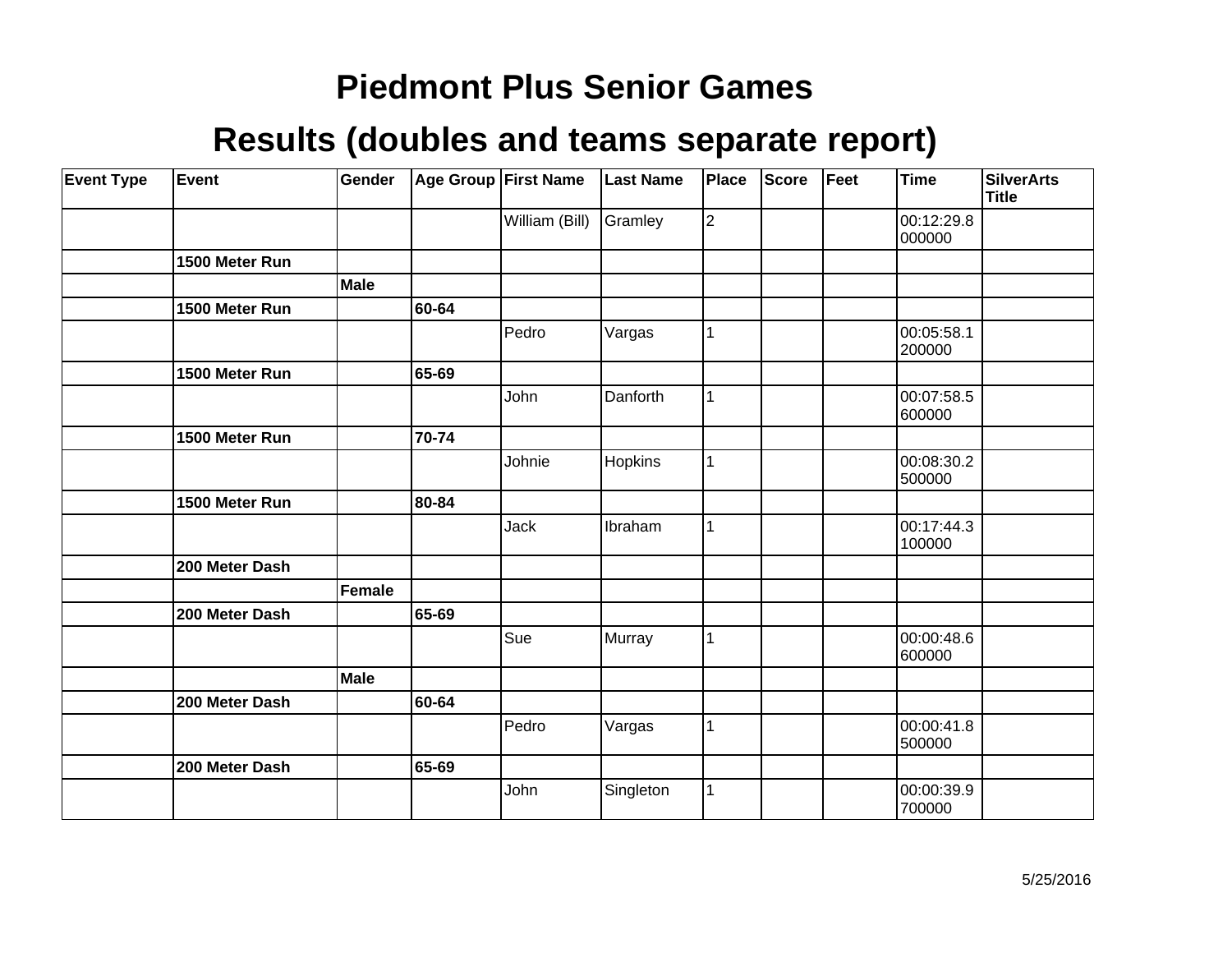| <b>Event Type</b> | <b>Event</b>   | Gender |       | Age Group First Name | <b>Last Name</b> | <b>Place</b>   | <b>Score</b> | Feet | Time                 | <b>SilverArts</b><br>Title |
|-------------------|----------------|--------|-------|----------------------|------------------|----------------|--------------|------|----------------------|----------------------------|
|                   |                |        |       | James                | Kauffman         | $\overline{2}$ |              |      | 00:00:41.4<br>700000 |                            |
|                   | 200 Meter Dash |        | 70-74 |                      |                  |                |              |      |                      |                            |
|                   |                |        |       | Johnie               | Hopkins          |                |              |      | 00:00:40.2<br>500000 |                            |
|                   | 200 Meter Dash |        | 80-84 |                      |                  |                |              |      |                      |                            |
|                   |                |        |       | Jack                 | Ibraham          |                |              |      | 00:00:57.1<br>600000 |                            |
|                   |                |        |       | Craven               | Page             | $\overline{2}$ |              |      | 00:01:05.4<br>400000 |                            |
|                   | 400 Meter Dash |        |       |                      |                  |                |              |      |                      |                            |
|                   |                | Male   |       |                      |                  |                |              |      |                      |                            |
|                   | 400 Meter Dash |        | 65-69 |                      |                  |                |              |      |                      |                            |
|                   |                |        |       | John                 | Danforth         |                |              |      | 00:01:29.3<br>400000 |                            |
|                   |                |        |       | John                 | Singleton        | $\overline{2}$ |              |      | 00:01:43.1<br>200000 |                            |
|                   | 400 Meter Dash |        | 70-74 |                      |                  |                |              |      |                      |                            |
|                   |                |        |       | Johnie               | Hopkins          | 1              |              |      | 00:01:41.9<br>400000 |                            |
|                   | 400 Meter Dash |        | 80-84 |                      |                  |                |              |      |                      |                            |
|                   |                |        |       | Jack                 | Ibraham          | 1              |              |      | 00:03:41.0<br>600000 |                            |
|                   | 50 Meter Dash  |        |       |                      |                  |                |              |      |                      |                            |
|                   |                | Female |       |                      |                  |                |              |      |                      |                            |
|                   | 50 Meter Dash  |        | 65-69 |                      |                  |                |              |      |                      |                            |
|                   |                |        |       | Sue                  | Murray           |                |              |      | 00:00:07.0<br>900000 |                            |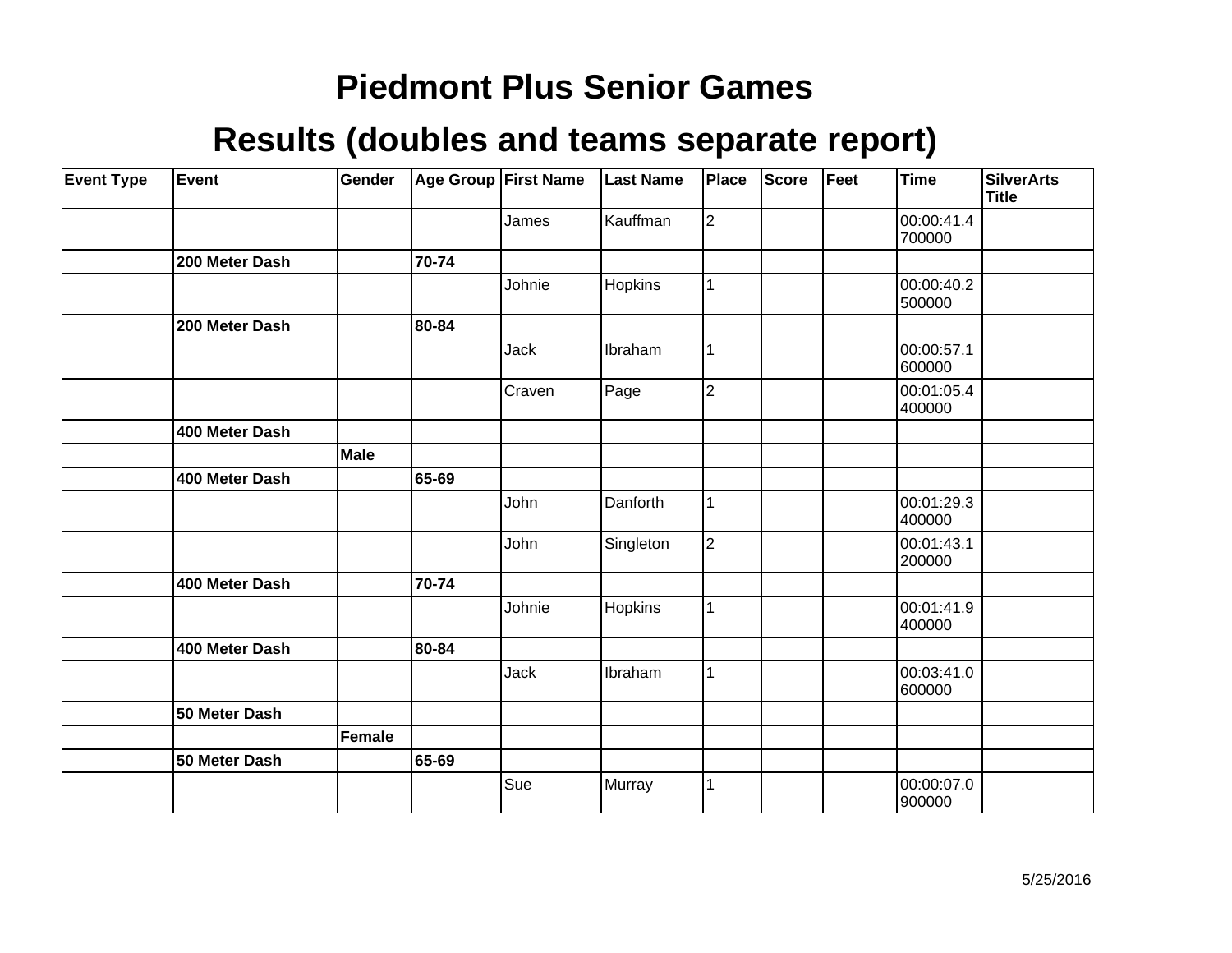| <b>Event Type</b> | Event               | Gender |       | Age Group First Name | <b>Last Name</b> | Place          | <b>Score</b> | Feet | <b>Time</b>          | <b>SilverArts</b><br>Title |
|-------------------|---------------------|--------|-------|----------------------|------------------|----------------|--------------|------|----------------------|----------------------------|
|                   |                     | Male   |       |                      |                  |                |              |      |                      |                            |
|                   | 50 Meter Dash       |        | 55-59 |                      |                  |                |              |      |                      |                            |
|                   |                     |        |       | <b>Mark</b>          | Shanklin         | $\mathbf{1}$   |              |      | 00:00:05.8<br>400000 |                            |
|                   | 50 Meter Dash       |        | 60-64 |                      |                  |                |              |      |                      |                            |
|                   |                     |        |       | Tom                  | Hamilton         | $\mathbf{1}$   |              |      | 00:00:08.0<br>400000 |                            |
|                   | 50 Meter Dash       |        | 65-69 |                      |                  |                |              |      |                      |                            |
|                   |                     |        |       | John                 | Singleton        | $\mathbf{1}$   |              |      | 00:00:07.5<br>400000 |                            |
|                   |                     |        |       | James                | Kauffman         | $\overline{2}$ |              |      | 00:00:07.6<br>000000 |                            |
|                   |                     |        |       | Leon                 | Haynes           | 3              |              |      | 00:00:07.9<br>700000 |                            |
|                   | 50 Meter Dash       |        | 70-74 |                      |                  |                |              |      |                      |                            |
|                   |                     |        |       | Johnie               | Hopkins          | 1              |              |      | 00:00:07.0<br>700000 |                            |
|                   | 50 Meter Dash       |        | 80-84 |                      |                  |                |              |      |                      |                            |
|                   |                     |        |       | William (Bill)       | Gramley          | 1              |              |      | 00:00:07.1<br>900000 |                            |
|                   |                     |        |       | Craven               | Page             | $\overline{2}$ |              |      | 00:00:08.8<br>400000 |                            |
|                   |                     |        |       | Jack                 | Ibraham          | 3              |              |      | 00:00:09.5<br>900000 |                            |
|                   | <b>5K Race Walk</b> |        |       |                      |                  |                |              |      |                      |                            |
|                   |                     | Female |       |                      |                  |                |              |      |                      |                            |
|                   | <b>5K Race Walk</b> |        | 65-69 |                      |                  |                |              |      |                      |                            |
|                   |                     |        |       | Peggy                | Jenks            | 1              |              |      | 00:37:43             |                            |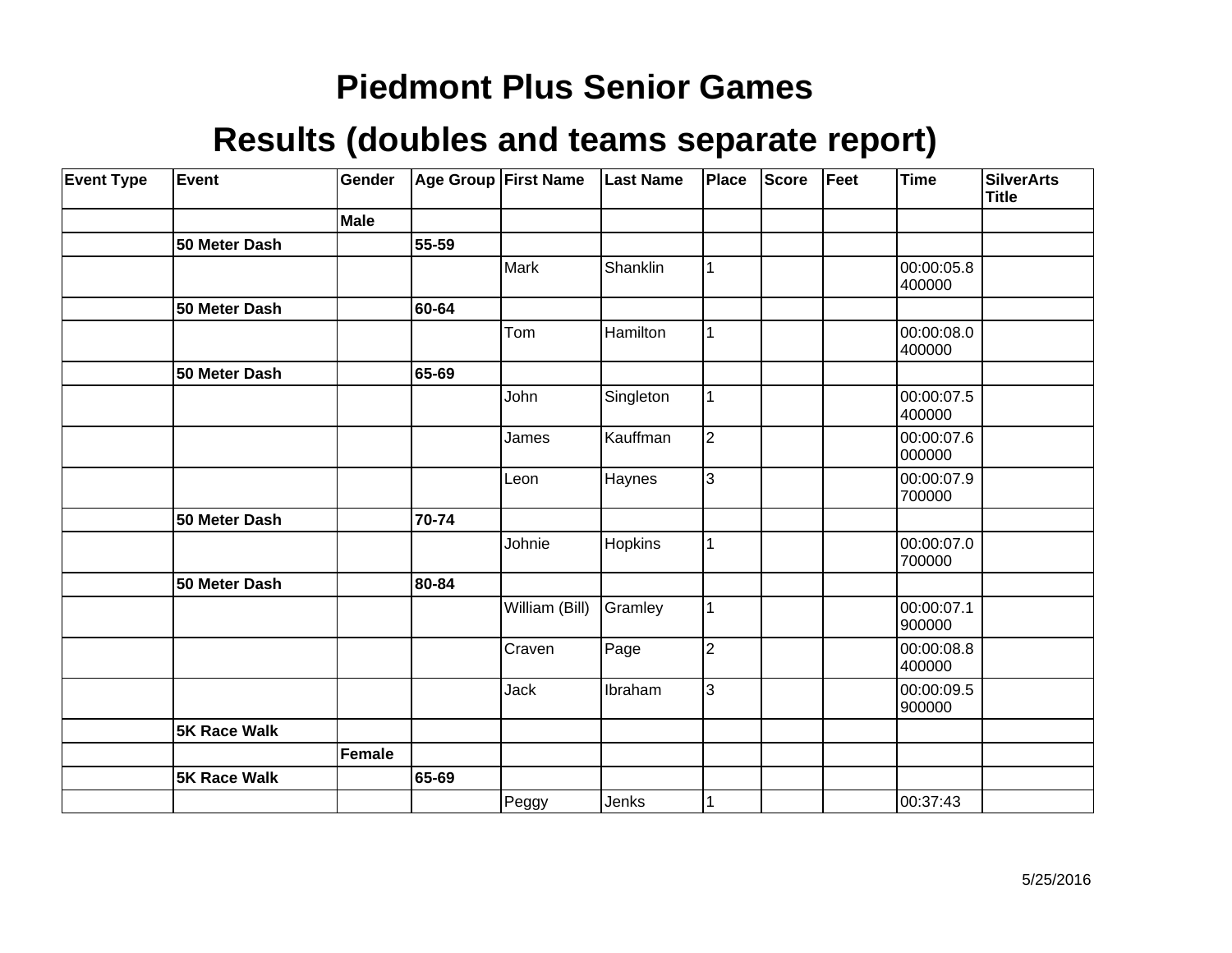| <b>Event Type</b> | Event               | Gender      |       | Age Group First Name | <b>Last Name</b> | <b>Place</b> | <b>Score</b> | Feet | <b>Time</b>          | <b>SilverArts</b><br><b>Title</b> |
|-------------------|---------------------|-------------|-------|----------------------|------------------|--------------|--------------|------|----------------------|-----------------------------------|
|                   | <b>5K Race Walk</b> |             | 70-74 |                      |                  |              |              |      |                      |                                   |
|                   |                     |             |       | Theresa              | Jones            |              |              |      | 00:42:12             |                                   |
|                   | <b>5K Race Walk</b> |             | 75-79 |                      |                  |              |              |      |                      |                                   |
|                   |                     |             |       | <b>Vicky</b>         | Adams            |              |              |      | 00:48:55             |                                   |
|                   | <b>5K Race Walk</b> |             | 80-84 |                      |                  |              |              |      |                      |                                   |
|                   |                     |             |       | <b>Betty</b>         | Allgood          |              |              |      | 00:41:02             |                                   |
|                   |                     | <b>Male</b> |       |                      |                  |              |              |      |                      |                                   |
|                   | <b>5K Race Walk</b> |             | 50-54 |                      |                  |              |              |      |                      |                                   |
|                   |                     |             |       | Tomas                | Tabili           |              |              |      | 00:44:12             |                                   |
|                   | <b>5K Race Walk</b> |             | 65-69 |                      |                  |              |              |      |                      |                                   |
|                   |                     |             |       | Stephen              | Slechta          |              |              |      | 00:36:04             |                                   |
|                   | <b>5K Race Walk</b> |             | 70-74 |                      |                  |              |              |      |                      |                                   |
|                   |                     |             |       | Robert               | Hibschweiler     |              |              |      | 00:36:09             |                                   |
|                   | <b>5K Race Walk</b> |             | 80-84 |                      |                  |              |              |      |                      |                                   |
|                   |                     |             |       | George               | Kimberly         | 1            |              |      | 00:42:01             |                                   |
|                   | 5K Run              |             |       |                      |                  |              |              |      |                      |                                   |
|                   |                     | Female      |       |                      |                  |              |              |      |                      |                                   |
|                   | 5K Run              |             | 55-59 |                      |                  |              |              |      |                      |                                   |
|                   |                     |             |       | Jane                 | <b>Braswell</b>  | 1            |              |      | 00:26:36.8<br>300000 |                                   |
|                   | 5K Run              |             | 65-69 |                      |                  |              |              |      |                      |                                   |
|                   |                     |             |       | Sue                  | Murray           |              |              |      | 00:32:06             |                                   |
|                   |                     | Male        |       |                      |                  |              |              |      |                      |                                   |
|                   | 5K Run              |             | 50-54 |                      |                  |              |              |      |                      |                                   |
|                   |                     |             |       | Randall              | Sprinkle         |              |              |      | 00:21:43.8<br>000000 |                                   |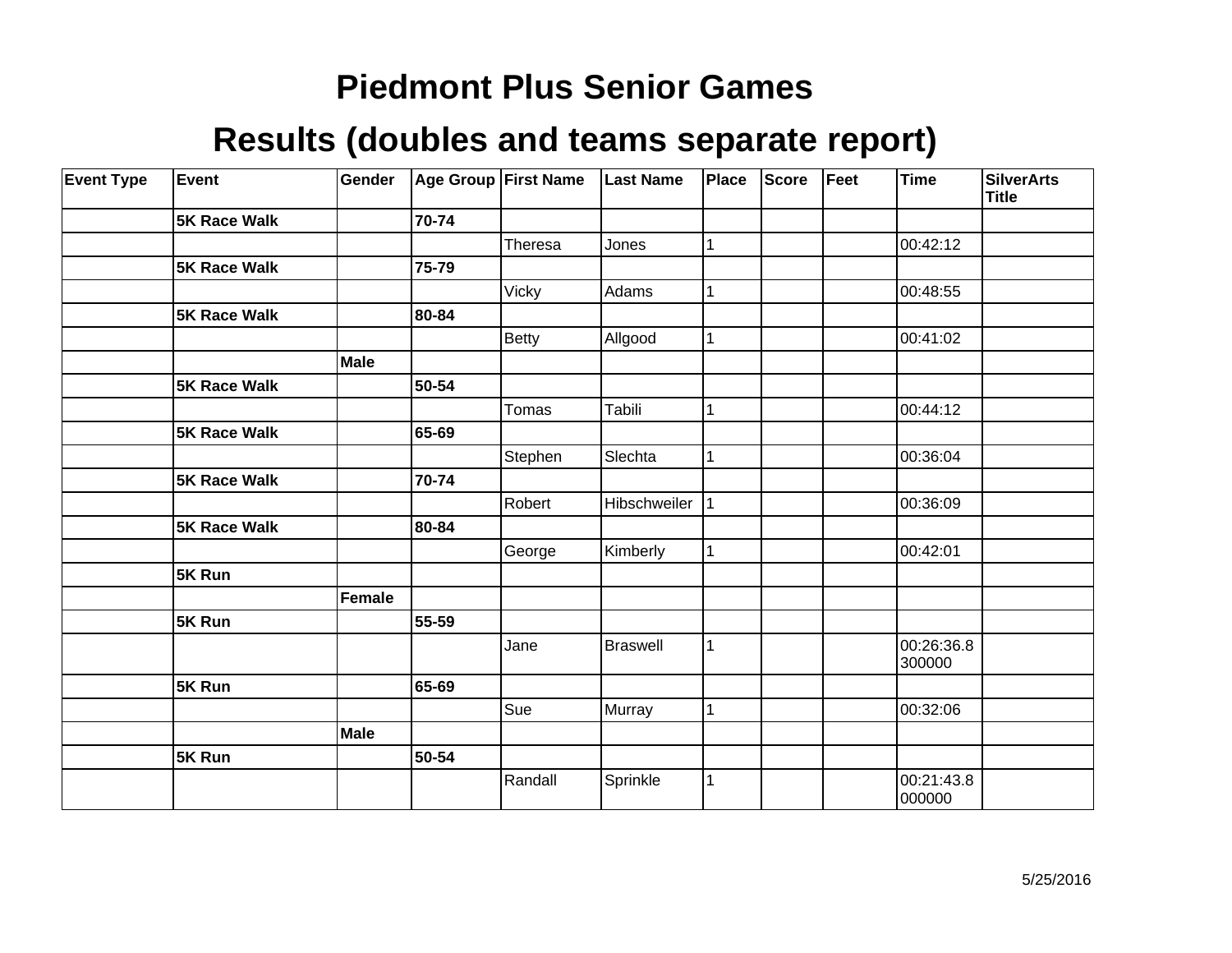| <b>Event Type</b>  | Event           | Gender        |       | <b>Age Group First Name</b> | <b>Last Name</b> | Place          | <b>Score</b> | Feet | Time                 | <b>SilverArts</b><br>Title |
|--------------------|-----------------|---------------|-------|-----------------------------|------------------|----------------|--------------|------|----------------------|----------------------------|
|                    | 5K Run          |               | 55-59 |                             |                  |                |              |      |                      |                            |
|                    |                 |               |       | Jim                         | Wolfe            | 1              |              |      | 00:25:15.3<br>000000 |                            |
|                    | 5K Run          |               | 60-64 |                             |                  |                |              |      |                      |                            |
|                    |                 |               |       | Pedro                       | Vargas           | 1              |              |      | 00:21:27.5<br>500000 |                            |
|                    | 5K Run          |               | 70-74 |                             |                  |                |              |      |                      |                            |
|                    |                 |               |       | Hernan                      | Sabio            | 1              |              |      | 00:27:36.8<br>700000 |                            |
|                    |                 |               |       | Howard                      | Pearre           | $\overline{2}$ |              |      | 00:31:07             |                            |
|                    |                 |               |       | Johnie                      | Hopkins          | 3              |              |      | 00:31:22             |                            |
|                    | 800 Meter Run   |               |       |                             |                  |                |              |      |                      |                            |
|                    |                 | <b>Male</b>   |       |                             |                  |                |              |      |                      |                            |
|                    | 800 Meter Run   |               | 60-64 |                             |                  |                |              |      |                      |                            |
|                    |                 |               |       | Pedro                       | Vargas           | 1              |              |      | 00:03:04.8<br>700000 |                            |
|                    | 800 Meter Run   |               | 80-84 |                             |                  |                |              |      |                      |                            |
|                    |                 |               |       | Jack                        | Ibraham          | 1              |              |      | 00:07:19             |                            |
| <b>Visual Arts</b> |                 |               |       |                             |                  |                |              |      |                      |                            |
|                    | <b>Acrylics</b> |               |       |                             |                  |                |              |      |                      |                            |
|                    |                 | <b>Female</b> |       |                             |                  |                |              |      |                      |                            |
|                    | <b>Acrylics</b> |               | 60-64 |                             |                  |                |              |      |                      |                            |
|                    |                 |               |       | Louise                      | Peters           | $\overline{c}$ |              |      |                      | Doors of<br>Spring         |
|                    | <b>Acrylics</b> |               | 85-89 |                             |                  |                |              |      |                      |                            |
|                    |                 |               |       | Laura                       | Reynolds         | 3              |              |      |                      | tbd                        |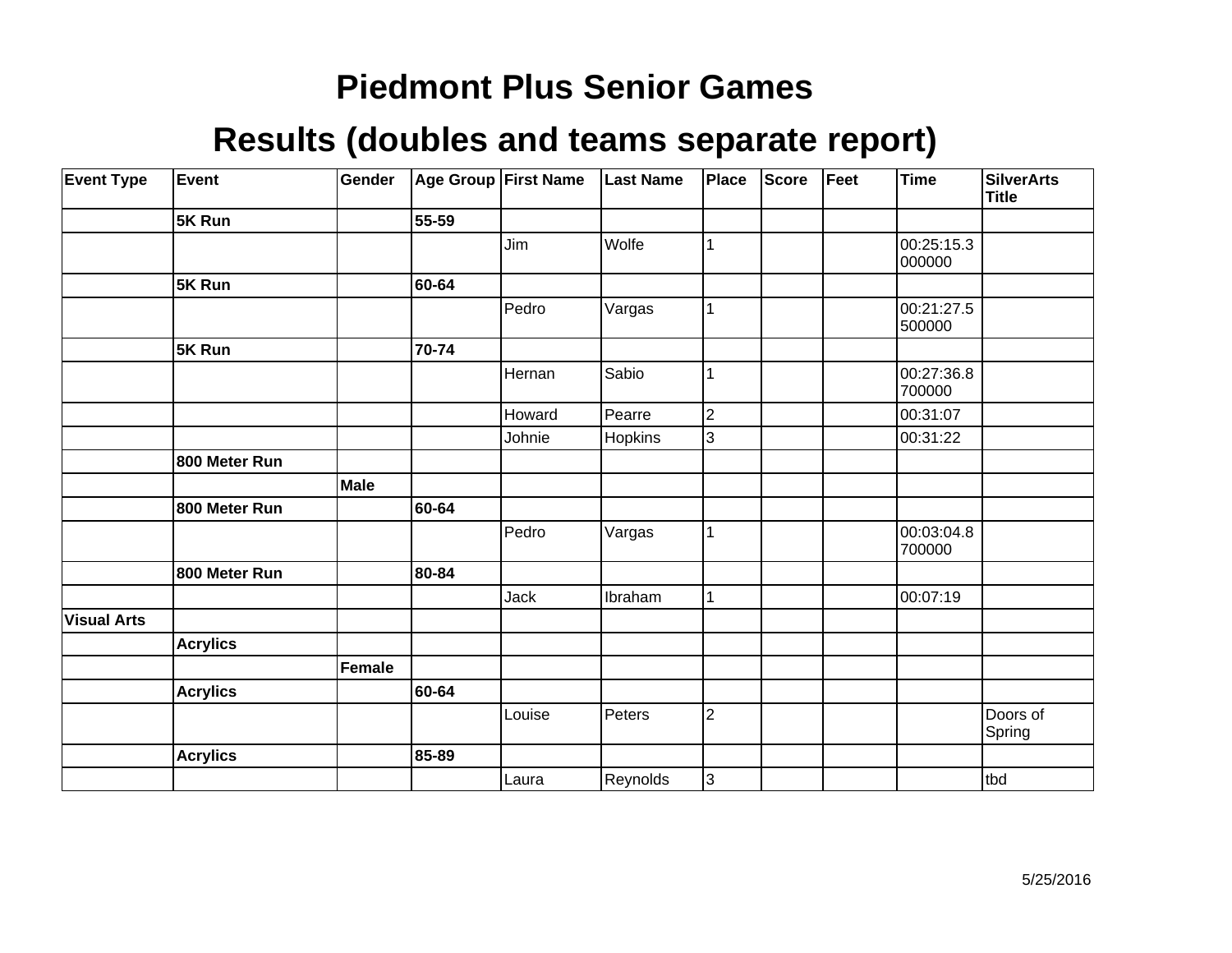| <b>Event Type</b> | Event                 | Gender |       | Age Group First Name | <b>Last Name</b> | Place                   | Score | Feet | Time | <b>SilverArts</b><br><b>Title</b> |
|-------------------|-----------------------|--------|-------|----------------------|------------------|-------------------------|-------|------|------|-----------------------------------|
|                   |                       | Male   |       |                      |                  |                         |       |      |      |                                   |
|                   | <b>Acrylics</b>       |        | 70-74 |                      |                  |                         |       |      |      |                                   |
|                   |                       |        |       | Steven               | Dunn             | 1                       |       |      |      | Acer<br>Palmatum,<br>Live Oak     |
|                   | <b>Adult Coloring</b> |        |       |                      |                  |                         |       |      |      |                                   |
|                   |                       | Female |       |                      |                  |                         |       |      |      |                                   |
|                   | <b>Adult Coloring</b> |        | 60-64 |                      |                  |                         |       |      |      |                                   |
|                   |                       |        |       | Frann                | Griffin          | 1                       |       |      |      | Medallion                         |
|                   | <b>Adult Coloring</b> |        | 70-74 |                      |                  |                         |       |      |      |                                   |
|                   |                       |        |       | Margaret             | Graham           | $\overline{2}$          |       |      |      | Faith                             |
|                   | <b>Drawing</b>        |        |       |                      |                  |                         |       |      |      |                                   |
|                   |                       | Female |       |                      |                  |                         |       |      |      |                                   |
|                   | <b>Drawing</b>        |        | 80-84 |                      |                  |                         |       |      |      |                                   |
|                   |                       |        |       | Charlotte            | Willhite         | 1                       |       |      |      | Scarlet Ibis                      |
|                   |                       | Male   |       |                      |                  |                         |       |      |      |                                   |
|                   | <b>Drawing</b>        |        | 70-74 |                      |                  |                         |       |      |      |                                   |
|                   |                       |        |       | Robert               | Klar             | 3                       |       |      |      | Untitled                          |
|                   | <b>Drawing</b>        |        | 80-84 |                      |                  |                         |       |      |      |                                   |
|                   |                       |        |       | William (Bill)       | Gramley          | $\overline{2}$          |       |      |      | Italian Model                     |
|                   | <b>Mixed Media</b>    |        |       |                      |                  |                         |       |      |      |                                   |
|                   |                       | Female |       |                      |                  |                         |       |      |      |                                   |
|                   | <b>Mixed Media</b>    |        | 80-84 |                      |                  |                         |       |      |      |                                   |
|                   |                       |        |       | Alice                | <b>Bess</b>      | $\overline{\mathbf{c}}$ |       |      |      | Untitled 3                        |
|                   |                       | Male   |       |                      |                  |                         |       |      |      |                                   |
|                   | <b>Mixed Media</b>    |        | 70-74 |                      |                  |                         |       |      |      |                                   |
|                   |                       |        |       | Robert               | Klar             | $\overline{3}$          |       |      |      | Untitled                          |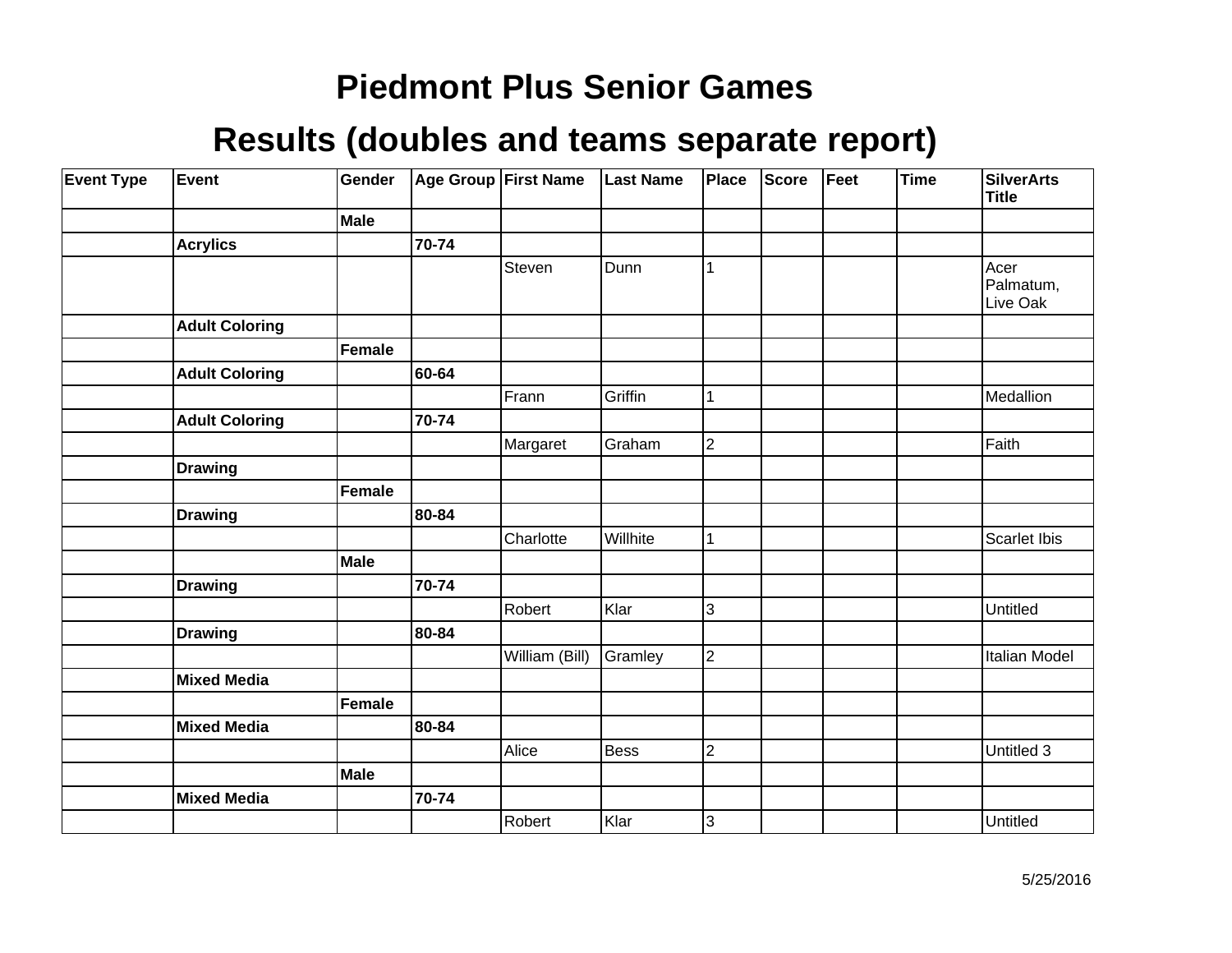| <b>Event Type</b> | <b>Event</b>       | Gender        |       | Age Group First Name | <b>Last Name</b> | Place          | Score | Feet | <b>Time</b> | <b>SilverArts</b><br><b>Title</b> |
|-------------------|--------------------|---------------|-------|----------------------|------------------|----------------|-------|------|-------------|-----------------------------------|
|                   | <b>Mixed Media</b> |               | 75-79 |                      |                  |                |       |      |             |                                   |
|                   |                    |               |       | Jerry                | Grubbs           | 1              |       |      |             | Rose                              |
|                   | Oil                |               |       |                      |                  |                |       |      |             |                                   |
|                   |                    | <b>Female</b> |       |                      |                  |                |       |      |             |                                   |
|                   | Oil                |               | 55-59 |                      |                  |                |       |      |             |                                   |
|                   |                    |               |       | Jeanette             | Yarbrough        | $\overline{2}$ |       |      |             | Super Heros                       |
|                   | Oil                |               | 60-64 |                      |                  |                |       |      |             |                                   |
|                   |                    |               |       | <b>Betty</b>         | Vettor           | 3              |       |      |             | To the Point                      |
|                   | Oil                |               | 80-84 |                      |                  |                |       |      |             |                                   |
|                   |                    |               |       | Alice                | <b>Bess</b>      | 1              |       |      |             | <b>Running Wild</b>               |
|                   | <b>Pastels</b>     |               |       |                      |                  |                |       |      |             |                                   |
|                   |                    | Female        |       |                      |                  |                |       |      |             |                                   |
|                   | <b>Pastels</b>     |               | 80-84 |                      |                  |                |       |      |             |                                   |
|                   |                    |               |       | Charlotte            | Willhite         | 3              |       |      |             | Orchids                           |
|                   |                    | Male          |       |                      |                  |                |       |      |             |                                   |
|                   | <b>Pastels</b>     |               | 70-74 |                      |                  |                |       |      |             |                                   |
|                   |                    |               |       | Robert               | Klar             | $\overline{c}$ |       |      |             | Untitled                          |
|                   | <b>Pastels</b>     |               | 80-84 |                      |                  |                |       |      |             |                                   |
|                   |                    |               |       | William (Bill)       | Gramley          | 1              |       |      |             | Morning Has<br><b>Broken</b>      |
|                   | Photography        |               |       |                      |                  |                |       |      |             |                                   |
|                   |                    | Female        |       |                      |                  |                |       |      |             |                                   |
|                   | Photography        |               | 60-64 |                      |                  |                |       |      |             |                                   |
|                   |                    |               |       | Frann                | Griffin          | $\overline{c}$ |       |      |             | Untitled                          |
|                   | Photography        |               | 65-69 |                      |                  |                |       |      |             |                                   |
|                   |                    |               |       | Charli               | McDaniel         | 1              |       |      |             | Determined!                       |